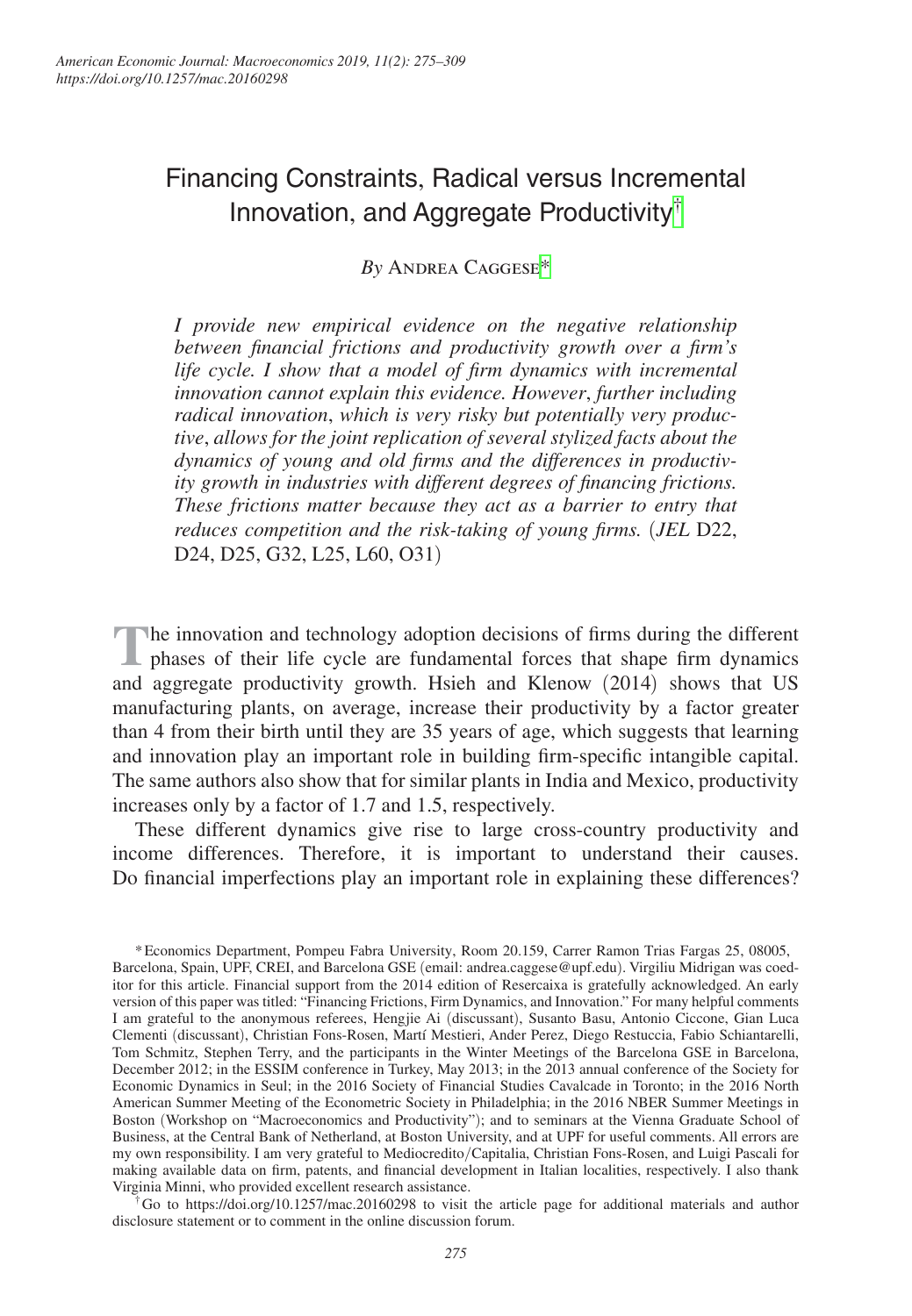Despite a large literature on finance and growth, it remains an open question whether financial frictions affect the productivity dynamics of firms during the different phases of their life cycle. This paper shows that they do. It provides new empirical evidence of a strong negative relationship between financial frictions and firm productivity growth. It then develops a model of firm dynamics that demonstrates that the interaction between financial frictions and competition, and their effects on the radical innovations of younger firms, are an important factor in explaining this evidence.

I analyze a very rich dataset of Italian manufacturing firms with more than 50,000 observations of balance sheet data, as well as qualitative survey information on finance and innovation. I identify financially constrained sectors by aggregating survey responses in which firms describe problems in accessing external finance. To mitigate reverse causality problems, I only consider the responses of profitable firms that are not likely to be financially distressed. I estimate total factor productivity (TFP) at the firm level, using the Wooldridge (2009) extension of the Levinsohn and Petrin (2003) methodology, and I identify a highly consistent empirical pattern: in industries in which firms are more likely to be financially constrained, productivity grows less over a firm's life cycle than in other industries. This is true not only for young firms but also for older firms up to 40 years of age. I show that these results are robust to using alternative indicators of financial frictions and instrumenting the survey responses with exogenous variations in local financial development.

This finding is at odds with recent theories on finance and firm dynamics, which typically predict that, in equilibrium, most firms are able to self-finance their investment decisions and avoid the negative effects of financial frictions.<sup>[1](#page-1-0)</sup> To explain this, I develop a partial equilibrium model of an industry in which monopolistically competitive firms face financing frictions and idiosyncratic profitability shocks. In each period, a fraction of firms receives an investment opportunity to improve firm productivity. The key novel element of the model is that firms can choose between different types of innovations, which correspond to different ways of exploiting the investment opportunity, and that innovation types differ in their cost, their probability of success, and their effect on productivity conditional on success or failure. For simplicity, I consider two polar cases: the first is a safe innovation type, which always succeeds and generates a small increase in productivity. I call this "incremental" innovation. The second is a risky innovation type, which succeeds with a low probability and generates a substantial increase in productivity if it succeeds. I call this "radical" innovation. Another important feature of radical innovation is that failure reduces productivity. Intuitively, the innovation process is to some degree irreversible. The firm needs to replace the physical capital, knowledge, and organizational capital that were used to operate the old technology. Therefore, in the event of failure, the firm cannot easily revert to the old technology, and its efficiency will be lower relative to the situation before it pursued the innovation.

<span id="page-1-0"></span> $<sup>1</sup>$  See the next section for a detailed literature review.</sup>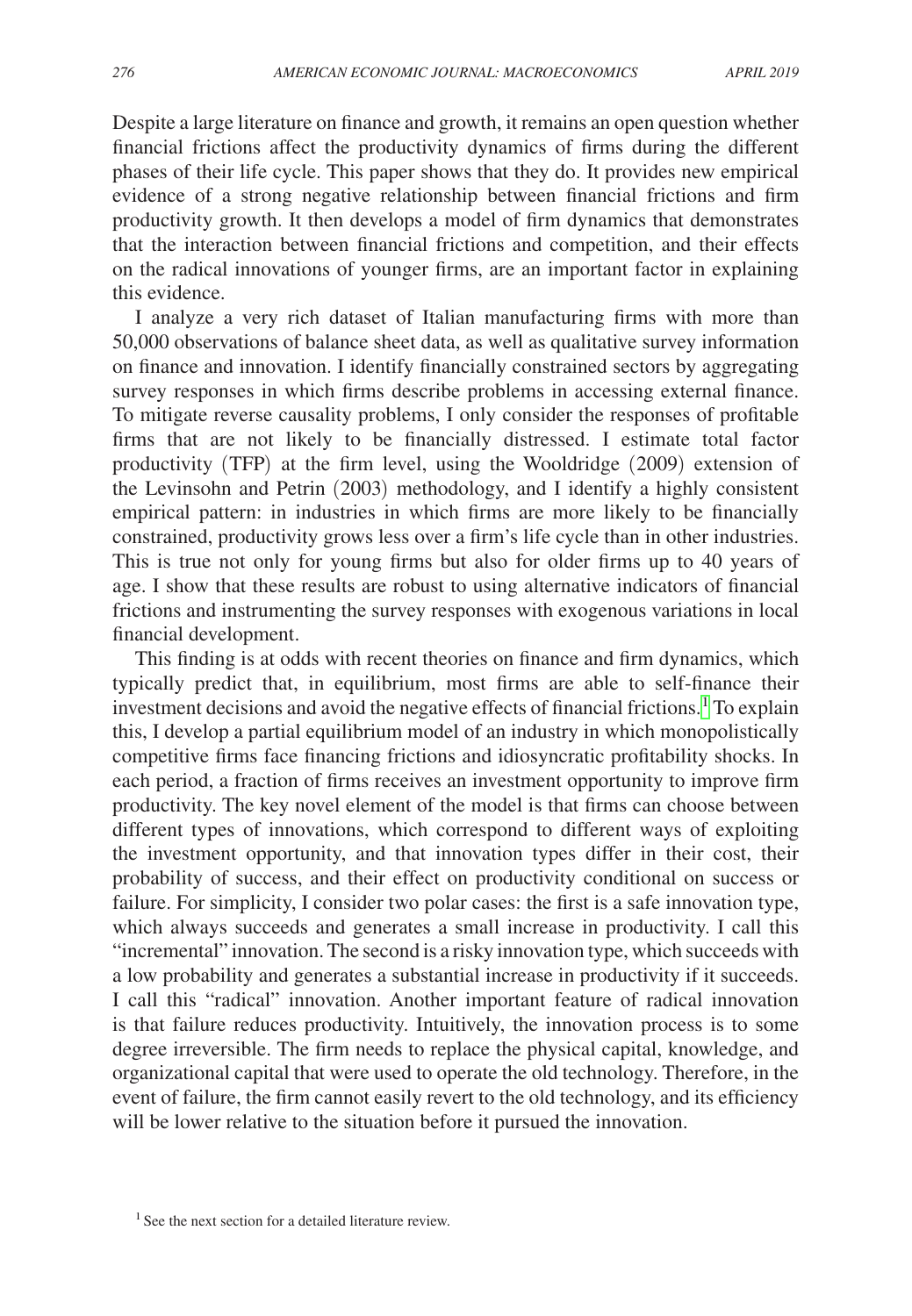I calibrate the model such that the simulated firms match those in the Italian dataset in terms of average age, profitability, and innovation intensity and in terms of the cross-sectional dispersion of size, age, productivity, and profitability. I identify firms pursuing incremental innovation as those that perform R&D to improve existing products or production processes. I identify firms pursuing radical innovation by combining the survey answers on R&D expenditures with additional information on patenting activity from the Italian and European patent offices.

I solve the model and simulate several artificial sectors, which match the different intensities of financial frictions observed in the empirical sectors. I consider the full model and counterfactual versions with only one innovation type, and I document three main results: first, the full model yields quantitative results that are a good match for the empirical findings. Firm-level productivity growth is much slower for firms in the more financially constrained artificial sectors than in the less constrained sectors; second, a lower frequency of radical innovation among younger firms is the key factor in generating these differences in productivity growth. Counterfactual simulations of the model with only incremental innovation are unable to match the empirical evidence; third, lower levels of radical innovation are the result of financial frictions acting as barriers to entry. They reduce competition and the incentives of young firms, even financially unconstrained ones, to choose riskier innovation strategies.

The intuition for these findings is as follows. In the calibrated model, young firms are, on average, small and far from the technological frontier. On the one hand, success at radical innovation is their best opportunity to rapidly grow in productivity and size. On the other hand, its cost is limited by the exit option: in the event of failure, these firms can cut their losses by shutting down. Firms that succeed in radical innovation become larger and more productive and find it optimal to engage in incremental innovation. Therefore, the model generates realistic firm dynamics: young firms are much more likely to invest in radical innovation and have highly volatile growth rates, while older firms are, on average, more productive, are more likely to invest in incremental innovation, and have less volatile growth rates.

How do financial frictions affect innovation decisions? First, I observe a direct effect: they reduce the frequency of innovation by firms facing a binding financing constraint. I show that this effect is unable to generate large differences in productivity growth over a firm's life cycle. In equilibrium, it affects a relatively small share of firms, as most of them can retain earnings and overcome financial frictions very early in life. The second channel is an indirect effect: financial frictions increase the bankruptcy probability of young and financially fragile firms, reduce entry and competition, and increase the profitability of firms that survive. Lower competition implies that many young firms are relatively more profitable at their current productivity level. Therefore, when they receive an investment opportunity, they prefer to implement incremental rather than radical innovation, as they have more to lose in the event of failure. A lower fraction of firms performing radical innovation reduces the equilibrium number of very large and productive firms. As a consequence, competition decreases even more, further discouraging radical innovation by young firms. The negative interaction between competition and radical innovation slows productivity growth over the firm life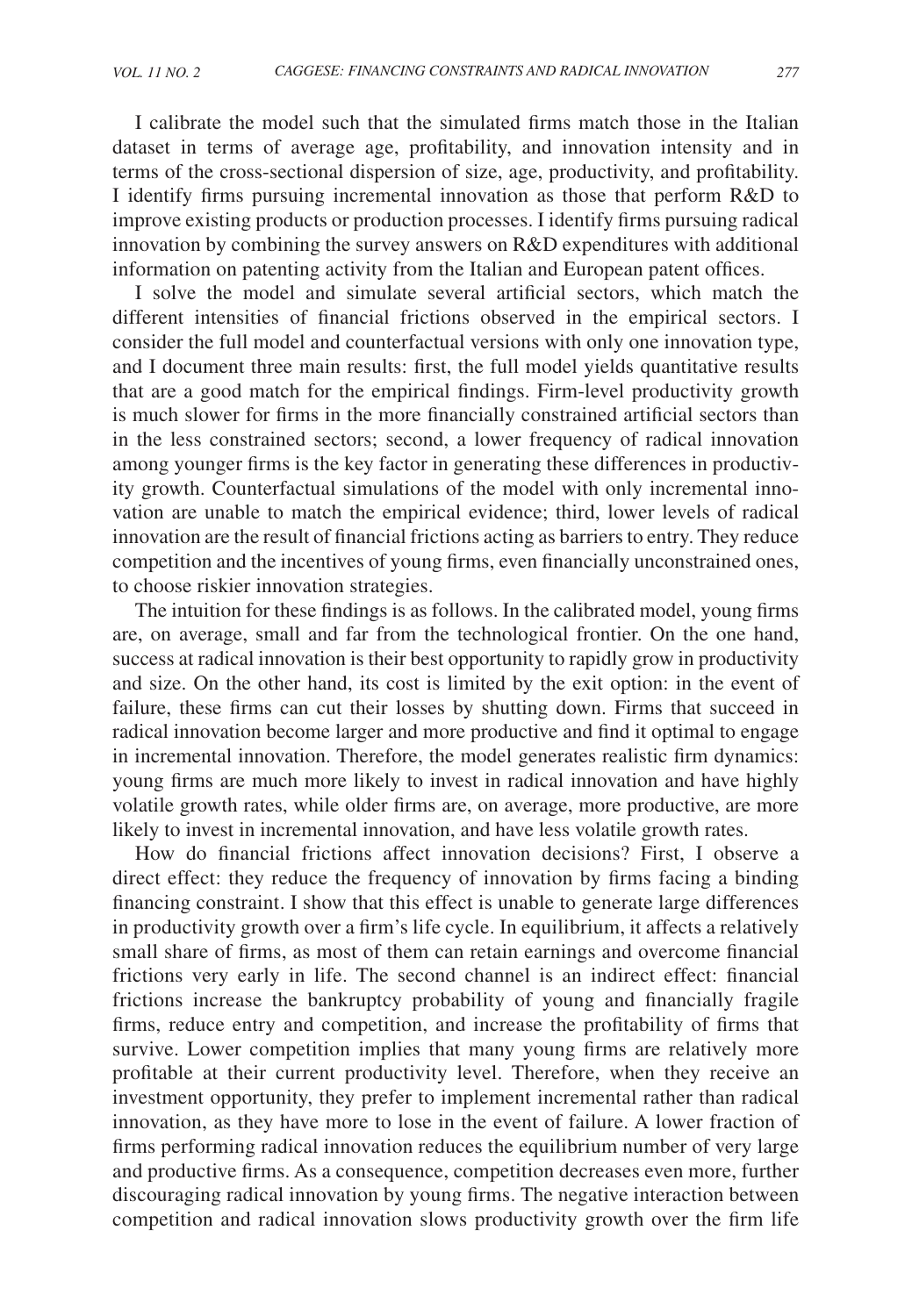cycle, thereby generating productivity dynamics consistent with the empirical evidence. The aggregate implications are significant. I find that reducing financial frictions in the 33 percent of sectors considered the most constrained—abstracting from changes in wages and interest rates—would increase their productivity by 5 percent.

In the last part of the paper, I verify the key predictions of the model. First, I consider four different indicators of radical innovation activity, such as R&D performed to introduce new products, patents awarded by the Italian and European patent offices, and the top 10 percent of most frequently cited patents (following Akcigit and Kerr 2018). Consistent with the predictions of the model, all of these indicators show that younger firms are more likely to perform radical innovation than older firms, especially in less financially constrained sectors. Second, I provide evidence consistent with the indirect competition effect. I show that the main empirical finding—that productivity growth is lower in more financially constrained sectors—holds for all the firms in these sectors, including those not reporting financial problems.

# **I. Related Literature**

Despite a voluminous literature on finance and growth (see Levine 2005 for a review), few studies examine the relationship between financial frictions and productivity growth at the firm level; see, among others, Ferrando and Ruggieri (2015) and Levine and Warusawitharana (2017). The main difference between this literature and the present paper is that my objective is to estimate how financial frictions affect productivity growth over the firm life cycle instead of on average. This paper's main added value is that it uses qualitative surveys of the difficulties that firms face in accessing credit, rather than indirect indicators based on balance sheet data, to compute its main financial constraints indicator.<sup>2</sup>

The theoretical section of this paper is related to the literature on financing frictions and firm dynamics, which includes, among others, Buera, Kaboski, and Shin (2011); Caggese and Cuñat (2013); Midrigan and Xu (2014); and Cole, Greenwood, and Sanchez (2016). The main difference is that these papers analyze the effect of financing frictions on entry into entrepreneurship and on sector and technology selection by new entrepreneurs, while this paper studies their implications for firms' ongoing, heterogeneous innovation decisions over their life cycle. Following Midrigan and Xu (2014), I consider a realistically calibrated model in which financial frictions are binding for a small fraction of firms in equilibrium. However, although most firms are able to self-finance their investment, I uncover a novel and powerful indirect channel through which financial frictions negatively affect radical innovation decisions and firm-level productivity growth, with signifi-cant aggregate consequences.<sup>[3](#page-3-1)</sup>

<span id="page-3-0"></span><sup>&</sup>lt;sup>2</sup>This paper is not the first to use this dataset to analyze the relationship between financial frictions and innovation. Among others, Benfratello, Schiantarelli, and Sembenelli (2008) use it to analyze the relationship<br>between local banking development and the probability that firms will introduce process and product innovations

<span id="page-3-1"></span><sup>&</sup>lt;sup>3</sup> Because of its emphasis on heterogeneous technological choices, my paper is also related to Bonfiglioli, Crinò, and Gancia (forthcoming), who show, in a static multi-sector and multi-country model, that financing frictions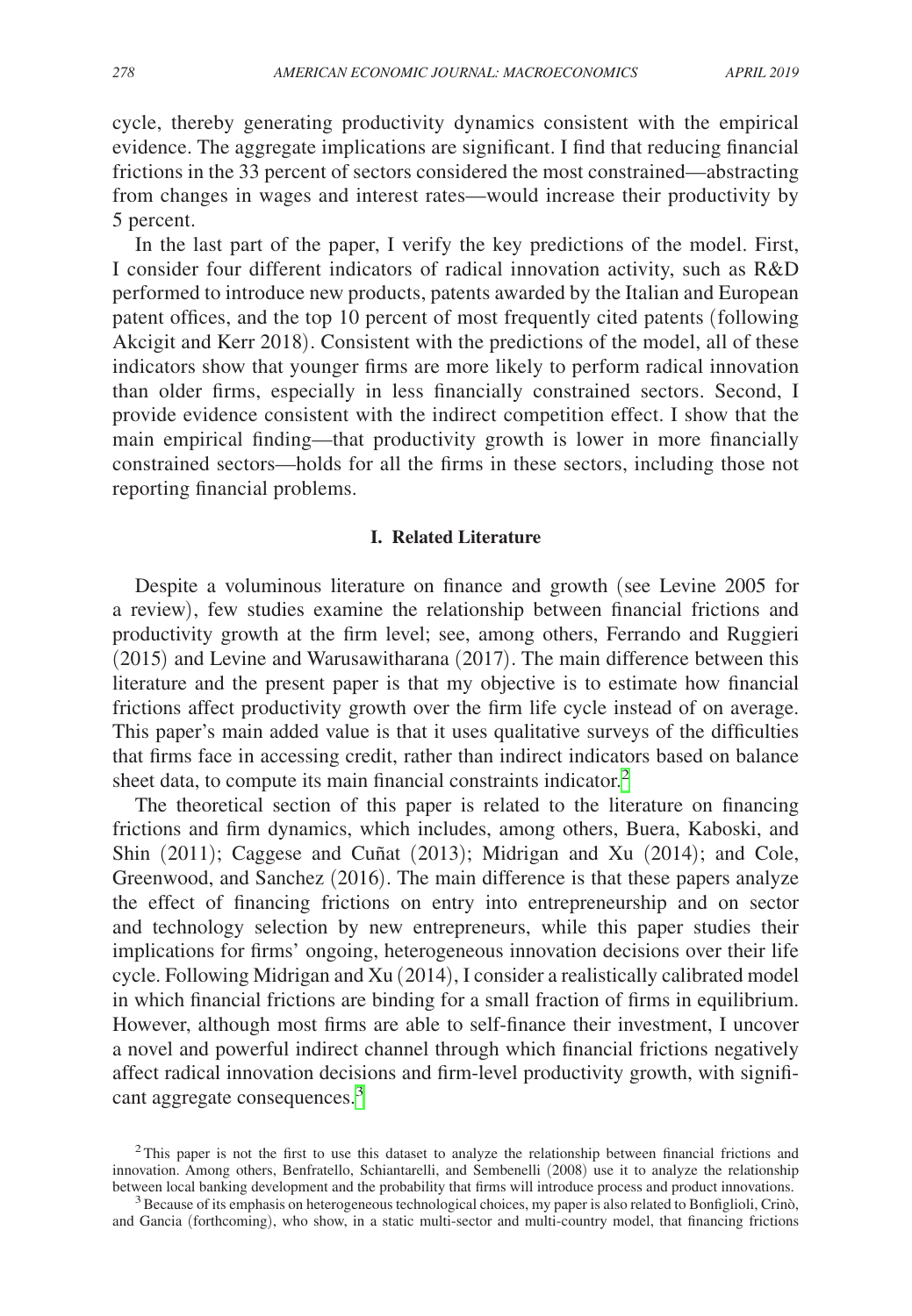My theory is also closely related to studies of the effects of policy distortions on aggregate productivity, in particular, Da-Rocha, Mendes Tavares, and Restuccia (2017) and Bento and Restuccia (2017). In common with my paper, these authors emphasize how such distortions affect both the entry decisions of new entrepreneurs and the productivity-enhancing investments of growing firms, thereby lowering aggregate productivity. They focus on tax-like output wedges that can be interpreted as generic types of policy distortions. The main difference in my paper is that I focus on one specific type of distortion (financing frictions) and analyze its implications for the heterogeneous types of innovation pursued by continuing firms. On the one hand, my analysis is consistent with their results, as I identify a novel misallocation channel in which the risky innovation decisions of firms amplify the negative effects of imperfect financial markets on aggregate productivity. On the other hand, I derive a set of additional testable predictions of the model, which are verified using micro data, and provide additional support for the empirical importance of such distortions.

Many authors have recently emphasized the importance of innovation to understand firm dynamics and productivity growth in models with heterogeneous firms and heterogeneous innovations (see, among others, Klette and Kortum 2004, Akcigit and Kerr 2018, and Acemoglu, Akcigit, and Celik 2014). In common with these papers, in my paper, radical innovation is an investment that has the potential to greatly increase a firm's productivity and profitability. However, I especially focus on the risk component of innovation, and thus, my paper relates to Doraszelski and Jaumandreu (2013) and Castro, Clementi, and Lee (2015), who note that innovation-related activities increase the volatility of productivity growth; to Caggese (2012), who estimates a negative effect of uncertainty on the riskier innovation decisions of entrepreneurial firms; and especially to Gabler and Poschke (2013), who also consider the importance of innovation risk for selection, reallocation, and productivity growth. Finally, the paper is also related to the literature on competition and innovation, as it provides a novel (to the best of my knowledge) explanation for the positive relationship between competition and innovation often found in empirical studies, which is complementary to the "escape competition effect" of Aghion et al. (2001).

#### **II. Empirical Evidence**

In this section, I study a sample of Italian manufacturing firms, drawn from the Mediocredito/Capitalia surveys. It is based on an unbalanced panel of firms with balance sheet data from 1989 to 2000, as well as additional qualitative information from three surveys conducted in 1995, 1998, and 2001. Each survey covers the activity of approximately 4,500 firms in the three previous years, and it includes detailed information on financing constraints, market structure, internationalization, and innovation. Because some firms are kept in the sample for more than one

distort the type of technologies that firms select upon entry and affect both the equilibrium dispersion of sales and the volume of trade. In contrast, I develop a dynamic model that focuses on the dynamic interactions between financial frictions and different types of innovation decisions over a firm's life cycle and their impact on productivity growth at the firm level and aggregate productivity.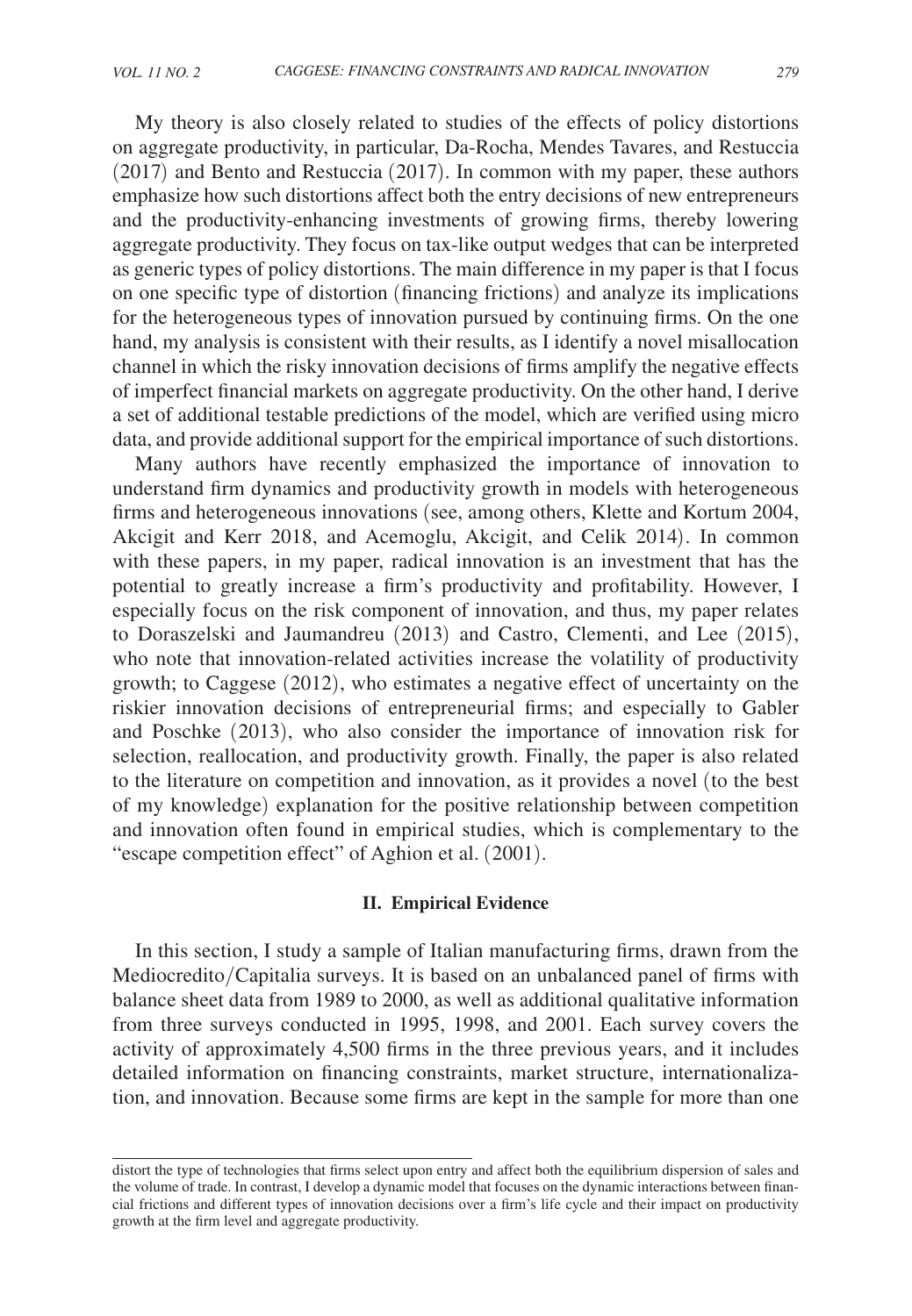survey, I have a total of 12,952 firm-survey observations. In addition to the surveys, up to nine years of balance sheet data are available for each surveyed firm, for a total of 54,886 unique firm-year observations. Complete details of the dataset and variables used are available in online Appendix A.

I estimate total factor productivity following the procedure adopted by Hsieh and Klenow (2009, 2014). They consider a monopolistic competition model with a Cobb-Douglas production function and derive a measure of physical productivity a Cobb-Douglas production function and derive a measure of physical productivity a Cobb-Douglas product<br>
equal to  $\kappa_j \frac{(p_{i,t}y_{i,t})^{\frac{\sigma}{\sigma-1}}}{(p_{i,t} + p_{i,t})^{\frac{\sigma}{\alpha-\beta}}}$ 

 $\frac{(p_i, i, j, k_i)}{(p_{i,t}^k k_{i,t})^{\alpha} l_{i,t}^{\beta}}$ , where  $\kappa_j$  is a sector-level coefficient, and  $\sigma > 1$  is the

elasticity of substitution between firms. Subscripts *i*, *t*, and *j* denote firm, year, and sector, respectively. Following Hsieh and Klenow (2009) in using labor cost to measure labor input  $l_{i,t}$ , I obtain the following relationship:

(1) 
$$
(p_{i,t}y_{i,t})^{\frac{\sigma}{\sigma-1}} = e^{v_{i,t}} (p_{i,t}^k k_{i,t})^{\alpha} (w_{i,t}l_{i,t})^{\beta},
$$

where  $v_{i,t}$  is total factor productivity. I estimate the input factor elasticities in equation (1) using the Wooldridge (2009) extension of Levinsohn and Petrin (2003), and I do so separately for each two-digit manufacturing sector. Using the estimated elasticities, I obtain  $\hat{v}_{i,t}$ , the empirical counterpart of productivity  $v_{i,t}$  (see the online Appendix A for details).

I identify financial frictions using the qualitative information contained in the surveys. Firms are asked in the last year of each survey whether (i) they desired more credit at the market interest rate; (ii) they were willing to pay a higher interest rate than the market rate to obtain credit; and (iii) they had a loan application rejected. In the 1995 survey, these questions are asked independently. In the 1998 and 2001 surveys, questions (ii) and (iii) are only asked of firms that respond in the affirmative to question (i). I aggregate these answers into a categorical variable *finprob*<sub>i, s</sub> that takes values from zero (no problem reported) to a maximum of three (all problems reported) for firm *i* in survey *s*.

Caggese and Cuñat (2008) provides evidence that the survey responses are informative of financial frictions. Consistent with the predictions of a broad class of models, firms not declaring financial problems have a higher coverage ratio, higher net liquid assets, more financial development in their region, and more likely to have their headquarters in the same region as the headquarters of their main bank than firms declaring financial problems.

Nonetheless, this firm-level indicator might suffer from a reverse causality problem. Among firms declaring financial problems, some might be truly financially constrained firms, which are profitable and have valuable investment opportunities, but unable to obtain credit because of financial frictions. I call these firms "type-1." Conversely, "type-2" firms might be poor-performing firms, with low profitability and few investment opportunities, which are financially distressed. To mitigate the bias induced by type-2 firms, I compute  $finprob_i$ , the average value of  $finprob_i$ <sub>s</sub> for the four-digit sector  $j$  to which firm  $i$  belongs. To reduce the influence of possibly distressed firms on this sector-level indicator, I compute *finprobj* after excluding the 25 percent least profitable firms. However, these firms are kept in the sample for the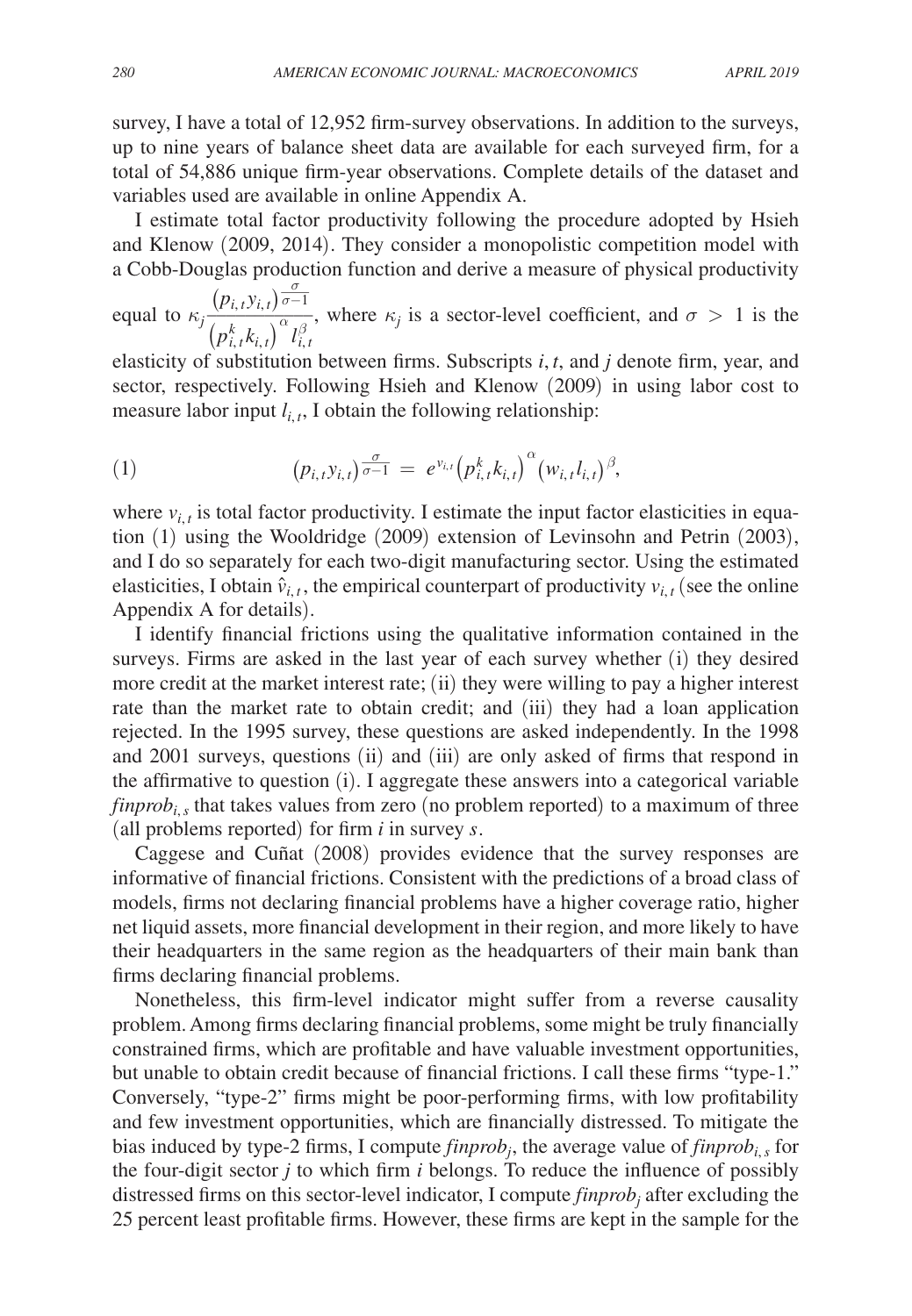empirical analysis illustrated below. Note that *finprob<sub>j</sub>* is robust to the bias introduced by type-2 firms if these become distressed as a consequence of idiosyncratic shocks that are equally distributed across sectors.

Similar to other industry-level financial frictions indicators used in the literature, such as the financial dependence indicator proposed by Rajan and Zingales (1998), the hypothesis is that the different technological features of the industries determine different financing needs of firms and different degrees of financial imperfections. Sectors with a greater need for external financing, for example, because of a longer gestation period of their projects, and with more informational and contractual frictions, for example, because the nature of their investment is more informationally opaque, should have a higher frequency of type-1 firms declaring financial problems. I pool the 50 percent of four-digit sectors with the highest frequency of likely financially constrained firm-survey observations and call them the "Constrained" group. The other group comprises the 50 percent of four-digit sectors with the least constrained firms. I call it the "Unconstrained" group.<sup>[4](#page-6-0)</sup> The online Appendix A reports the distribution of constrained firms and shows that they are present in all two-digit industries, rather than being concentrated in a few industries. Nonetheless, it might still be that sector-level shocks simultaneously affect the fraction of constrained firms and their productivity growth. Therefore, the regressions shown in the next section have to be interpreted as showing correlations among variables of interest. The model in Section III will provide an interpretation of these correlations, which is supported by additional robustness checks in Section V. Moreover, in online Appendix A, I propose an instrumental variable estimation to control for this bias, with an identification strategy validated by the model.

*The Relationship between Age and Productivity*.—I analyze the relationship between age and productivity by estimating the following model:

(2) 
$$
\hat{v}_{i,s} = \beta_0 + \beta_1 age_{i,s} + \beta_2 age_{i,s} \times constrained_i + \sum_{j=1}^m \beta_j x_{j,i,s} + \varepsilon_{i,s}.
$$

The dependent variable is the firm-level estimate of total factor productivity  $\hat{v}_{i,s}$ . As each survey covers a three-year period, for the estimation of equation (2), I consolidate all balance sheet variables over the same time interval. Therefore,  $\hat{v}_{i,s}$  is the average of  $\hat{v}_{i,t}$  for the three years of survey period *s*. Since balance sheet data for some firms date back to 1989, I have a total of four survey periods (1989–1991, 1992–1994, 1995–1997, and 1998–2000). Among the regressors,  $age_i$ , is the age of firm *i* in survey *s*. The financing constraints dummy  $\emph{constrained}_i$  is equal to 1 if firm  $i$  belongs to the 50 percent of four-digit manufacturing sectors with the highest percentage of likely financially constrained firms, 0 otherwise. The variable *constrained*<sub>*i*</sub> is constant over time for each firm and collinear with

<span id="page-6-0"></span><sup>4</sup> I use the ATECO 91 classification of the Italian National Statistics Office (ISTAT). For some firms, the reported four-digit classification has a final "zero," meaning that these firms effectively only report their three-digit classification. I retain these firms in the sample, and I treat them as belonging to a residual four-digit sector. I repeated the empirical analysis after excluding these firms and obtained very similar results. These additional estimations are available upon request. The complete list of all four-digit sectors is in online Appendix F.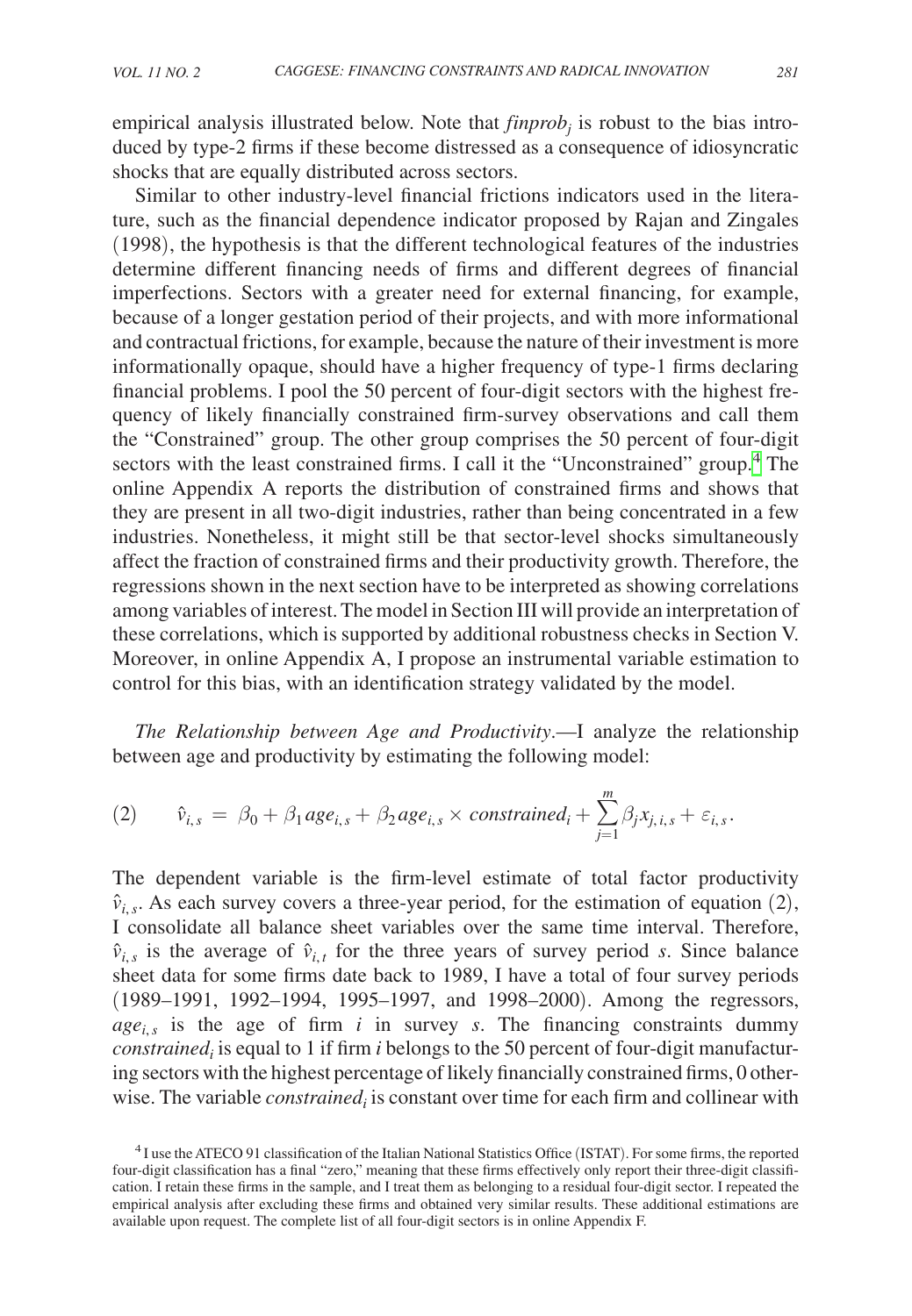|                                  | (1)                    | (2)                    | (3)                    | (4)                    |
|----------------------------------|------------------------|------------------------|------------------------|------------------------|
| $age_{i,s}$                      | 0.0137<br>(11.4)       | 0.0133<br>(11)         | 0.0147<br>(8.9)        | 0.0148<br>(8.4)        |
| $age_{i.s} \times constrained_i$ | $-0.00636$<br>$(-4.2)$ | $-0.00546$<br>$(-3.6)$ |                        |                        |
| $age_{i.s} \times midconstr_i$   |                        |                        | $-0.00529$<br>$(-2.6)$ | $-0.00533$<br>$(-2.5)$ |
| $age_i \times highconstr_i$      |                        |                        | $-0.00692$<br>$(-3.4)$ | $-0.00633$<br>$(-3)$   |
| <b>Observations</b>              | 10,409                 | 10,409                 | 10,409                 | 10,409                 |
| Adjusted $R^2$                   | 0.083                  | 0.085                  | 0.081                  | 0.085                  |
| Time dummies                     | yes                    | no                     | yes                    | no                     |
| Time $\times$ group dummies      | no                     | yes                    | no                     | yes                    |

Table 1—Relationship between Age and Productivity (Empirical Sample)

*Notes:* The table shows panel regressions with firm fixed effect. Dependent variable is estimated total factor productivity  $\hat{v}_{i,s}$ . Standard errors are clustered at the firm level. The variance-covariance matrix is estimated with a bootstrap procedure with 50,000 replications.  $z$ -statistic is reported in parentheses.  $age_{i,s}$  is age in years for firm *i* in survey *s*. *constrained<sub>i</sub>* is equal to 1 if firm *i* belongs to the 50 percent of four-digit manufacturing sectors with the highest percentage of financially constrained firms, and 0 otherwise. *midconstri* is equal to 1 if firm *i* belongs to the 33 percent of four-digit manufacturing sectors with the median percentage of financially constrained firms, and 0 otherwise. *highconstr<sub>i</sub>* is equal to 1 if firm *i* belongs to the 33 percent of four-digit manufacturing sectors with the highest percentage of financially constrained firms, and 0 otherwise.

firm fixed effects. Therefore, I only include it interacted with age, meaning that  $\beta_1$ measures the effect of age on productivity for the unconstrained group of firms, and  $\beta_2$  measures the differential effect of age for the constrained group. The term  $x_j$  is the set of *m* control variables, which include firm fixed effects and time effects. The presence of firm fixed effects implies that  $\beta_1$  and  $\beta_2$  are identified only by within-firm changes in productivity. Column 1 of Table 1 reports the estimated coefficients of age and age interacted with *constrainedi*. Standard errors are clustered at the firm level, and the variance-covariance matrix is estimated with a bootstrap procedure with 50,000 replications. The coefficient of  $age_{i,s}$  is positive and significant, indicating that, in the less constrained sectors, productivity increases by, on average, 1.37 percent when a firm becomes one year older. Importantly, the coefficient of  $age_{i,s} \times constrained_i$  is negative and significant, and the difference between the two coefficients implies that productivity increases only by 0.73 percent when firms in the most constrained sectors become one year older. While this evidence supports the hypothesis that financing frictions reduce productivity growth, one possible alternative explanation is that more financially constrained sectors happen to be sectors in secular decline. To control for this alternative explanation, in column 2, I add time dummies interacted with the constrained group to the set of control variables. If productivity in the financially constrained group grows more slowly as firms age simply because aggregate productivity declines over time for the whole group, the presence of group-specific time dummies should render the coefficient of  $age_{i,s} \times constrained_i$  insignificant.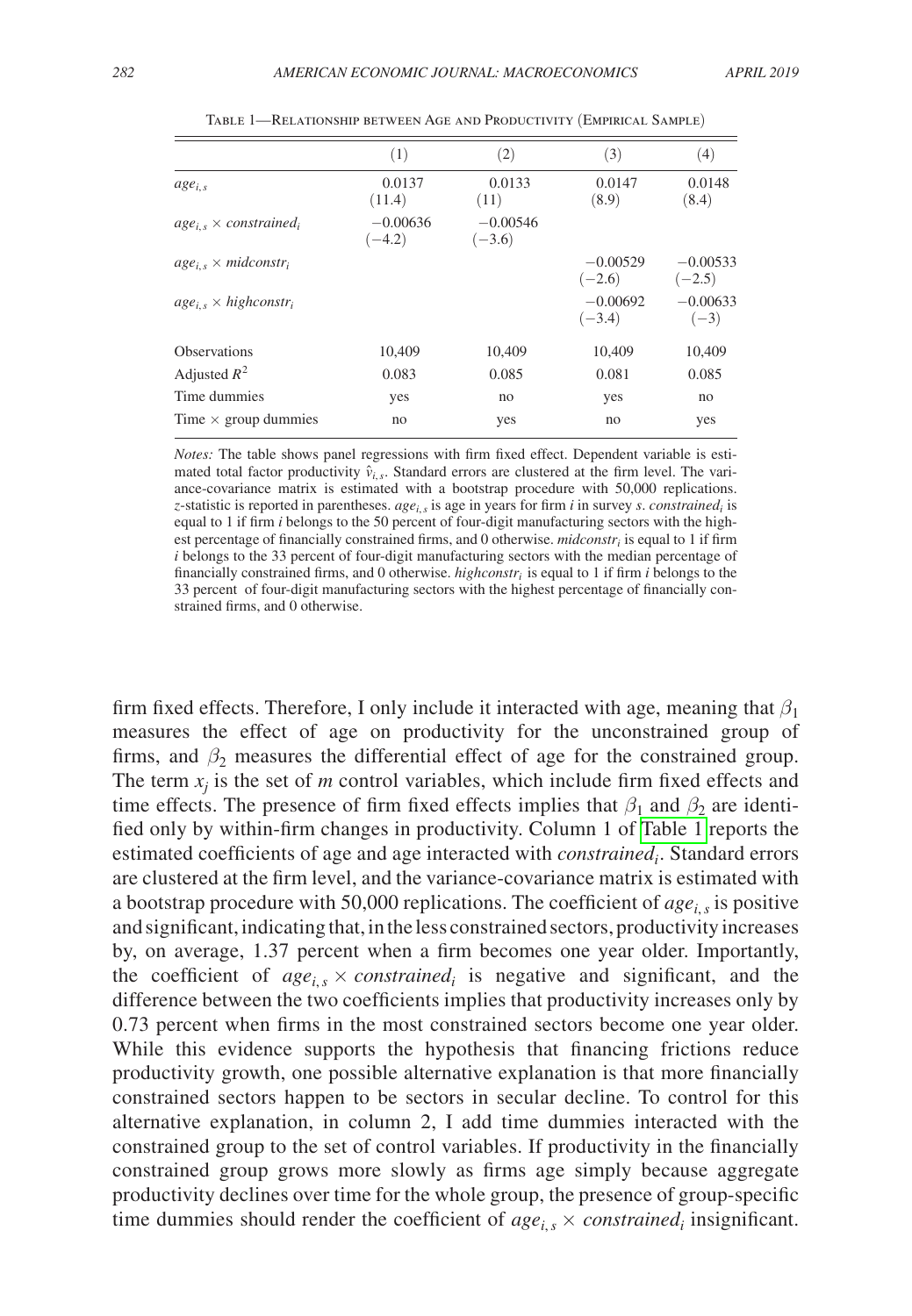However, this coefficient remains positive and statistically significant, with a value only slightly smaller than that in column 1.

Columns 3 and 4 of Table 1 consider a more detailed selection of constrained groups. The estimated equation is as follows:

(3) 
$$
\hat{v}_{i,s}^j = \beta_0 + \beta_1 age_{i,s} + \beta_2 age_{i,s} \times midconstr_i + \beta_3 age_{i,s} \times highconstr_i + \sum_{j=1}^m \beta_j x_{j,i,s} + \varepsilon_{i,s},
$$

where  $midconstraint$  is equal to 1 if firm  $i$  is in the 33 percent of sectors with intermediate constraints, 0 otherwise, and  $highconstruct_i$  is equal to 1 if firm *i* is in the 33 percent most constrained sectors, 0 otherwise. In columns 3 and 4, the coefficient of  $age_i$ , which now measures yearly productivity growth in the 33 percent least constrained sectors, is larger in absolute value than in columns 1 and 2. Moreover, productivity growth over the firm's life cycle decreases monotonically as the intensity of constraints increases.

I next allow productivity growth to be nonlinear in age, and I represent it graphically in [Figure 1.](#page-9-0) The curves are computed from the estimated coefficients of a piecewise linear regression in which the  $\beta_1$ ,  $\beta_2$ , and  $\beta_3$  coefficients are allowed to vary for four different age groups: 0–10 years, 11–20 years, 21–30 years, and 31–40 years (see online Appendix B for details). Firm fixed effects and time dummies are included as control variables in the regression. Figure 1 shows the age profile of  $\hat{v}_i$ <sub>s</sub>. The lines are normalized to a value of 1 for firms younger than 5 years of age. The figure confirms the difference in productivity growth between constrained and unconstrained firms, and it shows that these differences are persistent and also present for the older firms in the sample.<sup>5</sup>

Finally, Figure 2 allows the relationship between financial frictions and firm-level productivity growth to be nonlinear with the intensity of financial problems. I estimate a version of equation (2) in which I directly include, interacted with age, the percentage of constrained firms in the sector to which firm *i* belongs,  $\%constr_i$ , and that percentage squared,  $\%constr_i^2$ . I use the estimated coefficients to compute the average productivity growth for a firm that becomes one year older, for the ten deciles of the distribution of financial frictions across sectors. The full set of estimated coefficients is reported in online Appendix B. Figure 2 shows that an increase in financial frictions slows productivity growth

<span id="page-8-0"></span><sup>&</sup>lt;sup>5</sup>Figure 1 shows that the relative productivity differentials between the most and least constrained 40-year-old firms are large. However, comparing productivity between firms of different ages in the same sector, Figure 1 shows that, in the least constrained sectors in Italy, firms have a productivity that is approximately 37 percent higher after 40 years, while Hsieh and Klenow (2014) reports an increase of 400 percent for US establishments. There are several factors that explain this difference: the fixed effects estimation only measures within-firm variation, and firm fixed effects absorb some of the size differences that drive the Hsieh and Klenow measure; my dataset is at the firm level, rather than at the establishment level, and very few firms younger than 5 years of age are reported, meaning that the average size for ages less than or equal to 5 years is substantially overestimated; and the Italian manufacturing sector has other constraints, besides financial frictions, that limit the growth of firms, such as a labor law that establishes very high firing costs and applies only to firms with more than 15 employees.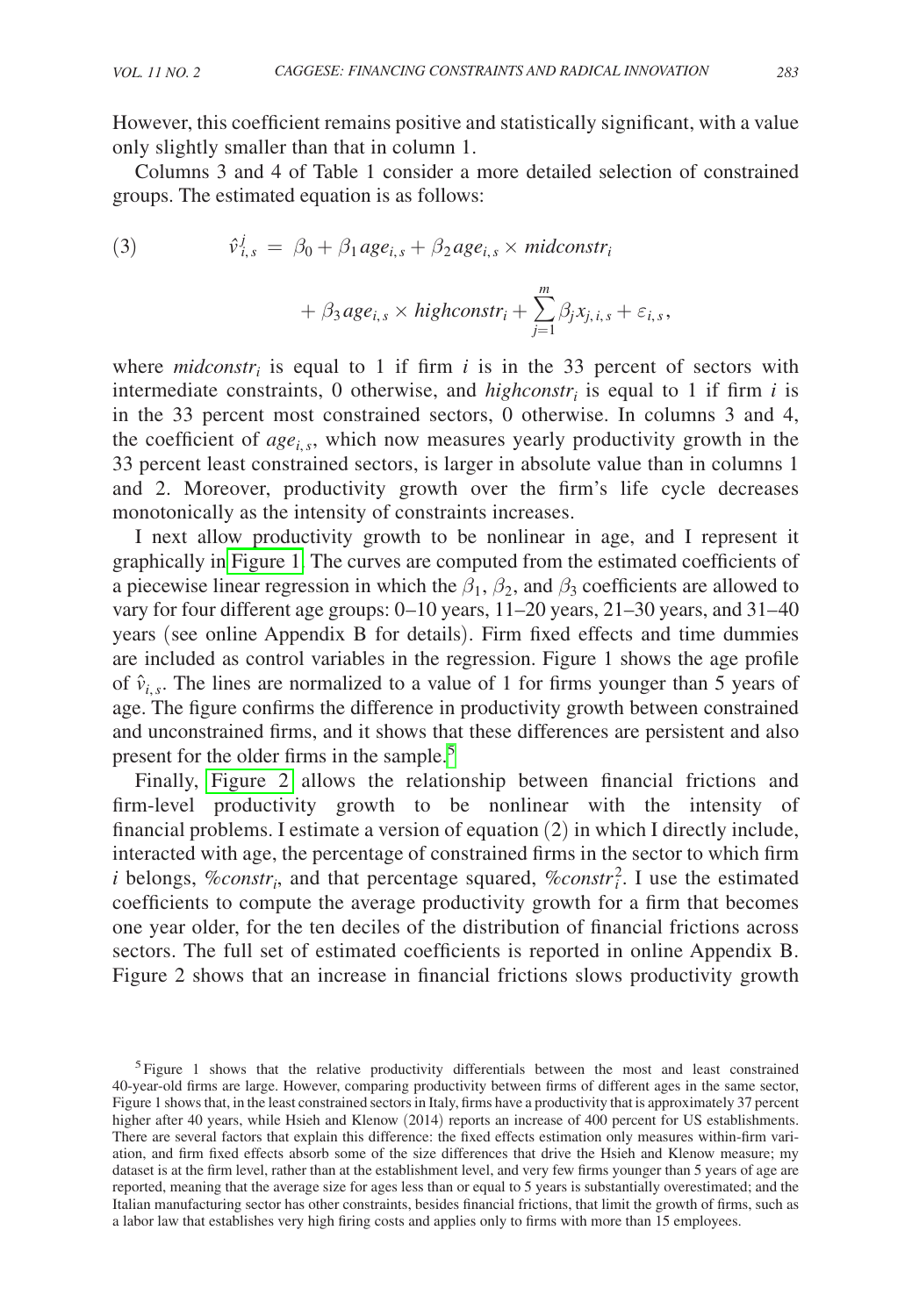<span id="page-9-0"></span>

FIGURE 1. LIFE CYCLE OF THE PRODUCTIVITY OF FIRMS IN THE EMPIRICAL SAMPLE



Figure 2. Nonlinear Relationship between Intensity of Financial Frictions and Productivity Growth

in the first nine of ten deciles. The negative relationship flattens out around decile nine and reverses sign only at the tenth decile.

Taken together, the results of this empirical analysis indicate that financial frictions at the sector level affect the productivity growth of younger firms, as well as older ones, until at least 40 years of age.<sup>[6](#page-9-1)</sup> In online Appendix B, I perform several

<span id="page-9-1"></span> $6$  In online Appendix A, I show that the dataset underrepresents small firms with fewer than 150 employees and overrepresents larger firms. Therefore, in online Appendix B, I replicate the main results in Table 1 with we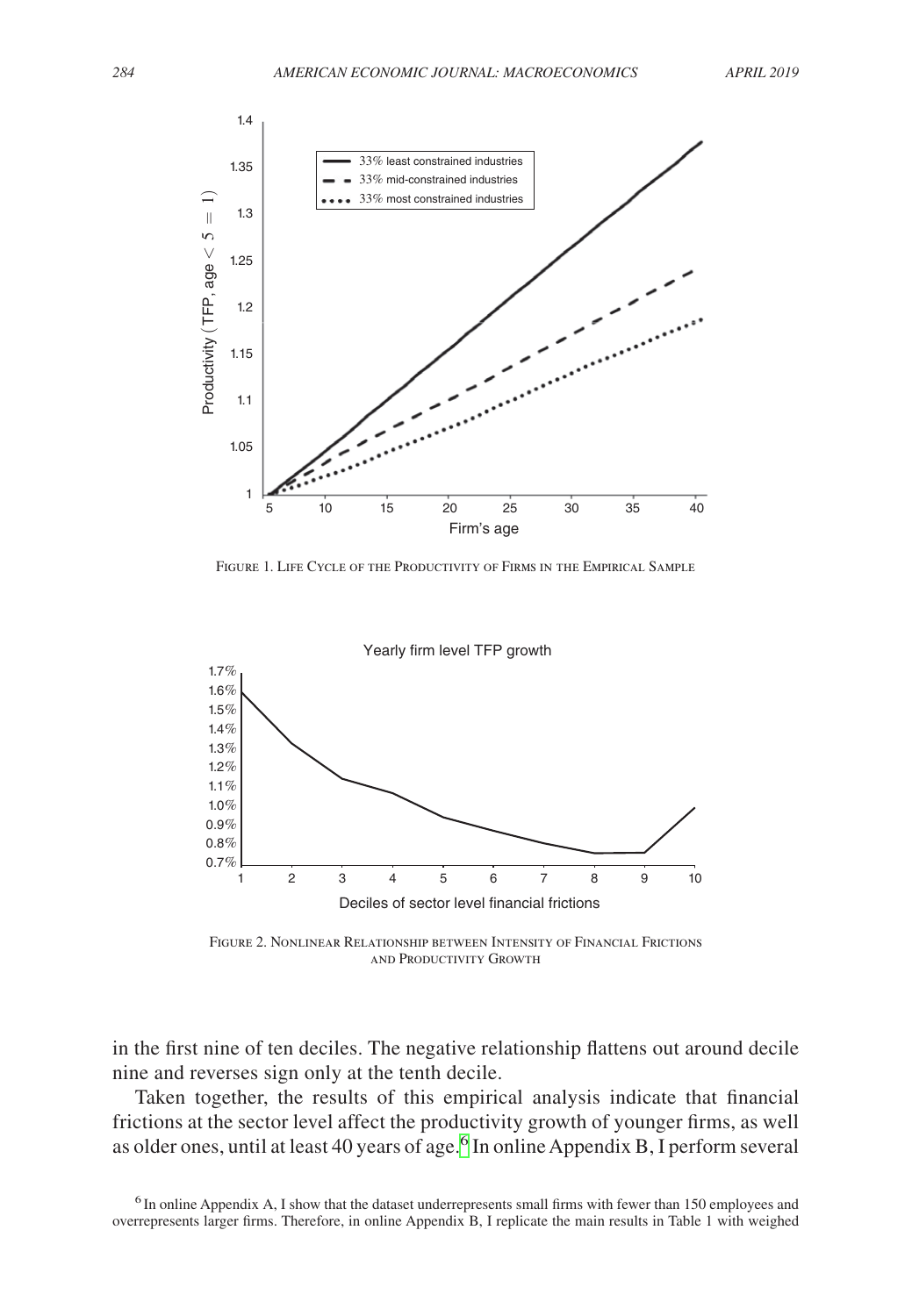robustness checks. First, I consider five alternative ways of measuring financial frictions. The first three are alternative methods to combine the survey answers into one indicator. The fourth identifies the causal effect of financial frictions using an instrumental variables strategy. The probability of reporting financial frictions is instrumented with exogenous differences in local financial development. The fifth is the external financial dependence indicator proposed by Rajan and Zingales (1998). Second, I consider two alternative measures of productivity: a productivity measure obtained using deflated input and output values and the "implied TFPQ" measure derived by De Loecker and Warzynski (2012). All these alternative approaches confirm the main finding of a negative relationship between sector-level financial frictions and firm-level productivity growth. Finally, online Appendix B includes additional regression results that show how firms in more constrained sectors also exhibit slower growth in employment, capital stock, and labor productivity.

### **III. The Model**

Motivated by the empirical evidence in the previous section, I develop a model to study the relationship among financial frictions, innovation decisions, and firm dynamics. I consider a partial equilibrium industry model with monopolistic competition, financial frictions, and heterogeneous innovations. Each firm in the industry produces a variety *w* of a consumption good. There is a continuum of varieties  $w \in \Omega$ . Consumers' preferences for the varieties in the industry are C.E.S. with elasticity  $\sigma > 1$ . The C.E.S. price index  $P_t$  is equal to

(4) 
$$
P_{t} = \left[ \int_{w} p_{t}(w)^{1-\sigma} \right]^{\frac{1}{1-\sigma}}.
$$

The associated quantity of the aggregated differentiated good  $Q_t$  is

(5) 
$$
Q_t = \left[ \int_w q_t(w)^{\frac{\sigma-1}{\sigma}} \right]^{\frac{\sigma}{\sigma-1}},
$$

where  $p_t(w)$  and  $q_t(w)$  are the price and quantity consumed of the individual variety  $w$ , respectively. The overall demand for the differentiated good  $Q_t$  is generated as follows:

$$
P_t Q_t = A P_t^{1-\eta},
$$

regressions. I use probabilistic weights that correct the underrepresentation of smaller firms, and I show that the results are confirmed and become marginally stronger.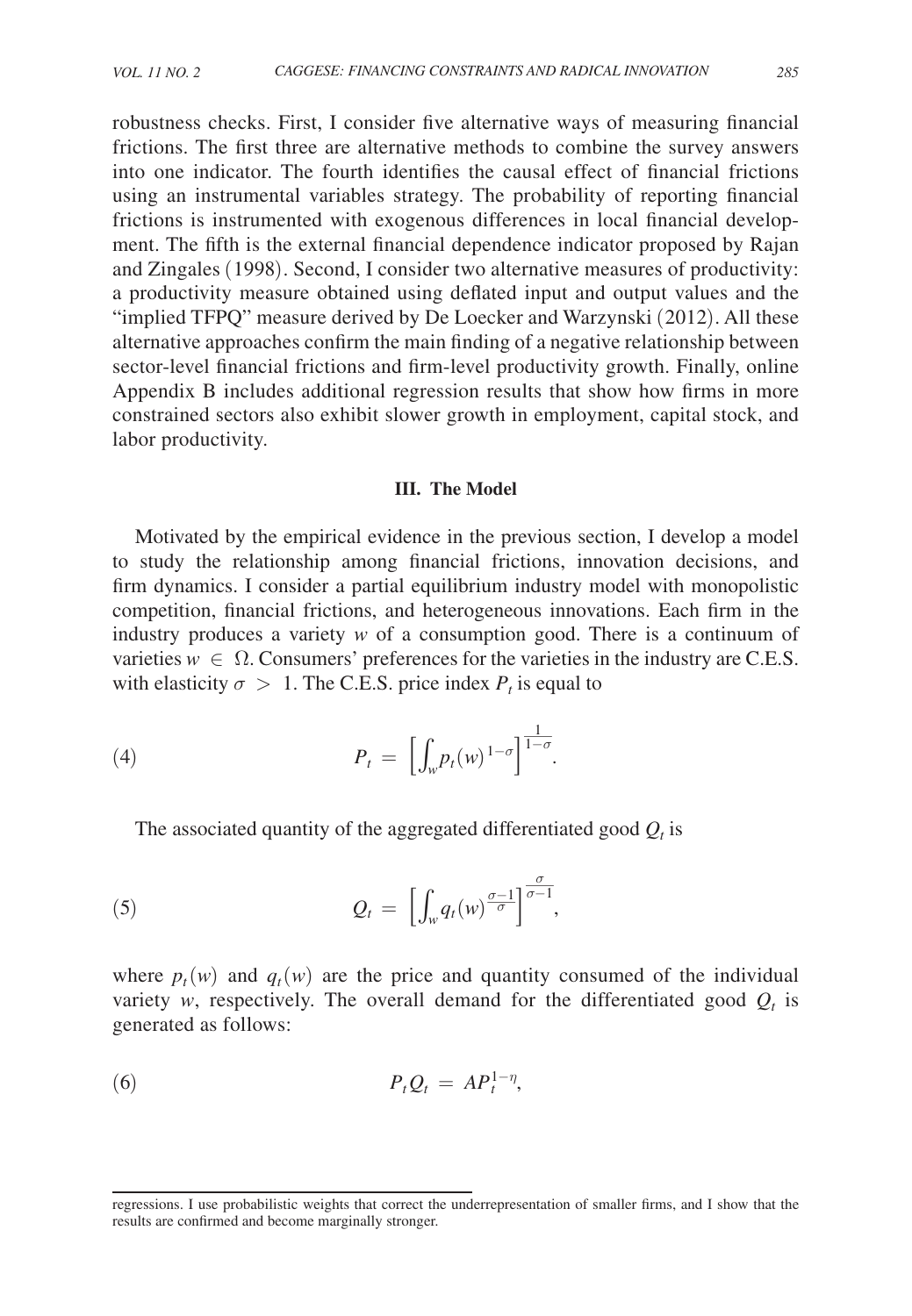where *A* is an exogenous demand parameter, and  $\eta < \sigma$  is the industry price elasticity of demand. From equations (5) and (6), the demand for an individual variety *w* is<br>
(7)  $q_t(w) = A \frac{P_t^{\sigma-\eta}}{p_t(w)^{\sigma}}$ . variety *w* is

(7) 
$$
q_t(w) = A \frac{P_t^{\sigma - \eta}}{p_t(w)^{\sigma}}.
$$

Each variety is produced by a firm using labor, and I define its marginal productivity by  $v_t^n$ . The marginal productivity of labor for the frontier technology is equal to  $\overline{v_i^n}$ . To normalize the model, I assume that the labor cost is also equal to  $\overline{v_t^n}$ . I define  $v_t = v_t^n / \overline{v_t^n}$  as the productivity relative to the frontier. It follows that  $v_t = 1$  at the frontier, that the marginal labor cost is  $1/v_t$ , and that total labor cost is

$$
q_t(w)/v_t
$$
. The profits for a firm with productivity  $v_t$  and variety w are given by  
(8) 
$$
\pi_t(v_t, \varepsilon_t) = p_t(w) q_t(w) - \frac{q_t(w)}{v_t} - F_t.
$$

Since all of the formulas are identical for all varieties, I henceforth drop the indicator *w*. Firms are heterogeneous in productivity  $v_t$  and fixed costs  $F_t > 0$ . These are the overhead costs of production that have to be paid every period. I assume that they are subject to an idiosyncratic shock  $\varepsilon_t$  that is uncorrelated across firms:

$$
(9) \tF_t = (1 + \varepsilon_t) F(v_t),
$$

where  $F'(v_t) > 0$ . The fixed cost  $F_t$  is increasing in productivity  $v_t$  to ensure that the profitability levels of small and large firms in the simulated model are comparable to those in the empirical sample.<sup>[7](#page-11-0)</sup> The term  $\varepsilon_t$  is a mean-zero i.i.d. shock that introduces uncertainty in profits and affects the accumulation of wealth and the probability of default. Note that  $\varepsilon_t F(v_t)$  enters additively in  $\pi_t(v_t, \varepsilon_t)$ , meaning that it does not affect the firm's choice of the optimal price  $p_t$  and quantity produced  $q_t$ . This makes the model both easier to solve and more comparable to a standard model without financing frictions.<sup>[8](#page-11-1)</sup>

The firm is risk neutral and chooses  $p_t$  to maximize  $\pi_t(v_t, \varepsilon_t)$ . The first-order

The Hill is first neutral and chooses 
$$
p_t
$$
 to find  
\ncondition yields the standard pricing function

\n(10)

\n
$$
p_t = \frac{\sigma}{\sigma - 1} \frac{1}{v_t},
$$

<span id="page-11-0"></span><sup>7</sup>Assuming that  $F(v_t)$  is a positive constant,  $F > 0$  would not change the qualitative results of the model, but it would prevent a proper calibration of the profitability dynamics of firms, making its quantitative

<span id="page-11-1"></span>implications less interesting.<br><sup>8</sup>A multiplicative shock of the type  $\varepsilon_t p_t q_t$  would not change the qualitative results of the model, but it would imply that the optimal quantity produced  $q_t$  would be a function of the intensity of financing frictions, thus making the solution of the model more complicated.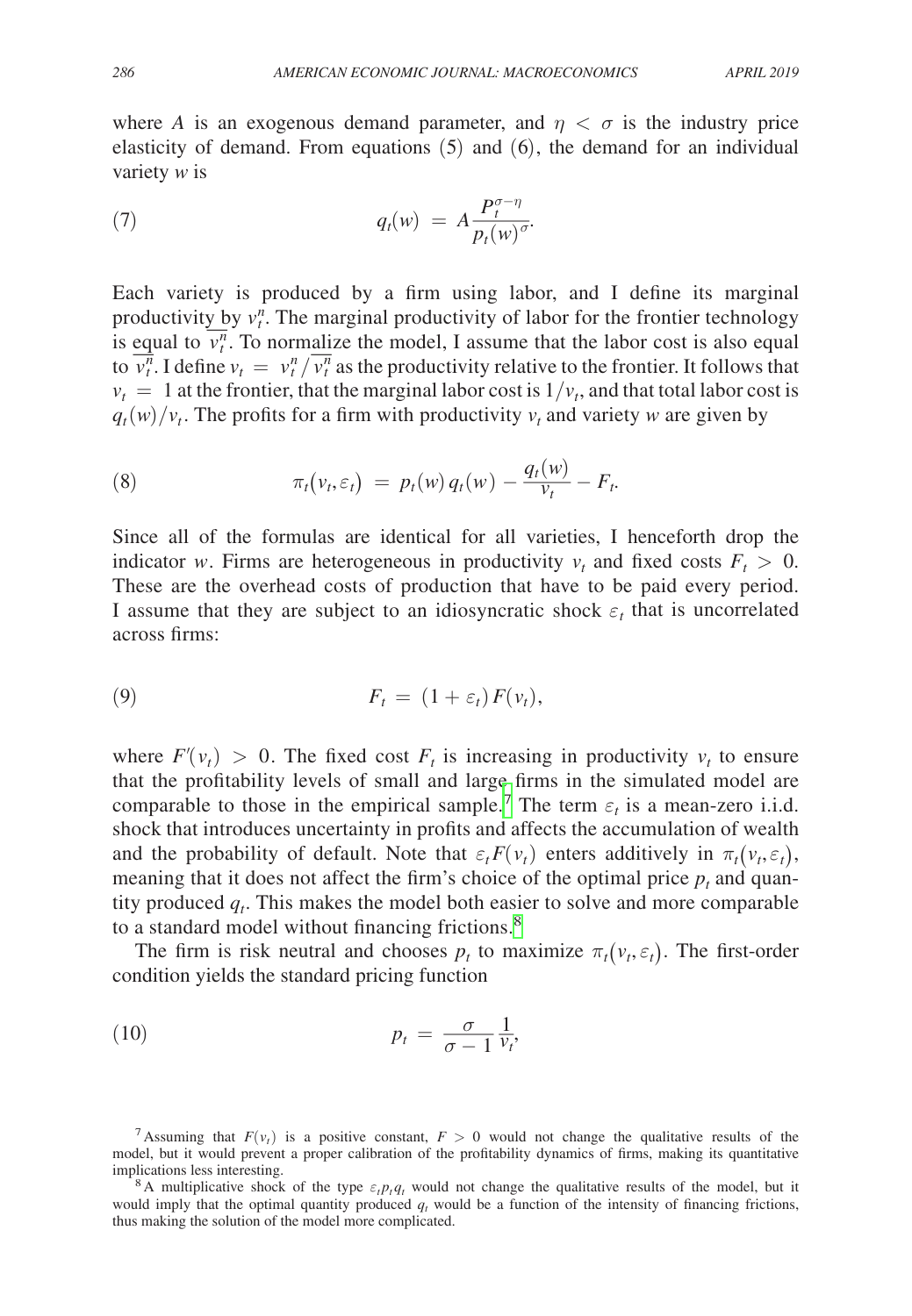where  $\frac{\sigma}{\sigma - 1}$  is the markup over the marginal cost  $1/v_t$ . It then follows that

(11) 
$$
\pi_t(\nu_t, \varepsilon_t) = \frac{(\sigma - 1)^{\sigma - 1}}{\sigma^{\sigma}} A P^{\sigma - \eta} \nu_t^{\sigma - 1} - F_t.
$$

Equation (11) clarifies that profits depend on the firm-specific productivity  $v_t$ and shock  $\varepsilon_t$  and on market competition, which affects the aggregate price index *P*. The timing of the model for a firm that was already in operation in period *t* − 1 is the following. At the beginning of period *t*, with probability  $\delta$ , its technology becomes useless forever, and the firm liquidates all of its assets and ceases activity. This shock is independent across firms. With probability  $1 - \delta$ , the firm is able to continue. It observes the realization of the shock  $\varepsilon_t$  and receives profits  $\pi_t$ , and its financial wealth  $a_t$  is

(12) 
$$
a_t = R[a_{t-1} - K(l_{t-1}) - d_{t-1}] + \pi_t(v_t, \varepsilon_t),
$$

where  $R = 1 + r$ , and *r* is the real interest rate;  $d_t$  are dividends;  $K(I_{t-1})$ is the cost of innovation, which varies depending on the innovation type;  $I_{t-1}$  is an indicator function that takes value *j* if innovation type *j* is selected. Financing frictions are introduced with the assumption that the firm cannot borrow and has to finance its investments with internally generated earnings:

$$
(13) \t a_t \geq 0.
$$

Equation (12) implies that constraint (13) is not satisfied when current profits  $\pi_t(v_t, \varepsilon_t)$  are negative and exceed savings  $R[a_{t-1} - K(I_{t-1}) - d_{t-1}]$ . In this case, the firm cannot continue its activity and is forced to liquidate. Constraint (13) is a simple way to introduce financing frictions. In the calibrated model, it generates a realistic downward-sloping bankruptcy risk in firm age. It can be interpreted as a shortcut for more realistic models of firm dynamics with financing frictions such as Clementi and Hopenhayn (2006). Conditional on continuation, innovation of type  $I_t$  is feasible only if

$$
(14) \t\t\t a_t \geq K(I_t).
$$

Constraint (14) implies that innovation has to be internally financed. This assumption is consistent with several recent papers that demonstrate that intangible investments such as R&D are financed primarily with cash, as intangibles have low collateral value (see, e.g., Bates, Kahle, and Stulz 2009; Begenau and Palazzo 2017; and Falato and Sim 2014). Moreover, Benfratello, Schiantarelli, and Sembenelli (2008) shows that, in the Mediocredito/Capitalia dataset, 82 percent of all R&D expenditures are financed with retained earnings, while only 9 percent are financed with loans.

The presence of financing frictions and the fact that the firm discounts future profits at the constant interest rate *R* imply that it is never optimal to distribute dividends while in operation, as accumulating wealth reduces future expected financing constraints. Hence, dividends  $d_t$  are always equal to zero. Profits increase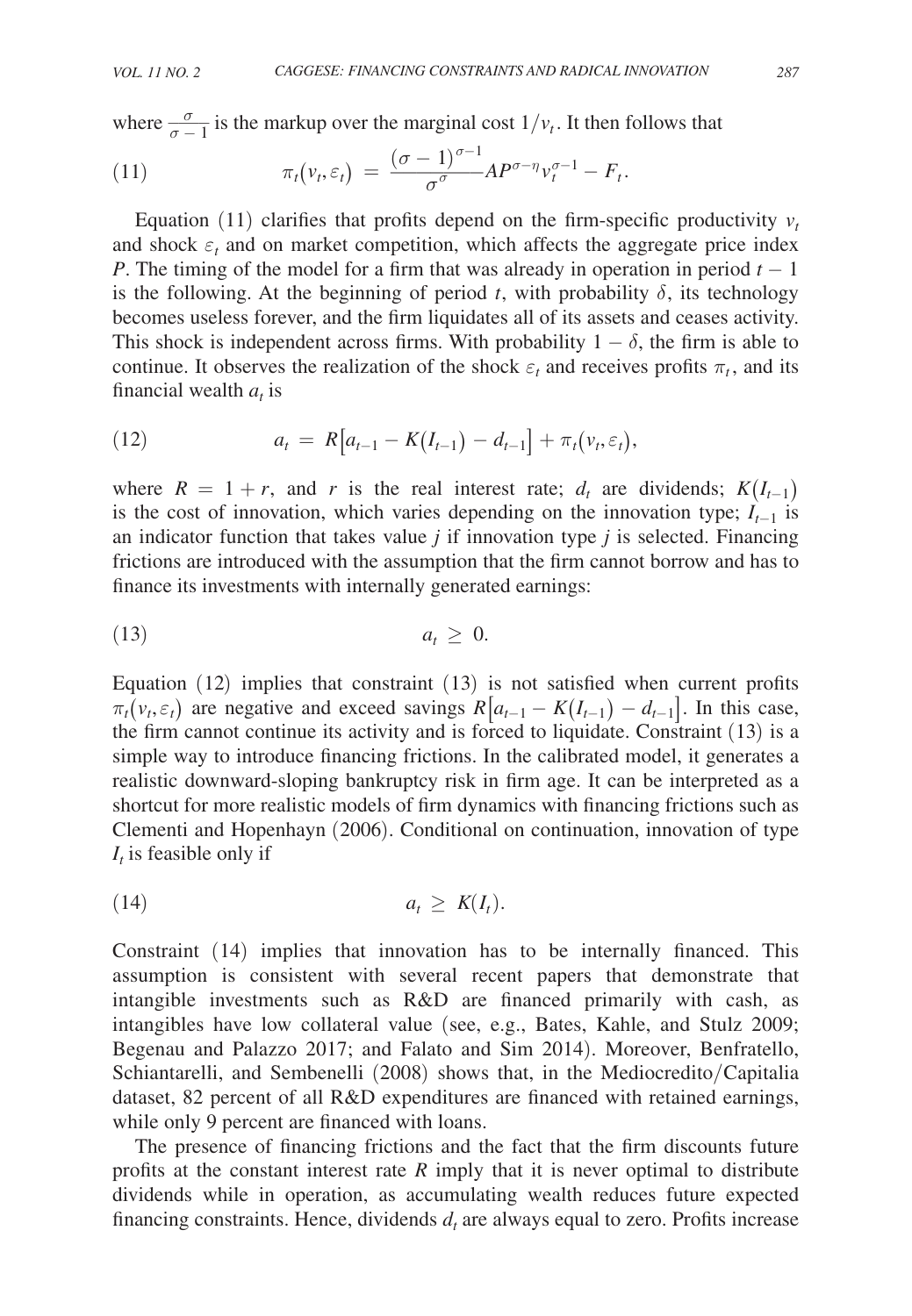wealth  $a_t$ , which is distributed as dividends only when the firm is liquidated. After observing  $\varepsilon_t$  and realizing profits  $\pi_t$ , the firm decides whether to continue activity the next period. It may decide to exit if operation is not profitable enough to cover the fixed cost  $F_t$ . In this case, the firm liquidates and ceases to operate forever.

# A. *Innovation Decisions*

Every period, a new vintage of technology becomes available. Productivity at the frontier grows exogenously at rate  $g > 0$ , thanks to new technological advances generated by fundamental research. I interpret innovation as investment undertaken by firms, when they are not at the frontier, to improve their productivity by adopting part of these technological advances in their production processes. Every period, a firm receives a new innovation opportunity with probability  $\gamma$ . The firm can choose among different types of innovation, which correspond to different ways of exploiting the investment opportunity. For example, a firm that has the opportunity to introduce a new product can choose between different strategies regarding the innovative features of the new product. Innovation of type *j* is characterized by the cost  $K(j)$ , the probability of success  $0 < \xi^j \leq 1$ , the improvement in productivity  $\tau_{succ}^j > 0$  in the event that it succeeds, and the decline in productivity  $\tau_{fail}^j \leq 0$  in the event that it fails. *t* is equal to

More precisely, the next period's productivity 
$$
v_{t+1}
$$
 for a firm innovative in period   
*t* is equal to  
(15) 
$$
v_{t+1} = \begin{cases} v_t (1+g)^{\tau_{succ}^i} & \text{with probability } \xi^j \\ v_t (1+g)^{\tau_{fail}^j} & \text{with probability } 1 - \xi^j \end{cases}
$$

subject to the constraint that  $v_{t+1}$  is bounded above by the value of the frontier technology.

To keep the model tractable, I simplify heterogeneity by assuming only two technology types  $j \in \{1, 2\}$  with different risk and return characteristics:  $j = 1$ is a non-risky type of innovation with  $\xi^1 = 1, \tau_{succ}^1 > 0$ , and  $\tau_{fail}^1 = 0$ . The firm invests  $K(1)$ , and its productivity grows by  $\approx (\tau_{succ}^1 \times g)$  percent with probability 1. I call this type of innovation "incremental" innovation;  $j = 2$  is a riskier type of innovation, with  $\xi^2$  < 1 and  $\tau_{fail}^2$  < 0, but is potentially more productive, with  $\tau_{succ}^2 > \tau_{succ}^1$ . In particular, innovation risk includes two components, the probability of failure  $(1 - \xi^2)$  and the possibility of a reduction in productivity by  $\approx (\tau_{fail}^2 \times g)$  percent conditional on failure. I call this type of innovation "radical" innovation.<sup>[9](#page-13-0)</sup>

<span id="page-13-0"></span><sup>9</sup>The assumption that innovation probabilities are not independent simplifies the analysis but is not essential for the results. I solved the model while allowing firms to have independent radical and incremental innovation options, and this produced no significant change in the quantitative or qualitative results of the model. In equilibrium, for the calibrated parameters and most of the productivity space, the next-best option to the preferred innovation type is to not innovate. These additional results are available upon request.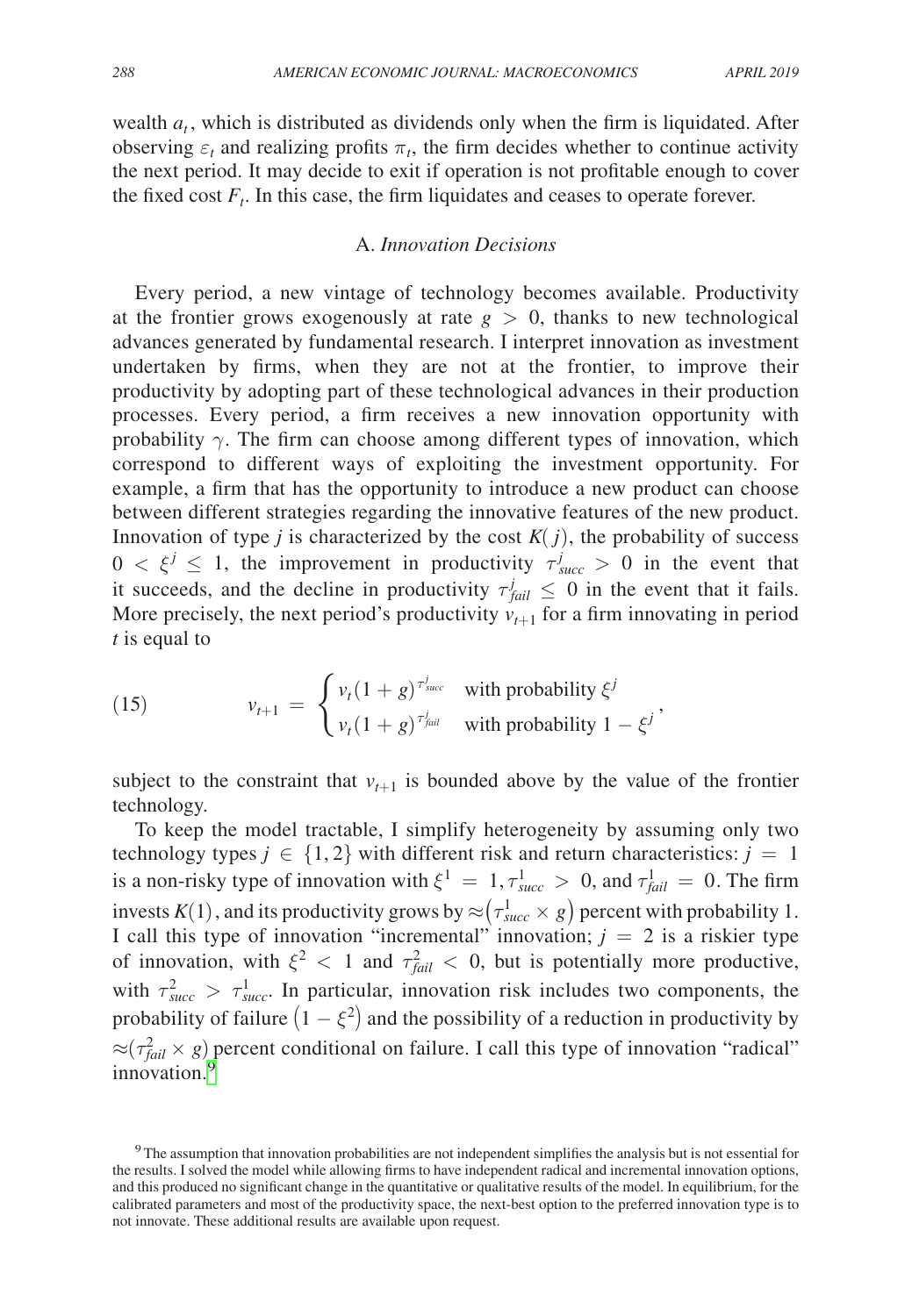The intuition for the downside risk is that the more radical innovation projects, which have higher upside potential, often require radical changes to how a firm operates. For example, Utterback (1996) defines radical innovation as a "change that sweeps away much of a firm's existing investment in technical skill and knowledge, designs, production technique, plant, and equipment." To the extent that these changes are irreversible, in the event of failure, the firm cannot easily revert back to the old technology, and its efficiency will be lower relative to the situation before it pursued innovation.

Finally, a firm that does not intend to innovate  $(j = 0)$ , either because it has no investment opportunities or because it decides not to implement either of the two innovations, has  $\tau_{succ}^0 = 0$  and  $\tau_{fail}^0 = -1$ . In other words, with probability  $\xi^0$ , it keeps the same pace as the technological frontier, and its relative productivity *v* remains constant. With probability  $1 - \xi^0$ , its relative productivity decreases by *g* percent.

Note that I define innovation as an investment intended to increase production efficiency. This approach is consistent with Hsieh and Klenow (2014), who also focus explicitly on the growth of process efficiency over the life cycle of plants. However, many authors (see, e.g., Foster, Haltiwanger, and Syverson 2016) argue that gradual increases in plants' idiosyncratic demand levels are important to explain the growth of plants in the United States. Regarding this, Hsieh and Klenow (2014) notices that under certain assumptions, their efficiency measure is equivalent to a composite of process efficiency and idiosyncratic demand coming from quality and variety improvements. Similarly, in my model and for simplicity, I define an innovation process that affects production efficiency, but an alternative model with quality and/or variety innovations that affect a firm's idiosyncratic demand would have very similar qualitative and quantitative implications.

# B. *Value Functions*

I define the value function  $V_t^j(a_t, \varepsilon_t, v_t)$  as the net present value of future profits after receiving  $\pi_t$  and conditional on pursuing type- $j \in \{0, 1, 2\}$  innovation in period *t*:

(16) 
$$
V_{t}^{j}(a_{t}, \varepsilon_{t}, v_{t}) = -K(j) + \frac{1-\delta}{R} \Big\{ \xi^{j} E_{t} \Big[ \pi_{t+1} \big( \varepsilon_{t+1}, v_{t} (1+g)^{\tau_{succ}^{j}} \big) + V_{t+1} \big( a_{t+1}, \varepsilon_{t+1}, v_{t} (1+g)^{\tau_{succ}^{j}} \big) \Big] + (1-\xi^{j}) E_{t} \Big[ \pi_{t+1} \big( \varepsilon_{t+1}, v_{t} (1+g)^{\tau_{fail}^{j}} \big) + V_{t+1} \big( a_{t+1}, \varepsilon_{t+1}, v_{t} (1+g)^{\tau_{fail}^{j}} \big) \Big] \Big\}.
$$

Since the discount factor of the firm is  $1/R$ , and the firm is risk neutral, this value coincides with the present value of expected dividends net of current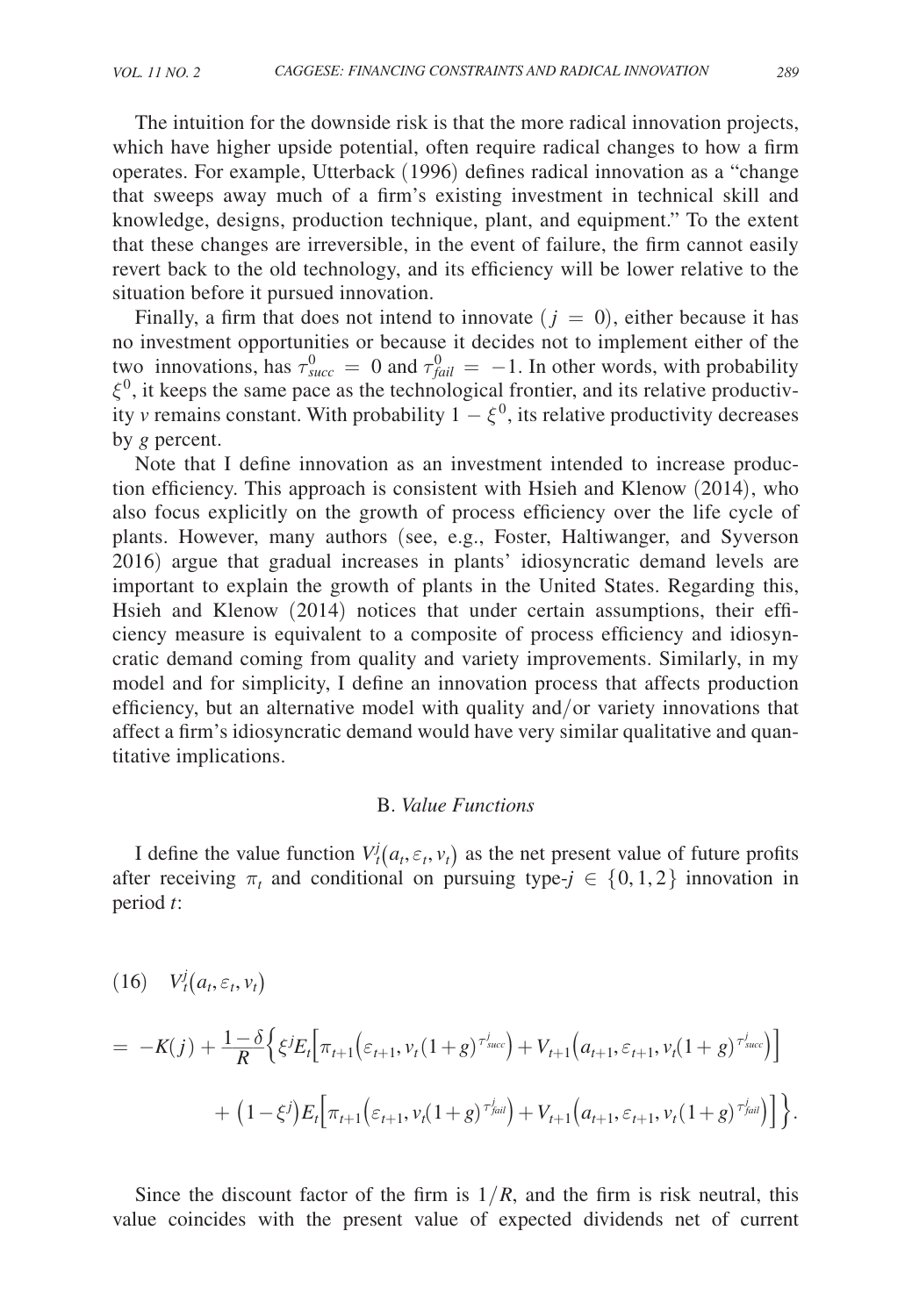wealth  $a_t$ . Conditional on continuation, the firm's innovation decision  $I_t$  maximizes its continuation value  $V_t^*$ :

(17) 
$$
V_t^*(a_t, \varepsilon_t, v_t) = \gamma \max_{I_t \in \{0, 1, 2\}} \{ V_t^0(a_t, \varepsilon_t, v_t), V_t^1(a_t, \varepsilon_t, v_t), V_t^2(a_t, \varepsilon_t, v_t) \} + (1 - \gamma) V_t^0(a_t, \varepsilon_t, v_t)
$$

such that equation (14) is satisfied. Given the optimal continuation value  $V_t^*(a_t, \varepsilon_t, v_t)$ , the value of the firm at the beginning of time *t*,  $V_t(a_t, \varepsilon_t, v_t)$ , is

(18) 
$$
V_t(a_t, \varepsilon_t, v_t) = \mathbf{1}(a_t \geq 0) \Big\{ \max [V_t^*(a_t, \varepsilon_t, v_t), 0] \Big\}.
$$

Equation (18) implies that the value of the firm is equal to zero in two cases: first, when the indicator function  $1(a_t \geq 0)$  is equal to zero because the liquidity constraint (13) is not satisfied and, second, when the value in the curly brackets is equal to zero, which indicates that since  $V_t^*(a_t, \varepsilon_t, v_t) < 0$ , the firm is no longer profitable and exits production.

# C. *Entry Decision*

There is free entry in every period, and there is a large number of new potential entrants with a constant endowment of wealth  $a_0$ . They draw their relative productivity  $v_0$  from an initial distribution with support  $[\underline{v}, \overline{v}]$ , after having paid an initial cost  $S^C$ . Once they learn their type, they decide whether to start activity. The free entry condition requires that, ex ante, the expected value of paying *S<sup>C</sup>* conditional on the expectation of the initial values  $v_0$  and  $\varepsilon_0$  is equal to zero:

(19) 
$$
\int_{\underline{v}}^{\overline{v}} \max \Big\{ E^{\varepsilon_0} \big[ V_0(a_0, \varepsilon_0, v_0) \big], 0 \Big\} f(v_0) \, dv_0 - S^C = 0.
$$

# D. *Equilibrium Conditions*

The presence of technological obsolescence implies that the age of firms is finite and that the distribution of wealth across firms is non-degenerate. Moreover, aggregation is very simple because all operating firms with productivity *v* choose the same price  $p(v)$ , as determined by equation (10). Therefore, the steady-state equilibrium is characterized by an aggregate price *P*, an aggregate quantity *Q*, and time-invariant distributions of operating firms and new entrants over the values of  $v_t$ ,  $\varepsilon_t$ , and  $a_t$  such that firm value is defined as the net present value of profits and is determined by equation (16). Continuing firms make innovation decisions according to equation (17) and exit decisions according to equation (18). New entrants satisfy condition (19). The mass and distribution of firms over  $v_t$  determine the mass and distribution of prices. Aggregating these prices into the CES price index must yield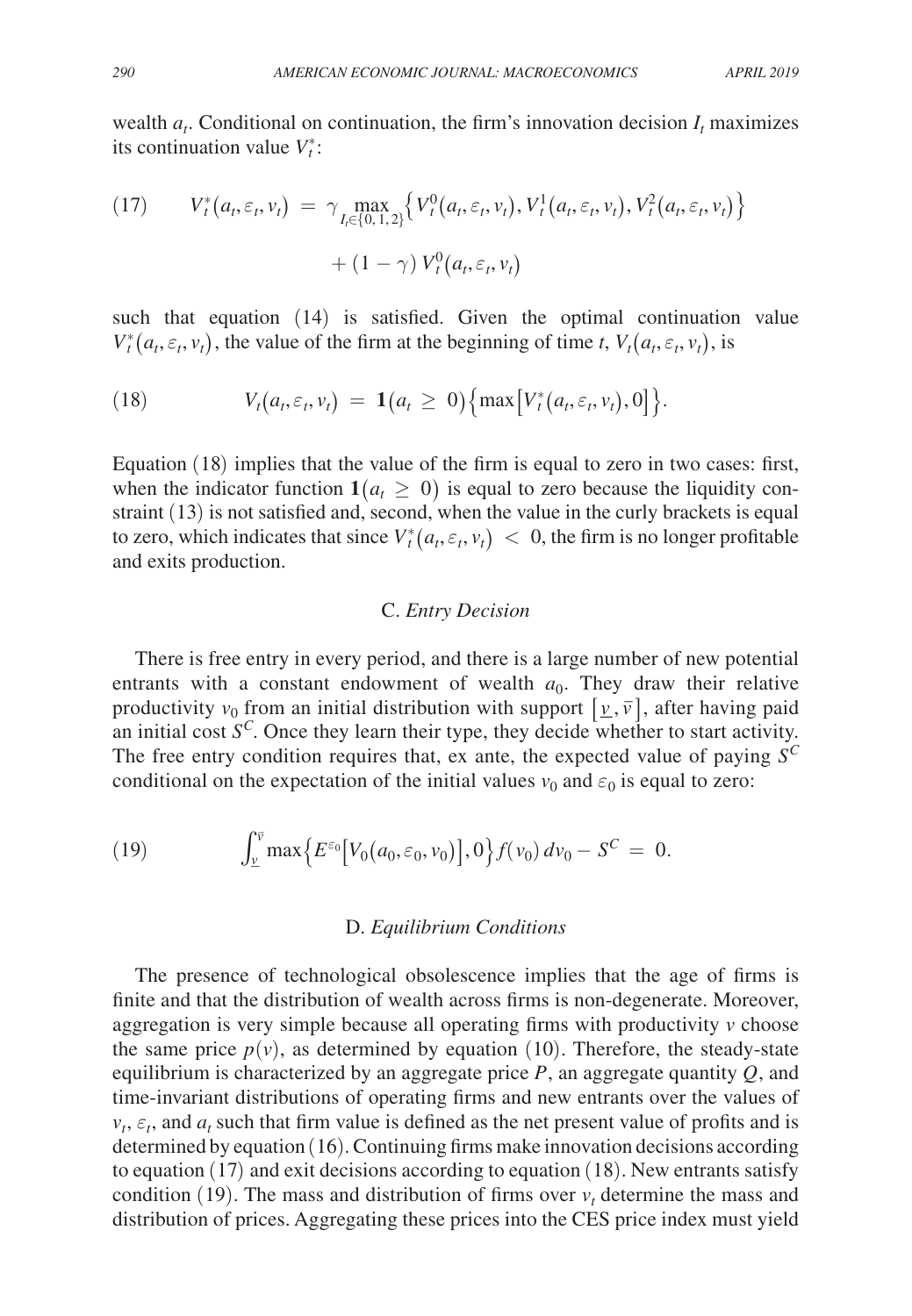the equilibrium aggregate price *P*. The numerical procedure to solve the problem is illustrated in online Appendix C.

# E. *Financing Frictions and Innovation Decisions*

Although the model does not have an analytical solution, it is useful to analyze the above equations to obtain intuition about the effects of financial frictions on firm dynamics and innovation decisions. By "financially constrained," I mean firms with low financial wealth  $a_t$ , for which constraints (13) and (14) might be binding today or in the future. First, there is a direct effect: constraint (14) implies that firms with low financial wealth  $a_t$  are unable to finance their desired innovation type. Second, equation (18) implies that the higher the probability of bankruptcy  $Pr(a_t < 0)$  is, the lower the expected value of the firm. Therefore, a higher expected probability of bankruptcy for new firms reduces the value of the term  $E^{\epsilon_0}[V_0(a_0, \epsilon_0, v_0)]$  in the entry condition (19) for a given aggregate price *P*. It follows that the term on the left-hand side of (19) becomes negative:  $\int_{\Sigma} \bar{v} \max \{ E^{\varepsilon_0} \big[ V_0(a_0, \varepsilon_0, v_0) \big], 0 \} f(v_0) dv_0 - S^C < 0$ , and entry must fall until lower competition increases *P*, increases expected profits and the value of a new firm, and ensures equilibrium under the free entry condition. In other words, there is an indirect "competition effect": financing frictions increase bankruptcy risk, and fewer firms enter such that, in equilibrium, expected bankruptcy costs are compensated by lower competition and higher profitability.<sup>[10](#page-16-0)</sup>

# F. *Calibration*

The calibrated parameters are illustrated in Table 2. With the exception of  $\sigma$ ,  $\eta$ ,  $r$ , and  $A$ , all parameters are calibrated to match a set of simulated moments, with the moments estimated from the empirical sample analyzed in Section II. In most cases, a set of parameters jointly identifies several moments. Nonetheless, for clarity, I will link each parameter to the moment that is more directly affected by it. All auxiliary calculations performed to calibrate the parameters are reported in the online Appendix D.

Because of the emphasis of this paper on financial frictions, a set of parameters matches both the level and dispersion of profits. The fixed per period cost of operation  $F(v_{it})$  is

$$
F_{it} = \left(\frac{v_{it}}{\hat{v}_0}\right)^{\kappa},
$$

<span id="page-16-0"></span> $10$ To be precise, there is also a "selection effect": less productive firms generate less profits, suffer larger losses when the realization of the shock  $\varepsilon_t$  is negative, and are likely to go bankrupt if their wealth is low. Since the defaulting firms are replaced by new firms that are, on average, more productive, this effect improves selection toward more productive firms. However, this effect is of marginal importance in driving the results illustrated in the next sections.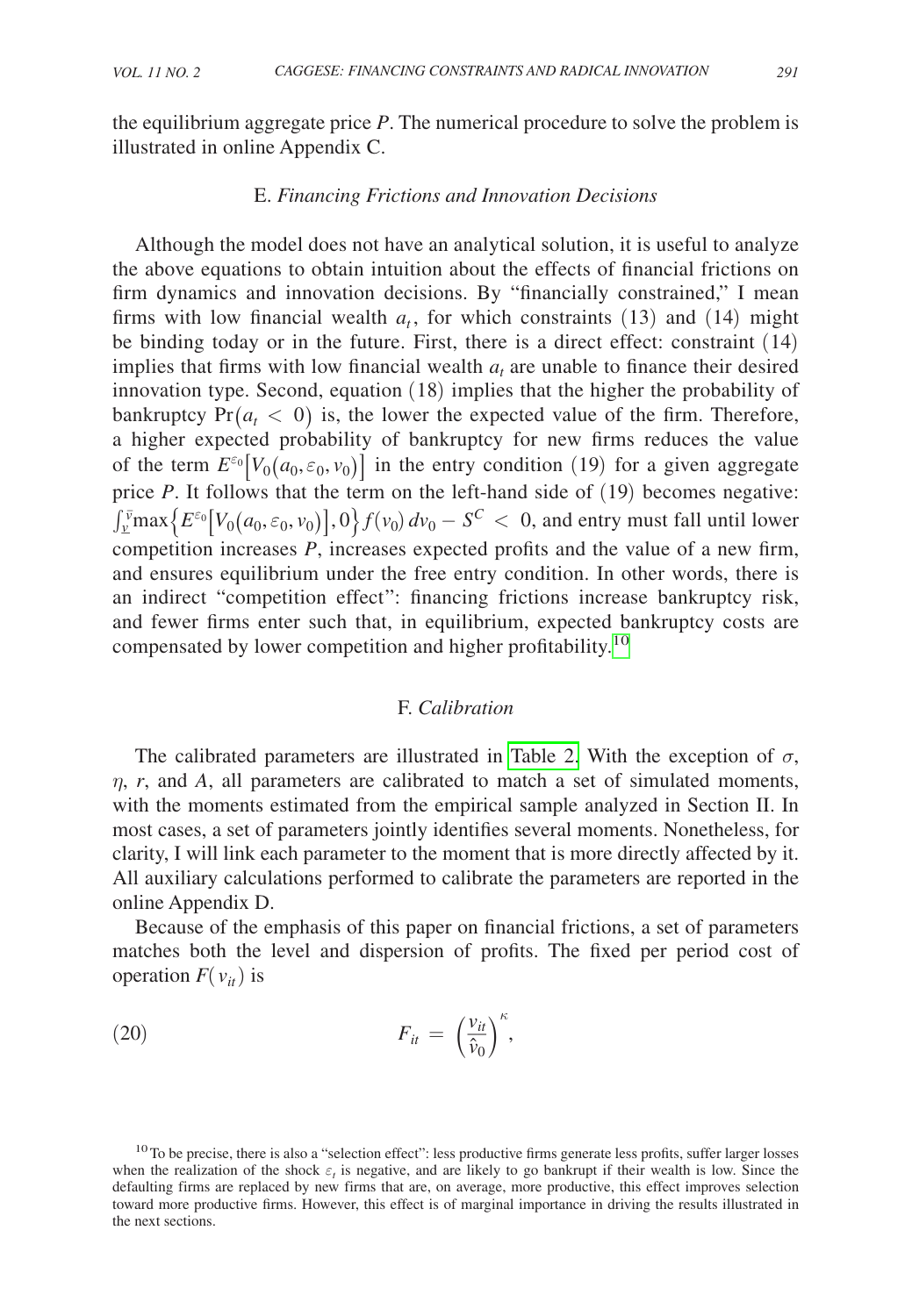<span id="page-17-0"></span>

| Parameter        | Value          | <b>Empirical moment</b>                                              | Data                 | Model |
|------------------|----------------|----------------------------------------------------------------------|----------------------|-------|
| $S^C$            | 7.75           | Profits sales ratio for the 50th<br>percentile                       | 0.02                 | 0.02  |
| $\kappa$         | 2.45           | Profits sales ratio for the 95th<br>percentile                       | 0.11                 | 0.11  |
| $\theta$         | 0.35           | Fraction of firms going bankrupt                                     | 1.3%                 | 1.3%  |
| K(1)             | 0.25           | Average (process innovation R&D)<br>expenditures)/sales              | 1.3%                 | 1.4%  |
| K(2)             | 0.1            | Average (product innovation R&D<br>expenditures)/sales               | 2.6%                 | 2.6%  |
| $\xi^2$          | 0.084          | Success probability of radical<br>innovation                         | 8.4%                 | 8.4%  |
| $\gamma$         | 36             | Percentage of firms doing incremental<br>innovation                  | 17.3%                | 17.0% |
| $\tau_{succ}^2$  | 31             | Right tail of firm-level productivity<br>changes                     | 0.125                | 0.129 |
| $\tau_{fail}^2$  | 4              | Percentage of firms doing radical<br>innovation                      | 16.5%                | 16.8% |
| $\tau_{succ}^1$  | $\overline{c}$ | Ratio between ninetieth and<br>tenth percentile of size distribution | $13.2\%$             | 12.8% |
| $\hat{\nu}$      | 0.37           | Average productivity of new firms<br>relative to the frontier        | 0.37 <sup>a</sup>    | 0.37  |
| $\sigma_v^2$     | 0.1            | Cross-sectional dispersion of<br>productivity                        | $0.34^{b}$           | 0.36  |
| $\boldsymbol{g}$ | 0.01           | Average aggregate TFP growth                                         | $1\%^{\text{c}}$     | $1\%$ |
| $\xi^0$          | 0.75           | Average yearly decline in TFP for firms<br>not doing R&D             | $0.4\%$ <sup>b</sup> | 0.4%  |
| $\delta$         | 0.022          | Average age                                                          | $24^{\rm b}$         | 24    |
| a <sub>0</sub>   | 1.15           | Average exit rate                                                    | 5.8%                 | 5.8%  |

TABLE 2-CALIBRATION OF THE BENCHMARK MODEL

*Notes:* Other parameters:  $r = 2\%$ ;  $\eta = 1.5$ ;  $\sigma = 4$ ; and  $A = 50,010$ . Profits denote operative profits. For the simulated moments, I simulate the industry for 500 periods so that it reaches the steady-state number of firms and the steady-state equilibrium distribution of firms over productivity and financial wealth. Then I simulate 300 additional periods, I compute the aggregate statistics for every period, and at the end of the simulation, I compute the average statistics across the 300 periods.<br><sup>a</sup> For the empirical data, the frontier is proxied with the ninety-ninth percentile of the

distribution of productivity.

 $\frac{b}{c}$  These statistics are calculated after excluding the 1 percent outliers on both tails.  $\frac{c}{c}$  Data is for the whole of Italy's industrial sector, 1990–2000 period.

where  $\hat{v}_0$  is the mean of the productivity distribution of new firms. The fixed entry cost  $S^C$  and the parameter  $\kappa$  jointly match the distribution of profits across firms, specifically the fiftieth and ninety-fifth percentiles of the average ratio between operative profits and total revenues. The profit shock  $\varepsilon$  is modeled as a two-state i.i.d. process, where  $\varepsilon$  takes values  $\theta$  and  $-\theta$  with equal probability. Here,  $\theta$  is a positive constant and matches the fraction of firms going bankrupt every period.

For the calibration of the parameters related to innovation, I consider the survey responses where firms report their R&D spending, as well as the nature of the R&D investment. Moreover, I complement the survey information with patenting information from the Italian Patents Office (IPO). The main assumption is that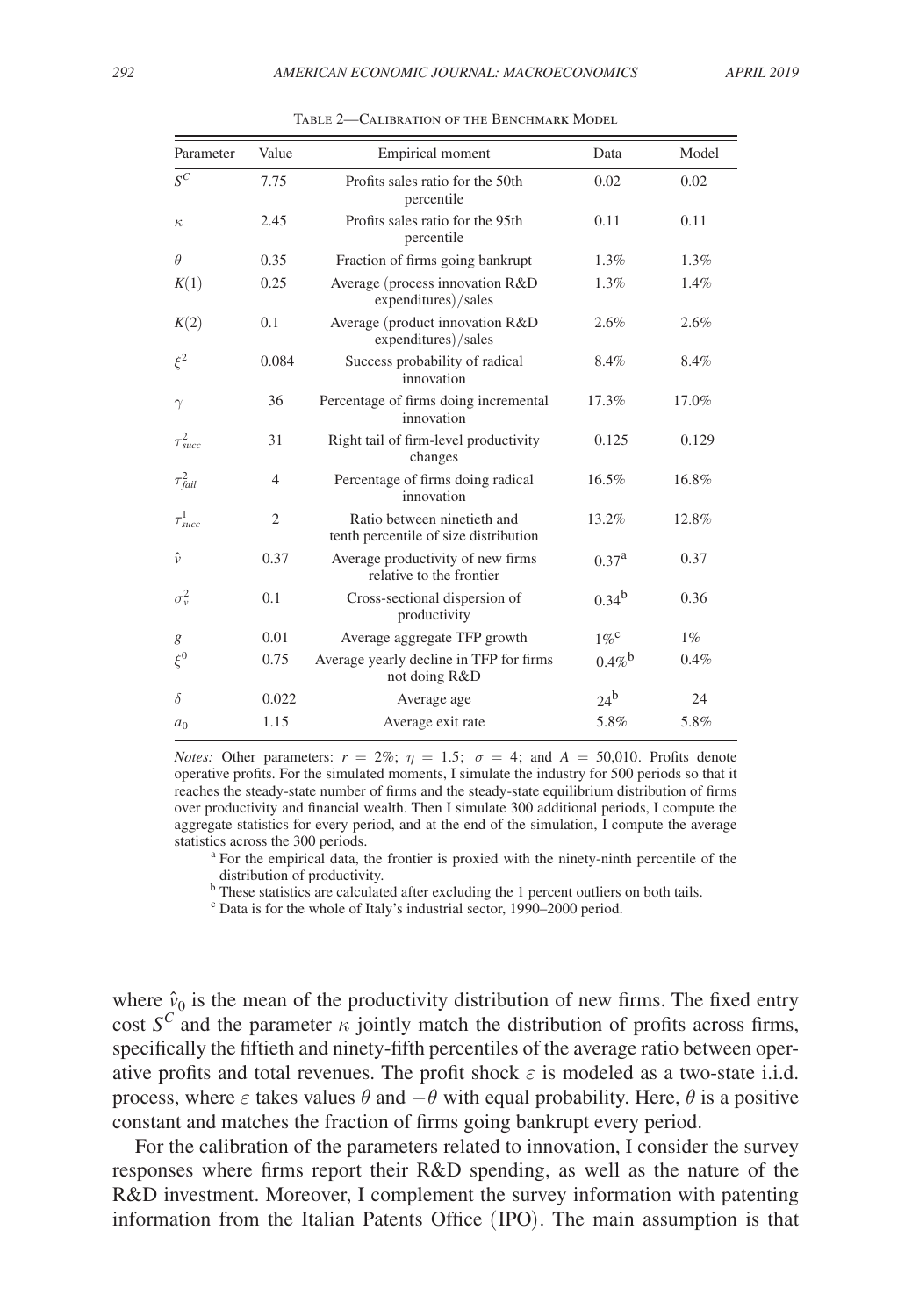R&D activity intended to develop, patent, and introduce new products is risky and fails with positive probability. Conversely, R&D to improve current products is less risky. Therefore, I map the incremental  $(j = 1)$  innovation in the model to the firms that invest in R&D to improve current products or productive processes. Furthermore, I map firms attempting radical  $(j = 2)$  innovation in the model to firms that invest in R&D to introduce new products. In online Appendix D, I provide evidence consistent with this assumption. I show for firms performing R&D that the volatility of productivity increases within firms over time, conditional on investing in R&D to introduce new products.

Given these identification assumptions, I calibrate the innovation parameters as follows: the innovation costs  $K(1)$  and  $K(2)$  match the average value of R&D expenditures over profits, for R&D intended to improve current products and introduce new products, respectively. For incremental innovation, the only additional parameter to identify is the productivity gain  $\tau_{succ}^1$ . In equilibrium, this parameter affects the dispersion of the size distribution. I calibrate it to match the ratio between its ninetieth and tenth percentiles. The calibrated value of  $\tau_{succ}^1 = 2$ implies that an incremental innovation opportunity increases productivity (relative to the frontier) by approximately 2 percent.

For radical innovation, I need to calibrate the success probability  $\xi^2$  and both  $\tau_{succ}^2$  and  $\tau_{fail}^2$ . For the firms in the 2001 Mediocredito Survey, I have sufficient information to match the surveyed firms with patent data from the IPO. Therefore, I consider as successful a firm that invests in R&D to introduce new products and is awarded a new patent in the sample period. This results in 17.3 percent of firms attempting radical innovation, a success probability of  $\xi^2 = 8.\overline{4}$  percent, and 1.45 percent of firms being successful in radical innovation every year. In equilibrium, the largest productivity gains in the model are those obtained by these successful firms, and therefore, I calibrate  $\tau_{succ}^2$  to match the average absolute yearly deviation in productivity for the 1.45 percent largest positive deviations in productivity observed in the data. The value of  $\tau_{succ}^2$  implies that a firm successful in radical innovation increases productivity by approximately 30 percent.

Despite also having available data from the European Patents Office (EPO), I prefer to use Italian patents for the benchmark calibration, as many small firms in the sample only patent their invention at that office, not at the European counterpart. However, when testing the predictions of the model in Section V, I consider also alternative indicators of radical innovation based on European patents and their citations.

Finally, the probability of an innovation opportunity  $\gamma$  directly affects the number of innovating firms, while the loss in productivity for failed radical innovation  $\tau_{fail}^2$  affects the type of innovation they choose. Therefore, these parameters match the percentage of firms pursuing incremental innovation and radical innovation, respectively.

Regarding the remaining parameters, the mean  $\hat{v}_0$  and variance  $\sigma_{\nu_0}^2$  of the productivity distribution of new firms match the median productivity of new firms relative to the technological frontier and the average cross-sectional standard deviation of productivity, respectively. The growth rate of the technological frontier *g* matches the average aggregate TFP growth in Italy in the sample period;  $\xi^0$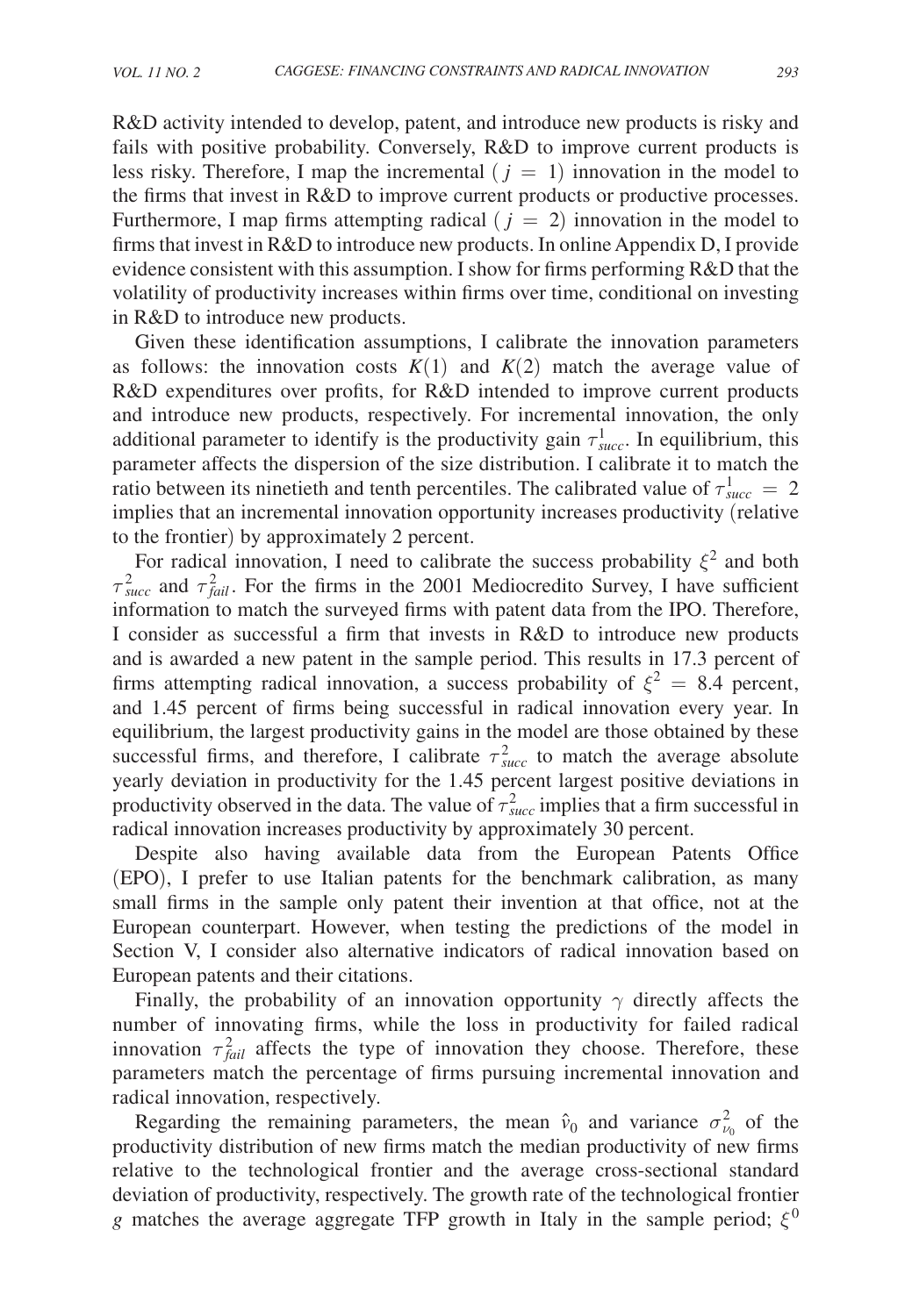matches the yearly decline in TFP for non-innovating firms; and the probability that technology becomes useless  $\delta$  matches the average age of firms. Finally, the parameter  $a_0$ , the initial endowment of wealth of new firms, affects the intensity of financing frictions, the probability of bankruptcy, and the exit rates. I choose  $a_0$ to match the average exit rate in the Italian manufacturing sectors. Although the model is relatively stylized, Table 2 shows that it matches these empirical moments reasonably well.

The parameters that do not directly match an empirical moment in the sample are set as follows. The average real interest rate *r* is equal to 2 percent, which is consistent with the average short-term real interest rate in Italy during the sample period. The value of  $\sigma$ , the elasticity of substitution between varieties, is equal to 4, in line with Bernard et al. (2003), who calculates a value of 3.79 using plant-level data. The value of  $\eta$ , the industry price elasticity of demand, is set equal to 1.5, following Constantini and Melitz (2008). The difference between the values of  $\eta$  and  $\sigma$  is consistent with Broda and Weinstein (2006), who estimate that the elasticity of substitution falls between 33 percent and 67 percent when moving from the highest to the lowest level of disaggregation in industry data. The scale parameter *A* does not affect the results of the analysis, and its value ensures that the number of firms in the calibrated industry is sufficiently large, and it makes it possible to compute reliable aggregate statistics.

### **IV. Simulation Results**

I use the calibrated model to generate artificial firm-level data. I generate three simulated industries that are designed to match the intensity of financing frictions in the "least constrained," "mid-constrained," and "most constrained" empirical groups of sectors analyzed in Section II.

For this exercise to be informative, it is necessary to quantitatively pin down an industry's financial frictions in the model and the data in a comparable manner. In the data, I have information about problems in obtaining external financing. In the model, I generate financial problems in equilibrium by changing the initial endowment  $a_0$ . A lower  $a_0$  increases bankruptcy rates, exit rates, and the fraction of firms unable to finance their innovation.<sup>[11](#page-19-0)</sup> Fearing bankruptcy, ex ante, fewer firms enter in absolute terms, leading to fewer firms operating for a given level of demand and generating lower competition and higher profits. However, although fewer firms enter in absolute terms, the number of firms operating in equilibrium declines

<span id="page-19-0"></span><sup>&</sup>lt;sup>11</sup> In the model, firms accumulate internal finance to gradually overcome such frictions over time. Therefore, newly created firms are more financially constrained but become progressively less so as they generate profits and retain earnings. This feature is common to firm dynamics models that assume less severe forms of financial frictions, such as Midrigan and Xu (2014) and Buera, Kaboski, and Shin (2011). In this respect, in this model, the severity of the financing frictions is mitigated by assuming that firms are created with a positive endowment. An alternative model in which financial frictions are modeled as borrowing limits would have similar implications. For example, one can assume that the initial investment  $S^C$  is the value of an asset necessary for the firm to produce. In less constrained sectors, a larger fraction of this asset can be used as collateral to obtain a credit line  $a_0$  for a new firm. This alternative model is identical to the current one, with higher  $a_0$  in less constrained sectors. The only difference is that in this alternative model firms do not receive any interest rate on their endowment, but since this return is very small relative to firms' profits, this change would not significantly affect the results.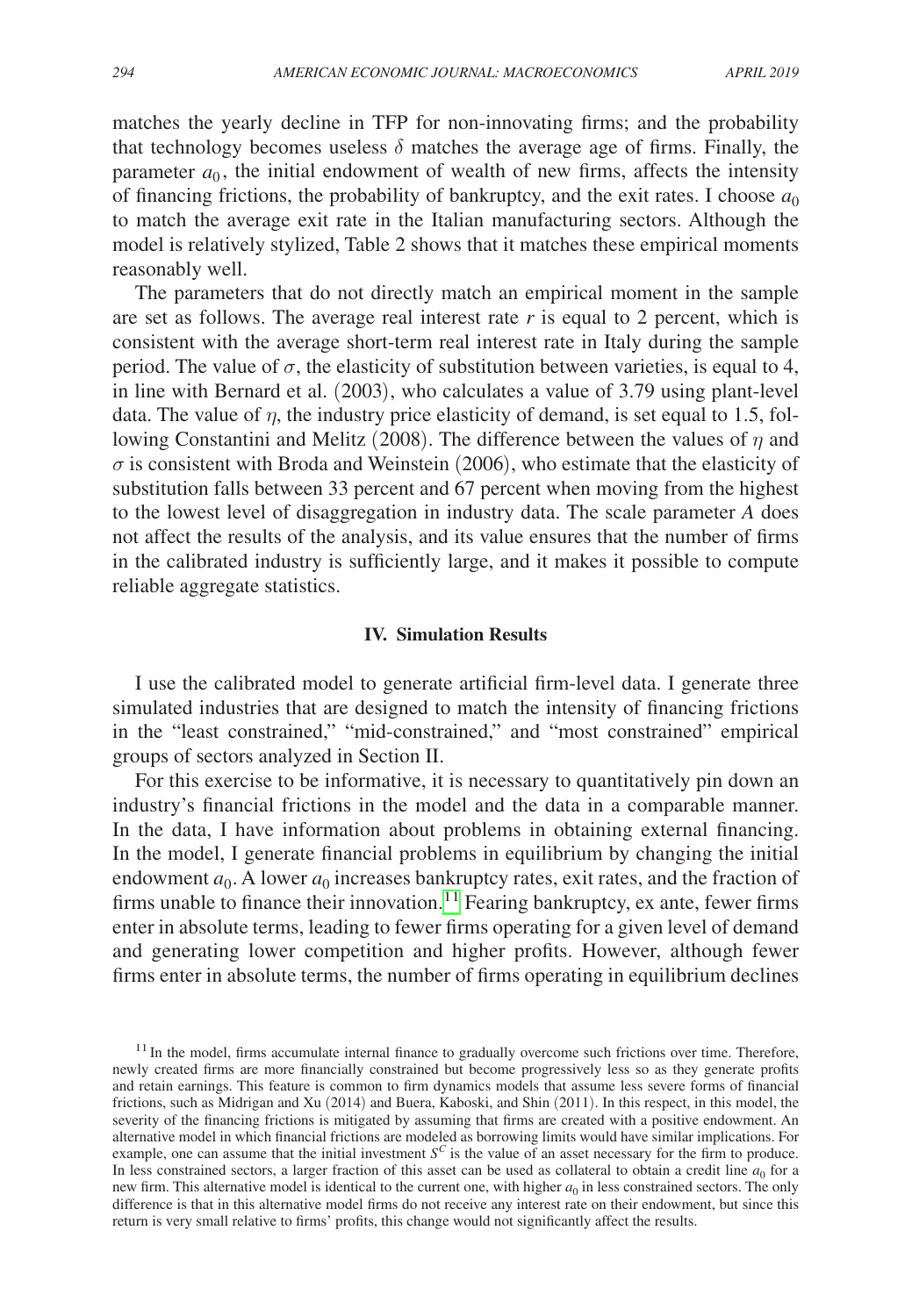|                                                                                   | $33\%$ least<br>constrained group | 33% mid-constrained<br>group | $33\%$ most<br>constrained group |
|-----------------------------------------------------------------------------------|-----------------------------------|------------------------------|----------------------------------|
| Initial endowment                                                                 | 1.6                               | 1.15                         | 0.09                             |
| $(1)$ Firms going bankrupt every period <sup>a</sup>                              | 0.7%                              | 1.3%                         | 4.9%                             |
| $(2)$ Exit rates <sup>a</sup>                                                     | 5.4%                              | 5.8%                         | 6.9%                             |
| (3) Number of firms                                                               | 10,256                            | 9,889                        | 8,980                            |
| $(4)$ Average $P^{\rm b}$                                                         | $100\%$                           | 100.7%                       | 104.7%                           |
| (5) Profitability conditional on productivity <sup>b, c</sup>                     | $100\%$                           | 102.9%                       | 118.0%                           |
| (6) Firms financially constrained in their<br>incremental innovation <sup>a</sup> | $4.5\%$                           | 8.2%                         | 17.0%                            |
| (7) Firms financially constrained in their<br>radical innovation <sup>a</sup>     | 0.3%                              | $0.2\%$                      | $0\%$                            |
| (8) Firms financially constrained $(6 + 7)^{a}$                                   | 4.8%                              | 8.4%                         | 17%                              |
| $(9)$ Innovating firms <sup>a</sup>                                               | 34.1%                             | 33.7%                        | 29.9%                            |
| Selected empirical moments                                                        |                                   |                              |                                  |
| Firms declaring financial frictions <sup>a</sup>                                  | 9.1%                              | 14.0%                        | 20.3%                            |
| Innovating firms <sup>a</sup>                                                     | 35.8%                             | 35.6%                        | 28.5%                            |

Table 3—Descriptive Statistics for the Simulated Sectors

*Notes:* For each group, I simulate 500 periods so that it reaches the steady-state number of firms and the steady-state equilibrium distribution of firms over productivity and financial wealth. Then I simulate 300 additional periods, I compute the aggregate statistics for every period, and at the end of the simulation, I compute the average statistics across the 300 periods.<br><sup>a</sup> Percentage over the total number of firms.

<sup>b</sup> Value relative to the 33 percent least constrained group.

<sup>c</sup> Profitability is profits over sales conditional on relative productivity equal to 1 (the frontier technology).

by more than the number of entrants, and therefore, entry and exit rates increase. In other words, the model predicts that the intensity of financial frictions and turnover rates are positively related in equilibrium. Therefore, to calibrate financial frictions, I proceed in three steps. First, I show that a positive correlation between financial frictions and turnover rates is also found in the Italian data. As a second step, I use the exit rates available from the Italian National Institute of Statistics (ISTAT) to estimate the corresponding exit rates for the "least constrained," "mid-constrained," and "most constrained" empirical sectors in my dataset, obtaining values of 5.4 percent, 5.8 percent, and 6.9 percent, respectively. Finally, as a third step, I choose the initial endowment in the three simulated sectors such that their average exit rates match the estimated average exit rates in the data, obtaining values of 1.6, 1.15, and 0.09, respectively. The detailed data and calculations are illustrated in online Appendix D.

In Table 3, I report summary statistics for these simulated groups of firms. The table highlights the direct and indirect effects of financial frictions on firm investment decisions. On the one hand, I have the direct effect: an increase in financial frictions (moving from column 1 to column 3) increases the probability of bankruptcy from 0.7 percent to 4.9 percent. On the other hand, I have the indirect competition effect described in Subsection E: financial frictions reduce the absolute number of entrants and the number of firms in equilibrium (row 3). Lower competition increases the aggregate price *P* by up to 4.7 percent and profitability conditional on productivity by up to 18.0 percent (rows 4 and 5). In other words, in the most constrained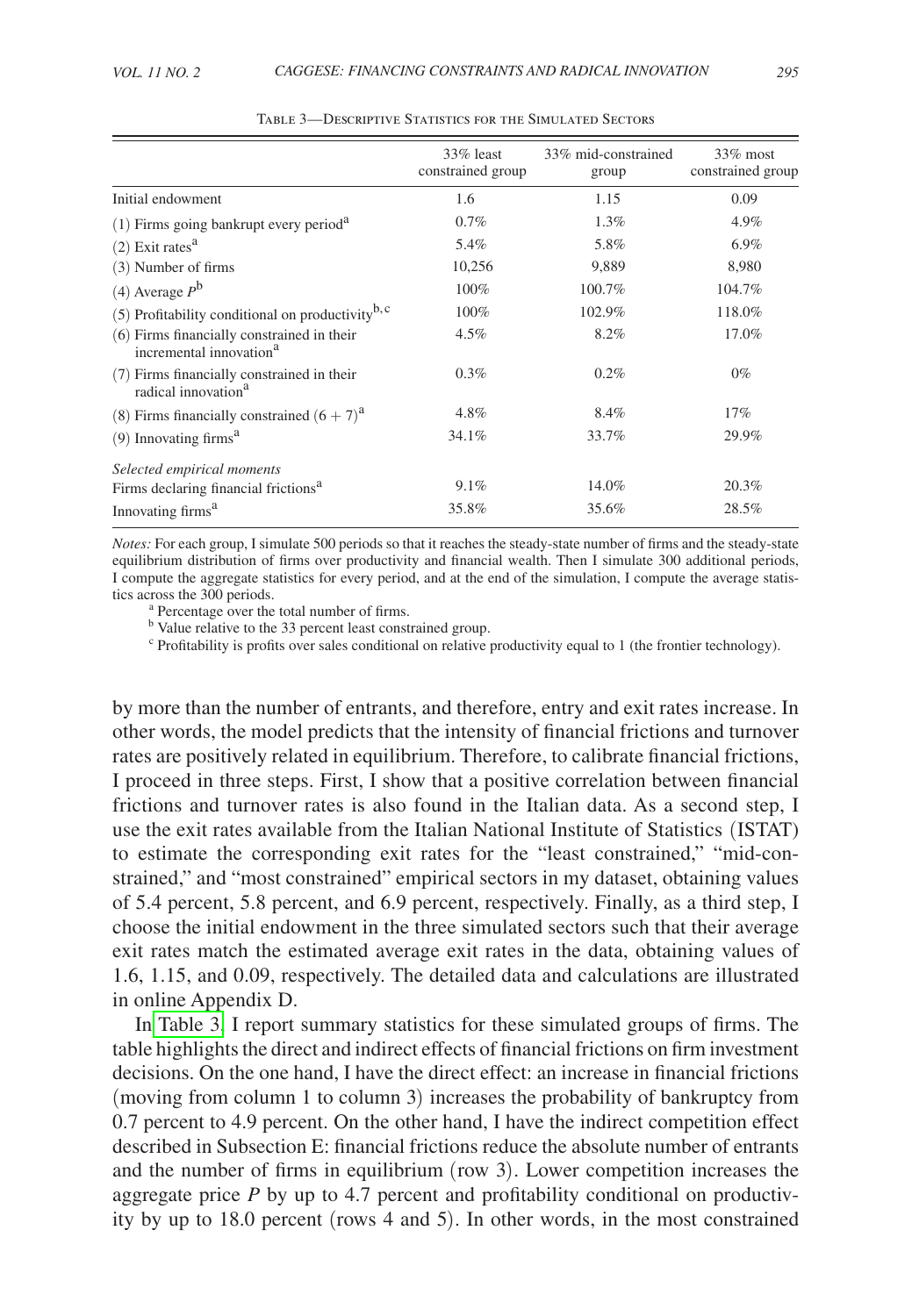group, more firms go bankrupt, but those that survive the first years of activity, accumulate financial assets, and become unconstrained are more profitable and thus less likely to exit. This is why, despite bankruptcy rates increasing by 4.2 percent when moving from column 1 to column 3, exit rates only increase by 1.5 percent. In rows 6 to 8, I report the fraction of financially constrained firms, defined as firms that cannot make optimal investment decisions because of a lack of funds. They satisfy two criteria. First, at their productivity level, it is optimal to implement an innovation if the opportunity arises; second, they cannot take that opportunity if it arises because of insufficient funds.[12](#page-21-0) In row 9 of Table 3, I report the fraction of innovating firms. At the bottom of the table, I show the fraction of constrained and innovating firms in the empirical dataset, for comparison with the simulated data. Since I do not match these moments across the simulated groups, these statistics are useful to evaluate the model. In the data, 7.3 percent more firms innovate in the least constrained group than in the most constrained group. This difference is also positive in the simulations (4.2 percent). Moreover, the percentage of financially constrained firms in the data is uniformly larger than in the model, perhaps because, as argued in Section II, they also include financially distressed firms. Nonetheless, the differences between the most and least constrained groups are very similar: 11.2 percent in the data and 12.2 percent in the model.

# A. *Productivity over the Firms' Life Cycle*

The calibration procedure illustrated above ensures that the simulated firms match the empirical firms in terms of average age, profitability, and innovation intensity and in terms of the cross-sectional dispersion of size, age, productivity, and profitability. In this section, the model is evaluated for its ability to replicate the average productivity growth over the firm life cycle, especially the relationship between productivity growth and financial frictions.

[Figure 3](#page-22-0) shows the life cycle profile of productivity. It is computed for cohorts of firms that survive for at least 40 years. For each group, the values are normalized to 1 for newborn firms. The figure shows that productivity growth is negatively affected by financial frictions, especially once these become more severe. As firms increase in age from 1 to 40 years, their productivity increases, on average, by 51.8 percent in the least constrained industries and only by 28.7 percent in the most constrained industries. The difference between the least and most constrained groups is quantitatively and qualitatively consistent with the empirical life-cycle dynamics shown in Figure 1.

For a more detailed comparison with the empirical data, [Figure 4](#page-22-0) shows yearly productivity growth in the empirical and simulated sectors, sorted according to the intensity of financial frictions. The empirical growth rates are the same as in Figure 2. The simulated growth rates are obtained varying the initial endowments to progressively increase financial frictions in the simulated

<span id="page-21-0"></span> $12$ This definition applies to all firms regardless of whether they have an investment opportunity. It also implies that a firm that is unable to invest in its optimal innovation choice but is able to invest in an alternative, less desirable innovation choice because of the latter's lower cost is still classified as constrained.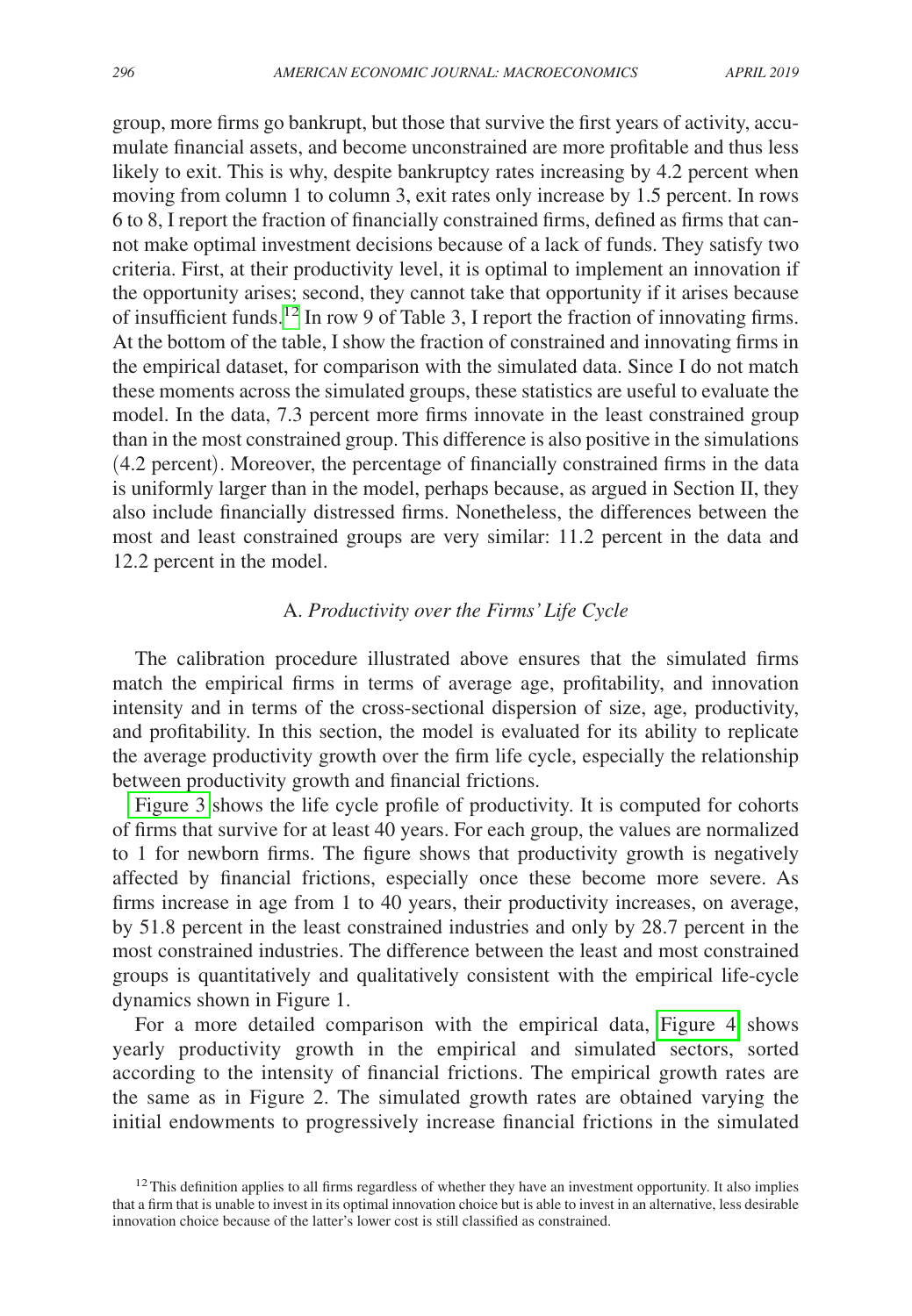<span id="page-22-0"></span>

FIGURE 3. PRODUCTIVITY OVER THE FIRMS' LIFE CYCLE—BENCHMARK CALIBRATION



Figure 4. Financial Frictions and Productivity Growth, Model versus Data

sectors (see online Appendix D for details). The figure shows that the model is able to generate a negative relationship between financial frictions and productivity growth comparable to that in the data, although in the data, the relationship is steeper for the first five deciles, while in the model, it is steeper from decile six onward. Regarding the implications for aggregate productivity, I find that reducing financial frictions in all the most constrained sectors, abstracting from changes in wages and interest rates, would increase their productivity by 5 percent.

*Inspecting the Mechanism.—*[Figure 5](#page-23-0) shows the firm-level dynamics underlying the results in Figures 3 and 4. It compares the least and most constrained groups, and it is useful to first analyze the dynamics of the former. In panel A, the fraction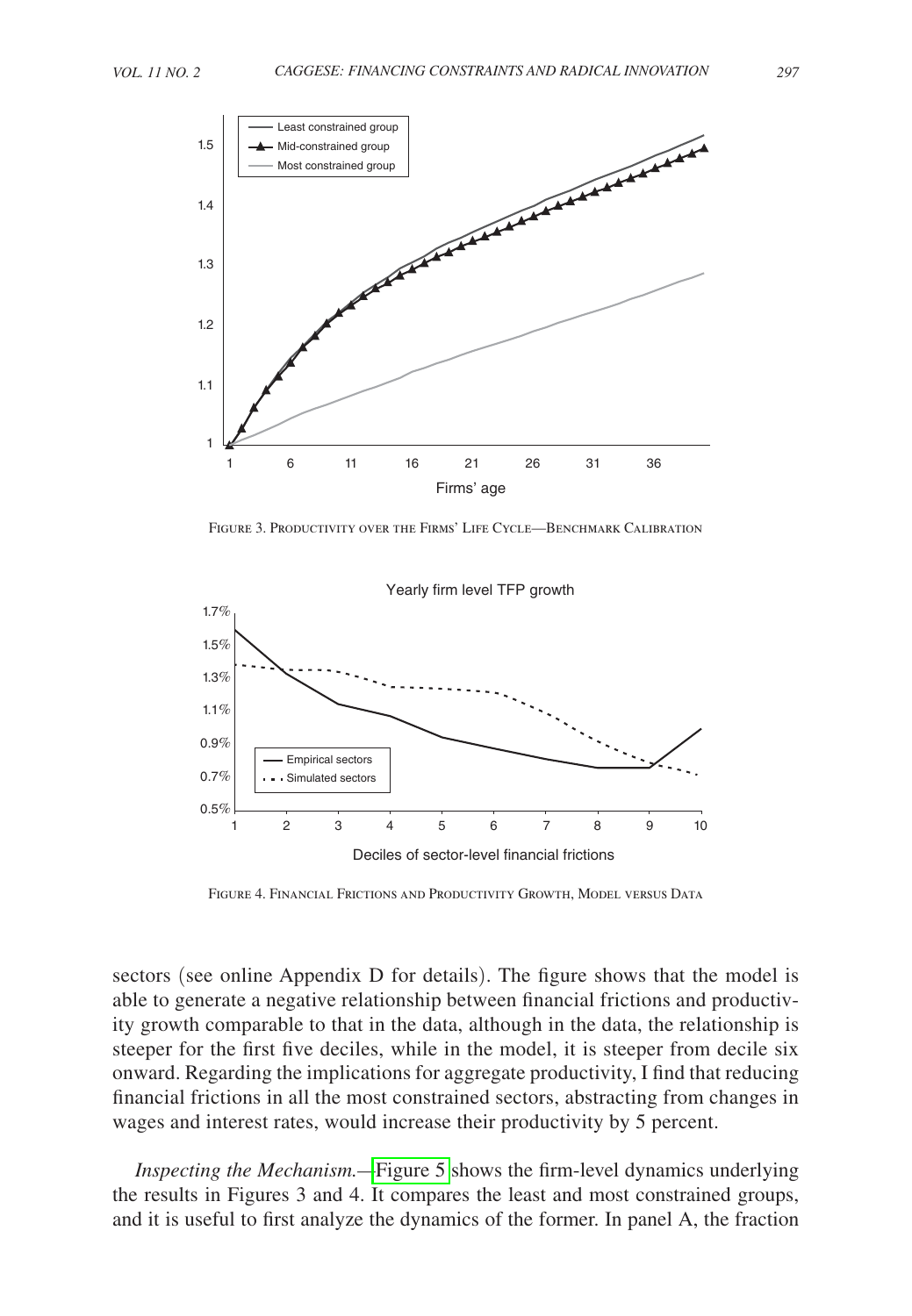<span id="page-23-0"></span>







Figure 5. Probability to Innovate, Comparing Least and Most Constrained Groups

of innovating firms in the least constrained group is roughly constant over age and only slightly smaller than the probability of receiving an innovation opportunity (36 percent). For the calibrated parameters, almost all the firms with an innovation opportunity want to innovate, and few have a binding financing constraint in this group (see Table 3). Therefore, the relevant margin is what type of innovation firms choose. Panel B of Figure 5 shows that young firms are mostly performing radical innovation, and they gradually switch to incremental innovation as they age. Younger firms are, on average, smaller and less productive than older ones, and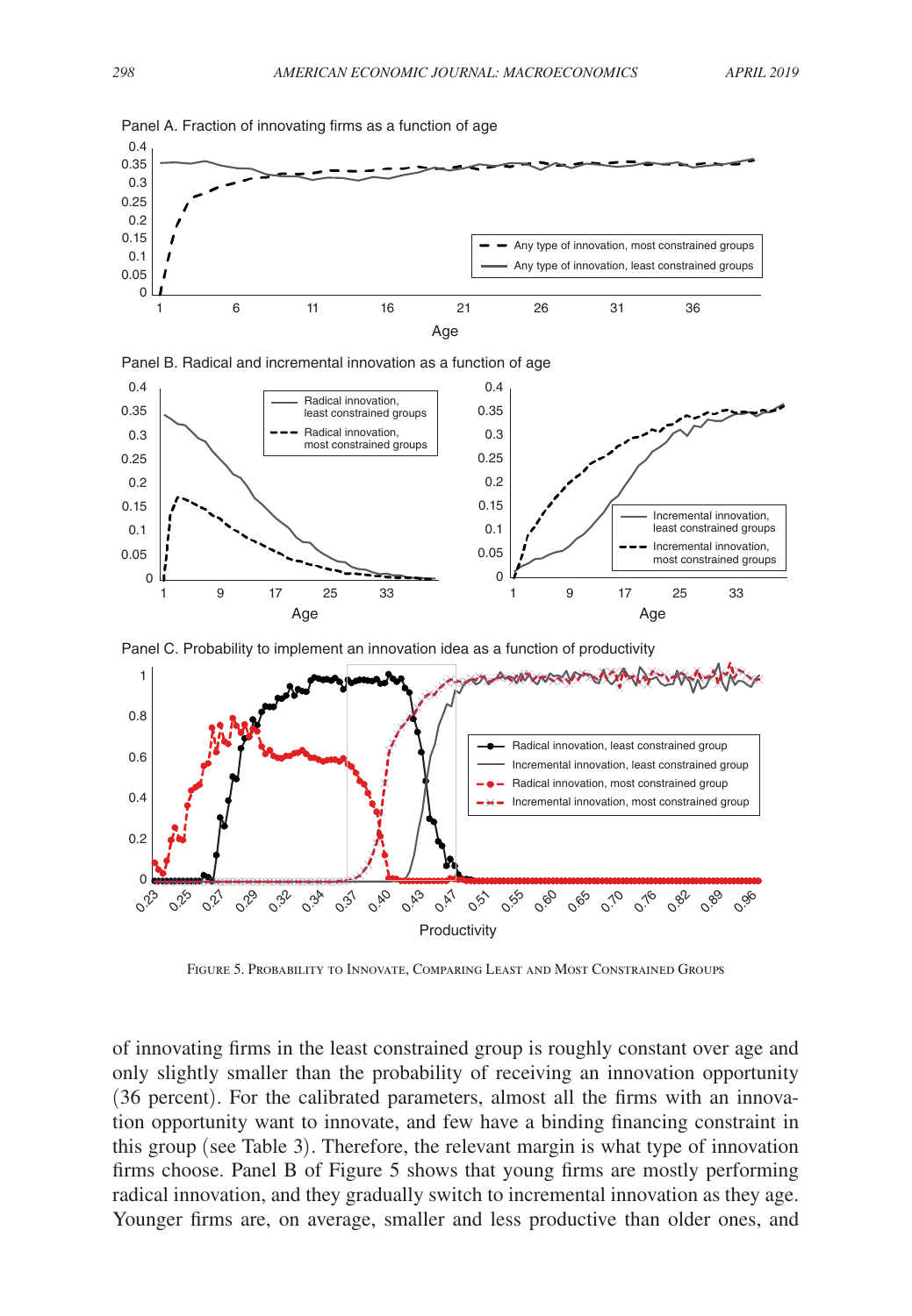panel C shows that radical innovation is performed by firms that are further from the technological frontier (normalized to one). This is because radical innovation is a high-risk investment with a low probability of success but a very high reward in the event of success. It is not particularly attractive for firms closer to the productivity frontier, as they already have a profitable business that generates substantial profits. However, it is very attractive for firms further from the frontier. The reason is that they do not value the upside potential and the downside risk symmetrically because the value function is bounded below at zero, as they can always cut losses by exiting production. Therefore, young firms, on average, perform most of the radical innovation in the industry. These firms then either exit after failure or grow rapidly after success, which explains why, on average, the productivity of younger firms grows faster than that of older firms in Figure 3. Once they become older, firms invest more in incremental innovation because they are, on average, larger and more productive. These dynamics are consistent with several stylized facts on firm dynamics such as: small firms grow faster than larger firms and have more volatile growth; small firms pursue relatively more exploratory R&D and have a relatively higher rate of radical innovations than large firms (Akcigit and Kerr 2018); the distribution of growth rates of young firms is very skewed, with "a small fraction of very fast growing firms driving the higher mean net employment growth" (Haltiwanger et al. 2017).

Regarding the most constrained group, in panel A of Figure 5, binding financing constraints explain the very low innovation rates of young firms. However, firms that do not go bankrupt in this group quickly become sufficiently wealthy to avoid financial problems. From approximately age six onward, the total fraction of innovating firms is almost identical in the two groups, but its composition is not: panel B shows that, in the most constrained group, younger firms perform significantly less radical innovation and significantly more incremental innovation than those in the least constrained group. As argued above, radical innovation is the driving force behind the fast growth rates of younger firms, and therefore, this distortion is key to generating the slower productivity growth in more constrained sectors shown in Figures 3 and 4.

Young firms perform relatively less radical innovation in the most constrained group because of the competition effect. Firms that overcame their initial financial difficulties are relatively more profitable, at their current productivity level, and less willing to pursue radical innovation than their counterparts in the least constrained group because they have more to lose in the event of failure. Moreover, there is a feedback effect. If fewer young firms pursue radical innovation, fewer firms become large and productive, and overall competition decreases, which further discourages radical innovation. Instead, when financing frictions are reduced and competition increases, the same firms have a much lower profitability and much less to lose if they fail to innovate, thanks to the exit option, and they find it optimal to innovate much sooner.<sup>13</sup> These effects are shown clearly in panel C of Figure 5. In the most

<span id="page-24-0"></span><sup>&</sup>lt;sup>13</sup>The empirical competition literature often estimates a positive relationship between competition and innovation (e.g., Blundell, Griffith, and Van Reenen 1995 and Nickell 1996). To the best of my knowledge, this paper proposes a novel theoretical mechanism that is consistent with this evidence and different from and complementary to the well-known "escape competition effect" of Aghion et al. (2001).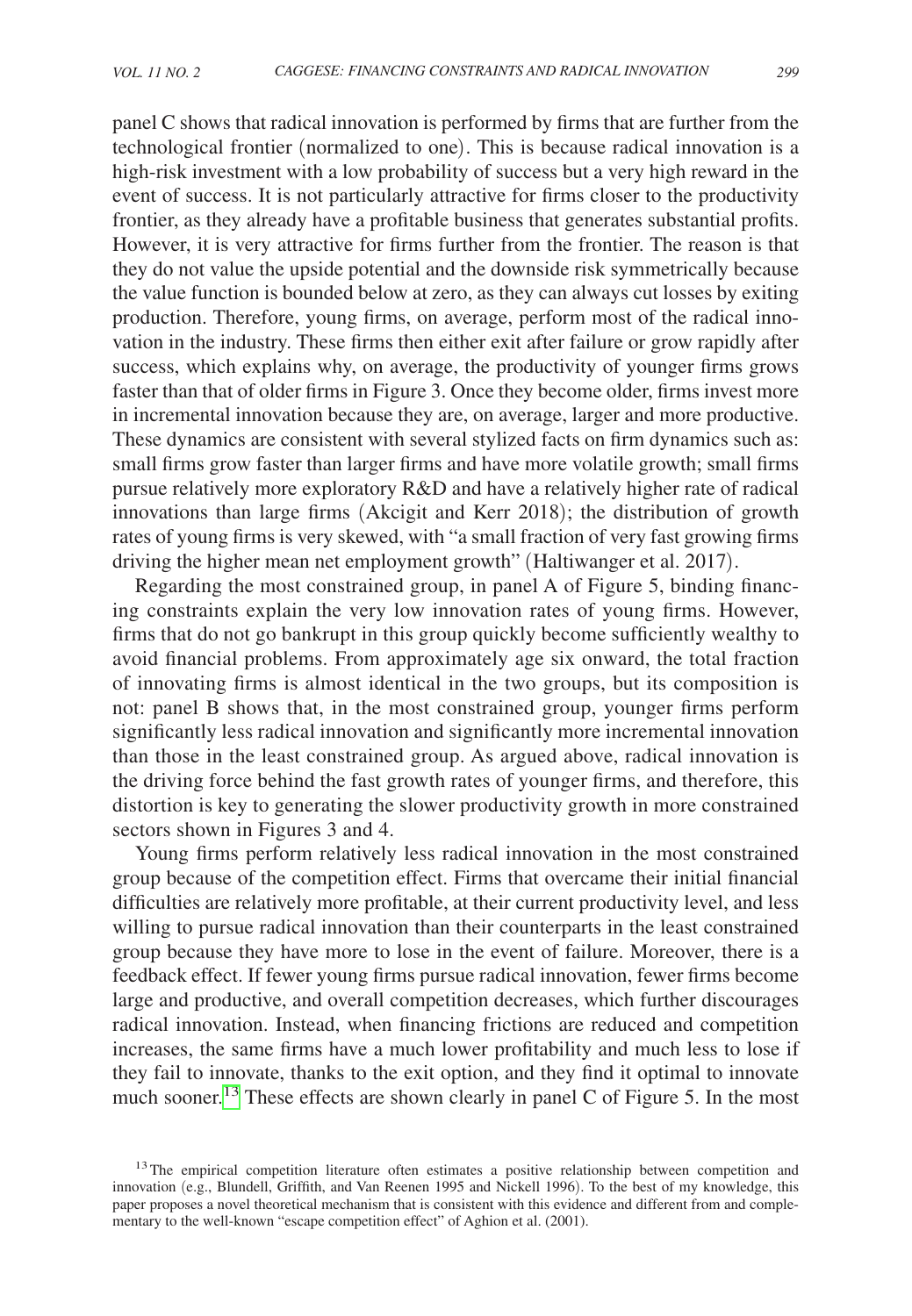constrained group, financial frictions reduce some firms' probability of innovating, but they also shift to the left the productivity threshold around which firms switch from radical to incremental innovation. This shift is highlighted in the area delimited by the gray rectangle. In summary, this section shows that a lower frequency of radical innovation among younger firms in the financially constrained sectors, caused by the indirect competition effect, is essential to explain the productivity dynamics in Figures 3 and 4.

# B. *Counterfactuals and Relationship with Empirical Evidence*

In this section, I consider several counterfactual exercises to analyze the above results in greater detail. Moreover, I simulate artificial panel data and use them to run the same regressions performed on the empirical data in Section II.

*Isolating the Competition Effect.—*I first consider two counterfactual exercises in which I disentangle the direct and indirect effects of financial frictions. In the first exercise, in panel A of [Figure 6,](#page-26-0) I shut down the indirect competition effect. I simulate three sectors with different endowments such that, in equilibrium, they have the same fraction of financially constrained firms as the most constrained, midconstrained, and least constrained groups analyzed above. However, I also calibrate the entry cost  $S^C$  to compensate for the barriers to entry caused by financial frictions, and thus, the average price level and profitability conditional on firm productivity are identical across the three sectors.

The statistics for the three groups are shown in the first three columns of [Table 4.](#page-27-0) In the most constrained group, 12.1 percent more firms face binding financing constraints than in the least constrained group. However, panel A of Figure 6 shows that without the competition effect, the result in Figure 3 is completely eliminated and even reversed: productivity growth is slightly steeper in the most constrained sector than in the least constrained sector. The intuition is as follows: in the most constrained group, some young firms with low productivity levels, which are not currently constrained, could become so in the near future after a negative shock. Because their current value is low, they are willing to risk pursuing radical innovation. It follows that there is a slightly larger frequency of radical innovation in the most constrained group, which explains the higher average growth.

In the second exercise in panel B, I isolate the indirect competition effect. I simulate three sectors, in which the mid-constrained group is the same as in the benchmark calibration. For the other two groups, I hold  $a_0$  and all the other parameters fixed at the benchmark level, while I vary  $S^C$  to match the equilibrium prices in the most constrained and least constrained industries analyzed in Figure 3. In other words, variations in entry costs generate variations in competition that are of the same magnitude as those generated by financing frictions in Figure 3. The statistics for these groups are shown in the second part of Table 4. The results indicate that the higher the barriers to entry are, the lower productivity growth is, with a magnitude very similar to that of the full model in Figure 3. In both cases, higher entry barriers make young firms more profitable and less inclined to risk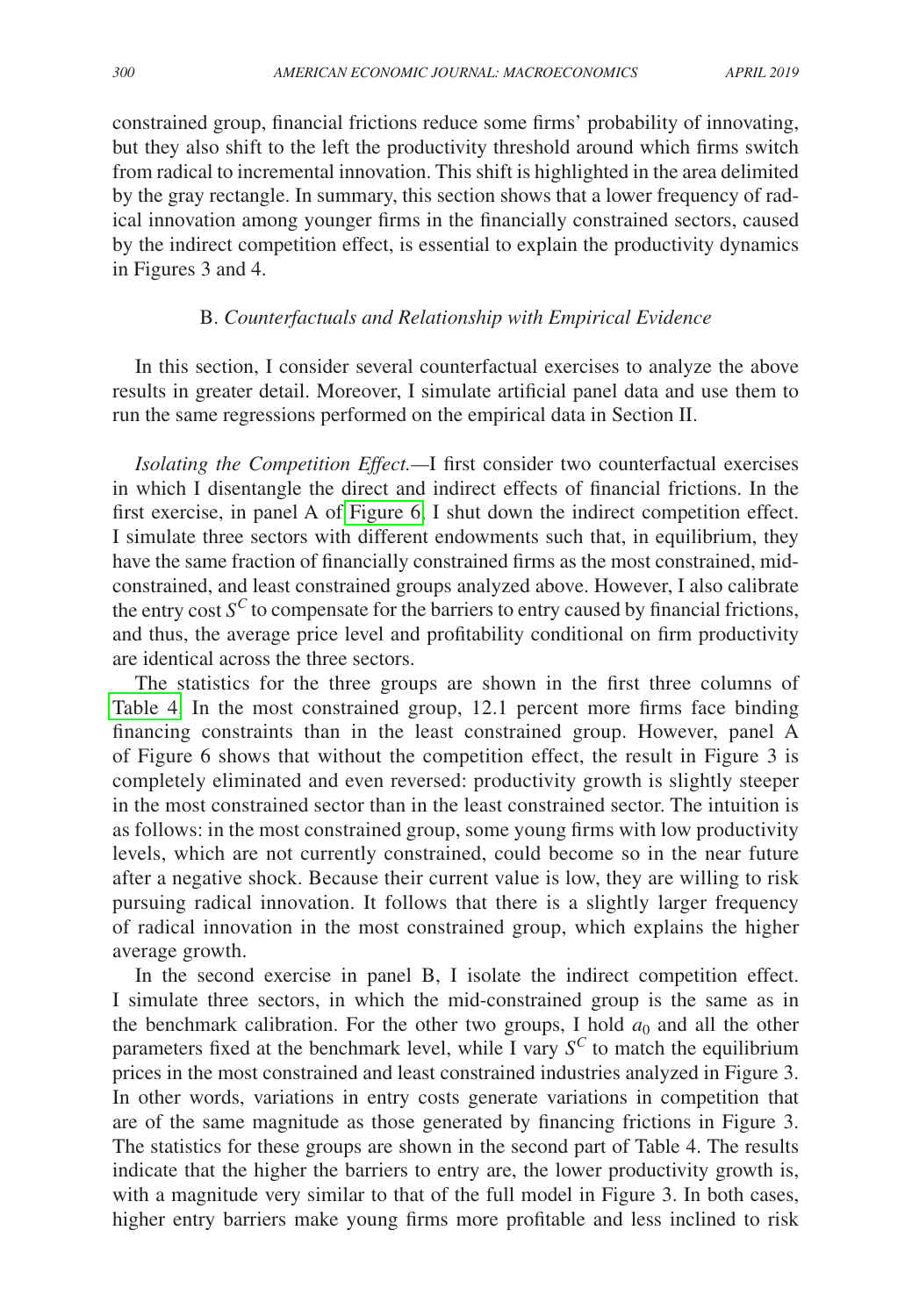<span id="page-26-0"></span>



Panel B. Model with same financial frictions across groups, but different competition because of entry costs



Figure 6. Productivity over the Firms' Life Cycle— COUNTERFACTUAL CALIBRATIONS

radical innovation. Jointly, panels A and B of Figure 6 confirm the importance of the indirect competition effect in generating the results. They also imply that not only financial frictions but also other types of entry barriers could affect competition and radical innovation. Therefore, these results have potentially wider implications and applicability than the specific financial channel that is the focus of this paper.<sup>[14](#page-26-1)</sup>

*Regressions on Simulated Data*.—The first column of [Table 5](#page-28-0) reports the fixed effects estimations of equation (3) using simulated data from the benchmark model. I create a panel of *N*/3 artificial firms for each of the three simulated groups, the least, mid-, and most constrained groups. I pool them together to obtain *N* firms, each observed for *T* periods, where *N* and *T* are comparable to the average number of firms and periods in the empirical dataset. The results confirm

<span id="page-26-1"></span> $14$  However, in the model, the barriers to competition caused by higher entry costs imply lower entry/exit rates (see Table 4). Conversely, barriers generated by more financial frictions imply higher entry/exit rates, and this positive correlation is confirmed in the data (see the online Appendix D). This makes it less likely that, in the most constrained sectors in the empirical dataset, the competition effect is caused by other types of entry costs rather than by financial frictions.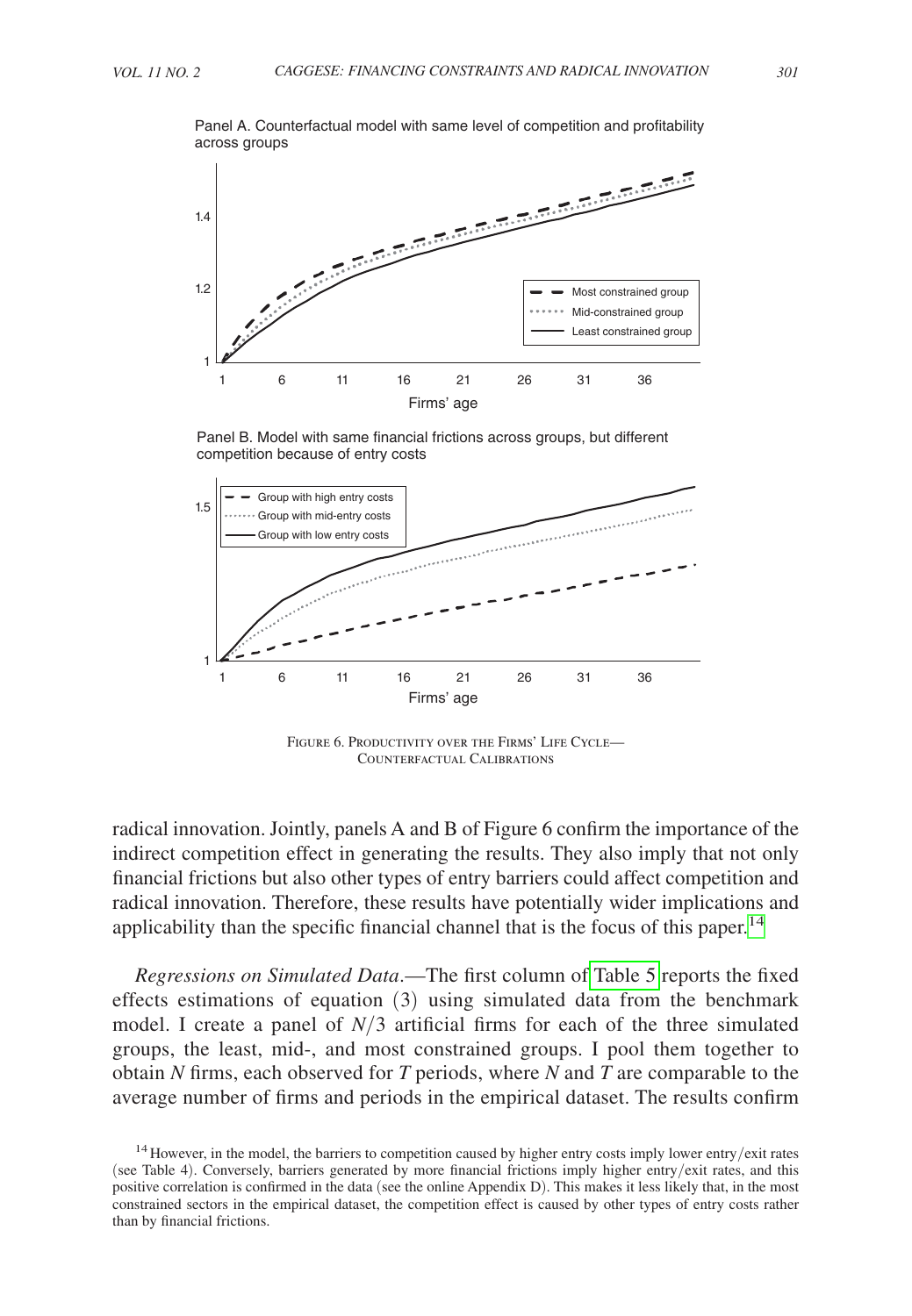<span id="page-27-0"></span>

|                                                             |         | Only direct effects of financial<br>frictions, no indirect competition effect |        |         | Only indirect competition effect |        |
|-------------------------------------------------------------|---------|-------------------------------------------------------------------------------|--------|---------|----------------------------------|--------|
|                                                             | LC      | MidC                                                                          | MostC  | LC      | MidC                             | MostC  |
| Initial endowment $a_0$                                     | 1.5     | 1.15                                                                          | 0.72   | 1.15    | 1.15                             | 1.15   |
| Entry cost $S^C$                                            | 9.11    | 7.75                                                                          | 5.61   | 6       | 7.5                              | 20     |
| Fraction of bankruptcies <sup>a</sup>                       | $0.7\%$ | 1.3%                                                                          | 3.2%   | $1.5\%$ | $1.3\%$                          | 0.2%   |
| Firms constrained in<br>radical innovation <sup>a</sup>     | 0.2%    | 0.2%                                                                          | 0.1%   | $0.5\%$ | $0.2\%$                          | $0\%$  |
| Firms constrained in<br>incremental innovation <sup>a</sup> | 4.7%    | 8.1%                                                                          | 16.8%  | 9.1%    | 8.1%                             | 2.5%   |
| Radical innovations <sup>a</sup>                            | 16.3%   | 16.8%                                                                         | 17.0%  | 18.6%   | 16.8%                            | 7.6%   |
| Incremental innovations <sup>a</sup>                        | 17.9%   | 16.9%                                                                         | 15.7%  | 14.8%   | 17.0%                            | 27.5%  |
| Exit rates <sup>a</sup>                                     | 4.8%    | 5.8%                                                                          | 8.0%   | 6.9%    | 5.8%                             | 5.4%   |
| Number of firms                                             | 9,921   | 9,773                                                                         | 10,031 | 10,499  | 9,690                            | 9,233  |
| Average $P^a$                                               | 100%    | 100%                                                                          | 100%   | 100%    | 100.8%                           | 104.8% |
| $E(\pi/y v)^{b,c}$                                          | 100%    | 100%                                                                          | 100%   | 100%    | 103.4%                           | 114.3% |

Table 4—Simulated Industries: Descriptive Statistics, Counterfactual Models

*Notes:* LC = least constrained group; MidC = mid-constrained group; MostC = most constrained group. For each group, I simulate 500 periods so that it reaches the steady-state number of firms and the steady-state equilibrium distribution of firms over productivity and financial wealth. Then I simulate 300 additional periods, I compute the aggregate statistics for every period, and at the end of the simulation, I compute the average statistics across the 300 periods.<br><sup>a</sup> Percentage over the total number of firms.

<sup>b</sup> Relative to 33 percent least constrained.

<sup>c</sup>  $E(\pi/y|v)$  is average profits-sales ratio conditional on productivity.

the negative effect of financial frictions on productivity growth in the benchmark model. The differences in productivity growth across groups are smaller than those implied by Figure 3, as the within-firm estimation eliminates part of the differences in productivity growth caused by the selection induced by radical innovation. Nonetheless, the results are qualitatively consistent with the empirical results shown in Table 1. Moreover, confirming the importance of the indirect competition effect, the results are very similar in the second column, where I eliminate firms with a binding constraint.

The rest of Table 5 repeats the analysis on counterfactual models with only one type of innovation. Their calibration is similar to the full model and illustrated in detail in online Appendix D. The counterfactual model with only radical innovation confirms the negative effect of financial frictions. However, the coefficient of  $age_{i,s} \times highconstr_i$  is larger in magnitude but less significant than for the full model. As described in online Appendix D, this counterfactual model generates substantial differences in productivity growth between young firms in the most and least constrained groups, but is unable to generate the gradual productivity growth observed empirically for firms 20 to 40 years old. Older and more productive firms do not wish to risk radical innovation, and in this model, they cannot improve their productivity using incremental innovation. Conversely, the counterfactual model with only incremental innovation generates positive growth over the life cycle on average but no significant differences across groups. On the one hand, in equilibrium, relatively few firms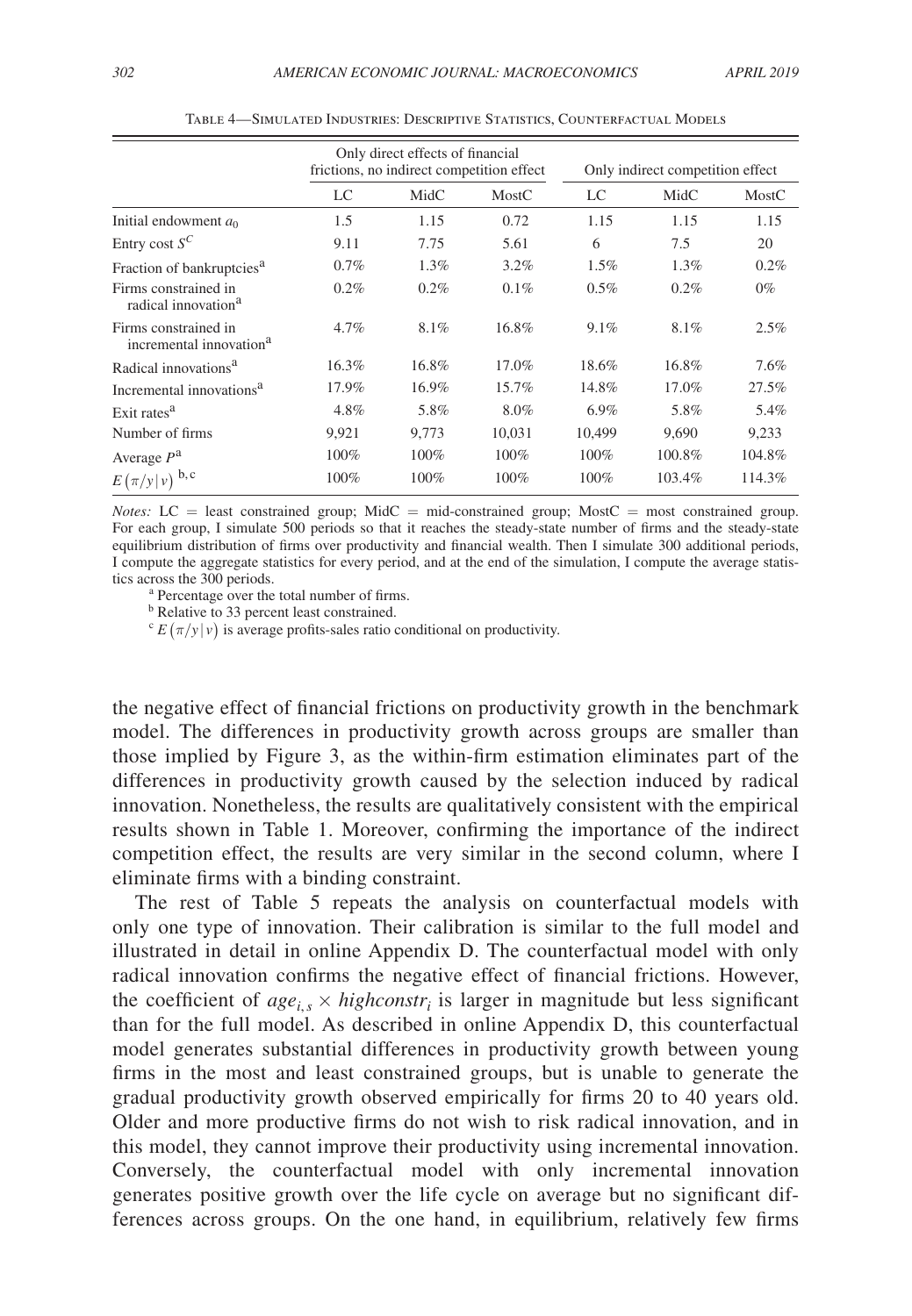<span id="page-28-0"></span>

|                                |                       | Benchmark model       | Counterfactuals with only one innovation type |                       |                                |                       |  |
|--------------------------------|-----------------------|-----------------------|-----------------------------------------------|-----------------------|--------------------------------|-----------------------|--|
|                                |                       |                       | Only radical<br>innovation                    |                       | Only incremental<br>innovation |                       |  |
|                                | (1)                   | (2)                   | (3)                                           | (4)                   | (5)                            | (6)                   |  |
| $age_{i,s}$                    | 0.0113<br>(21.6)      | 0.0117<br>(22.2)      | 0.0968<br>(9.4)                               | 0.0104<br>(9.5)       | 0.0135<br>(67.5)               | 0.0135<br>(63.6)      |  |
| $age_{i.s} \times midconstr_i$ | $-0.0011$<br>$(-0.9)$ | $-0.0013$<br>$(-1)$   | $-0.0017$<br>$(-0.7)$                         | $-0.0018$<br>$(-0.7)$ | $-0.0004$<br>$(-0.8)$          | $-0.0003$<br>$(-0.7)$ |  |
| $age_i \times highconstr_i$    | $-0.0024$<br>$(-2.2)$ | $-0.0024$<br>$(-2.2)$ | $-0.0026$<br>$(-1.1)$                         | $-0.0028$<br>$(-1.1)$ | $-0.0005$<br>$(-1)$            | $-0.0002$<br>$(-0.4)$ |  |
| <b>Observations</b>            | 11,998                | 10,784                | 11,357                                        | 10,607                | 11,746                         | 10,617                |  |
| Time $\times$ group<br>dummies | Yes                   | Yes                   | Yes                                           | <b>Yes</b>            | Yes                            | Yes                   |  |
| Constr. excluded               | No                    | Yes                   | No                                            | Yes                   | No                             | Yes                   |  |

Table 5—Relationship between Age and Productivity (Simulated Data)

*Notes:* The table shows panel regressions with firm fixed effect. Dependent variable is total factor productivity. I simulate each industry for 500 periods, so that it reaches the steady state. Then I simulate a panel of firm-level data for 10 additional periods. I randomly sample from this panel a number of firms and a number of consecutive observations for each firm, so to obtain a final panel comparable to the empirical one in terms of both dimensions. Standard errors are clustered at the firm level. The variance-covariance matrix is estimated with a bootstrap procedure with 50,000 replications. *z*-statistic is reported in parentheses.  $age_i$ , is age in years for firm  $i$  in survey  $s$ . *midconstr<sub>i</sub>*, is equal to 1 if firm  $i$  belongs to the simulated mid-constrained group, and 0 otherwise. *highconstr<sub>i</sub>*, is equal to 1 if firm *i* belongs to the most constrained group, and 0 otherwise.

are financially constrained and unable to innovate. On the other hand, the competition effect increases the profitability of incremental innovation and the frequency of unconstrained firms that innovate. It is possible that the role played by incremental innovation in generating these differences in productivity growth is underestimated because the model does not fully capture cross-sectorial differences in innovation. I explore this possibility in online Appendix D, where I vary the incremental innovation probability to match, for each sector, the frequency of innovating firms. In this case, productivity growth is significantly slower in the most constrained sectors, but the difference across sectors is still small, only approximately half the difference generated in the benchmark model.

# **V. Empirical Evidence, Robustness Checks**

Section IV shows that the benchmark model matches well the empirical evidence, thanks to the interaction of financial frictions, competition, and radical innovation decisions. This section validates this mechanism by verifying the following three predictions:

- Prediction 1. Radical innovation is pursued primarily by younger firms.
- Prediction 2. Financial frictions reduce radical innovation relative to incremental innovation.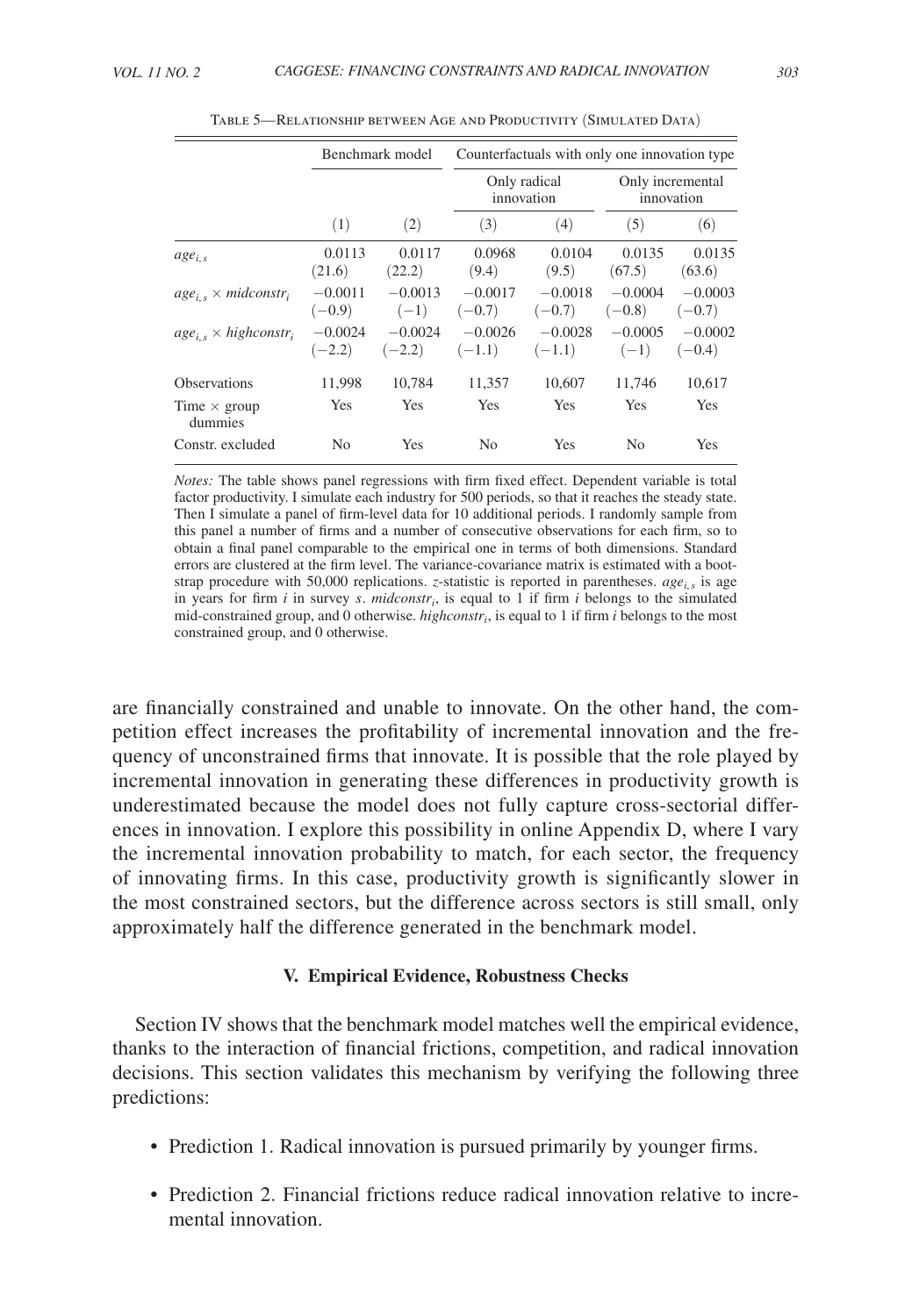|                                                       |      | DATA: New patents,<br>Italian patent office $(\%)$  |         |      | <b>MODEL</b> : Success in radical<br>innovation $(\% )$ |         |
|-------------------------------------------------------|------|-----------------------------------------------------|---------|------|---------------------------------------------------------|---------|
|                                                       | C.G. | U.G.                                                | Diff.   | C.G. | U.G.                                                    | Diff.   |
| Panel A. Data versus model                            |      |                                                     |         |      |                                                         |         |
| All firms                                             | 1.20 | 1.37                                                | $-0.17$ | 1.07 | 1.46                                                    | $-0.39$ |
| Firms $\leq 5$ years old                              | 0.95 | 2.26                                                | $-1.31$ | 2.21 | 2.74                                                    | $-0.53$ |
| Firms $\leq 10$ years old                             | 1.09 | 1.67                                                | $-0.58$ | 2.01 | 2.51                                                    | $-0.50$ |
| Firms $\leq 20$ years old                             | 1.12 | 1.36                                                | $-0.24$ | 1.74 | 2.19                                                    | $-0.45$ |
|                                                       |      | DATA: New patents,<br>European patent office $(\%)$ |         |      | Top 10% cited<br>patents (EPO) $(\% )$                  |         |
|                                                       | C.G. | U.G.                                                | Diff.   | C.G. | U.G.                                                    | Diff.   |
| Panel B. Alternative empirical measures of innovation |      |                                                     |         |      |                                                         |         |
| All firms                                             | 1.94 | 2.26                                                | $-0.32$ | 0.21 | 0.28                                                    | $-0.07$ |
| Firms $\leq 5$ years old                              | 1.67 | 4.26                                                | $-2.59$ | 0.24 | 1.00                                                    | $-0.76$ |
| Firms $\leq 10$ years old                             | 1.34 | 2.74                                                | $-1.40$ | 0.20 | 0.53                                                    | $-0.33$ |
| Firms $\leq 20$ years old                             | 1.78 | 2.48                                                | $-0.70$ | 0.17 | 0.24                                                    | $-0.07$ |

Table 6—Radical Innovation: Model versus Data

*Notes:* C.G. is Constrained Group. U.G. is Unconstrained Group. The constrained and unconstrained simulated groups pool together the 50 percent least constrained and 50 percent most constrained simulated sectors, respectively. For each sector, I simulate 500 periods so that it reaches the steady state number of firms and the steady state equilibrium distribution of firms over productivity and financial wealth. Then I simulate 300 additional periods, I compute the aggregate statistics for every period, and at the end of the simulation, I compute the average statistics across the 300 periods.

• Prediction 3. Financial frictions indirectly affect innovation and productivity by raising entry barriers and reducing competition.

Table 6 tests predictions 1 and 2. It compares the frequency of successful radical innovations in the data and in the simulated industries. For the empirical data, in panel A, I use the same definition of successful radical innovation used in the calibration section: firms that invest in R&D to introduce new products and are awarded a new patent from the IPO in the sample period. In panel B, I consider alternative measures of innovation using data from the EPO, for which I also have information on citations. In the first three columns, I consider the firms that invest in R&D to introduce new products and are awarded a patent by the EPO. In columns 4–6, I identify a subset of the most radical patents, following Akcigit and Kerr (2018), and consider the top 10 percent of patents in terms of citations. The frequency of patenting in the sample (on average, 4.5–6 percent of firms are awarded a patent in a three-year survey period) implies few firm-survey observations with patents, especially when focusing on the subset of younger firms. Therefore, to maximize the power of the test, I consider two financing constraints groups and compare the 50 percent least constrained and 50 percent most constrained sectors. In the model, I simulate a continuum of sectors and compute average statistics for the two groups above and below the mid-constrained group (see online Appendix D for details).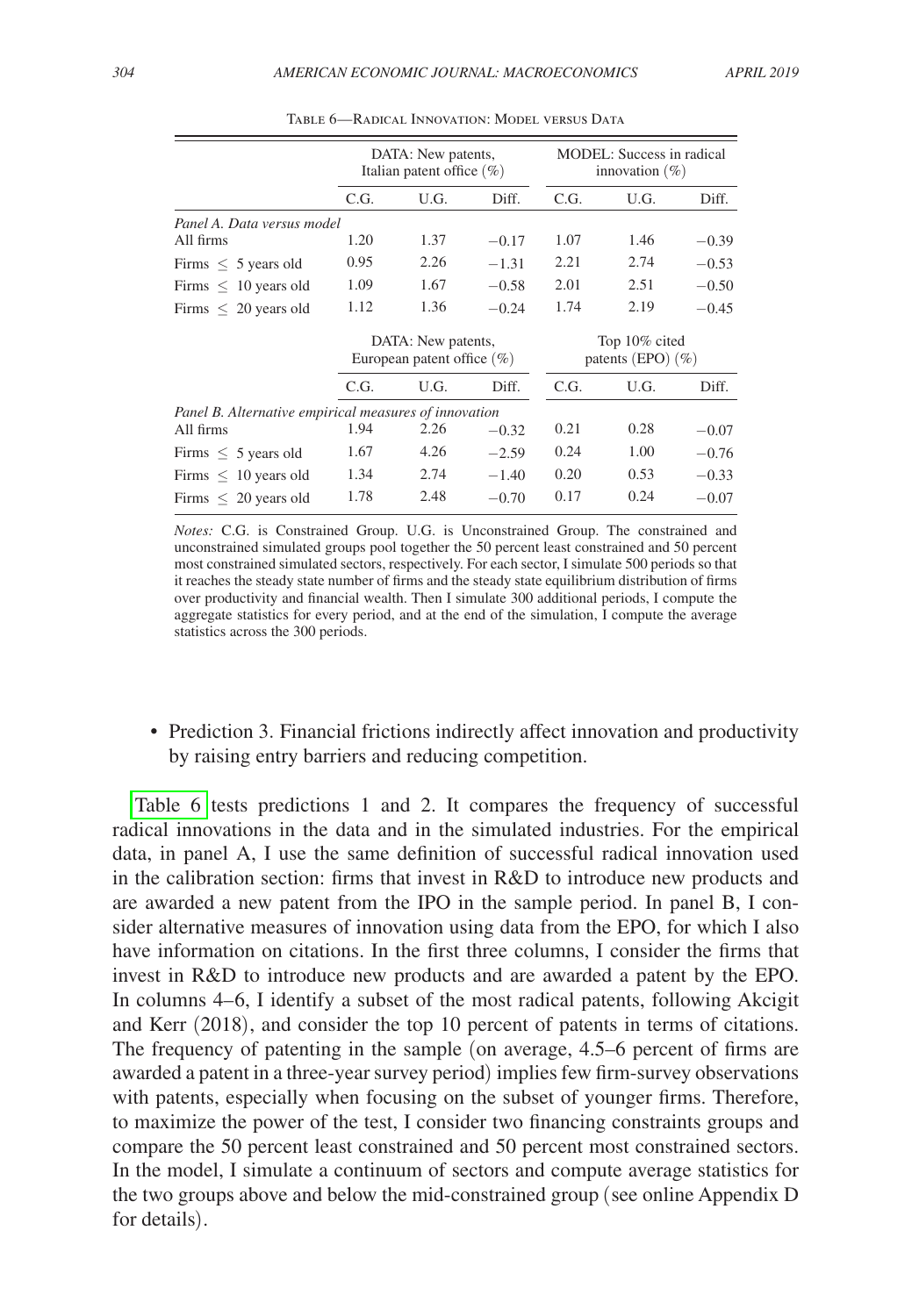Panel A of Table 6 shows that, consistent with the simulation results, radical innovation is, on average, higher in the unconstrained group than in the constrained group. The difference between constrained and unconstrained firms is statistically significant for the five- and ten-year-old groups, and is the largest among young firms, both in the data and in the model. The results in panel B confirm this. The differences between the constrained and unconstrained groups are large and always statistically significant for EPO patents and even larger for the top 10 percent of cited patents, although, due to the low number of observations, these latter differences are not statistically significant except for the group of firms up to ten years old.

With respect to the age profile of innovation, in the simulated unconstrained group, young firms conduct approximately twice the amount of radical innovation relative to the full sample (2.74 percent versus 1.46 percent). The empirical data confirm the magnitude of these differences for both IPO, EPO, and top 10 percent patents (2.26 percent versus 1.37 percent, 4.26 percent versus 2.26 percent, and 1 percent versus 0.27 percent, respectively), and such differences are statistically significant. However, the model also predicts a negative relationship between age and radical innovation for the constrained group, while no clear pattern in this group is observed in the empirical data. Overall, the data confirm one of the key features of the model: the highest frequency of radical innovations is observed among young firms in unconstrained sectors.

[Table 7](#page-31-0) repeats a similar exercise using the R&D information from the surveys. Panel A compares the percentage of firms attempting radical innovation. Following the criteria used in the calibration, in the data, these are firms pursuing R&D to introduce new products. In this case also, there is remarkable consistency between data and model. Firms in the unconstrained group pursue statistically significant and more product R&D than firms in the constrained group, and the differences are quantitatively very close to those in the simulated dataset. Moreover, younger firms engage in more R&D than do other firms.

Panel B compares the measure of incremental innovation in the model and data. In the model, the intensity of incremental innovation increases slowly with age and is still relatively low for firms up to 20 years of age, consistent with the dynamics shown in Figure 5. Comparing across panels, in the data, incremental innovation is more frequent than radical innovation in the constrained group (17.1 percent versus 14.2 percent), while it is less frequent in the unconstrained group (17.4 percent versus 18.9 percent), which confirms the patterns in the model. However, in the data, I find small and not statistically significant differences in incremental innovation across groups or within groups for firms of different ages. A possible explanation is that R&D to improve current products is a poor proxy for incremental innovation, which might involve buying new machinery that embodies a new vintage of technology rather than performing R&D.

Taken together, these results strongly support the mechanism of the model, whereby differences in radical innovation are essential for the observed differences in productivity growth. In online Appendix E, I provide additional supporting evidence from analyzing the relationship between size and productivity and radical innovation. Moreover, I also show that, once innovating firms are eliminated from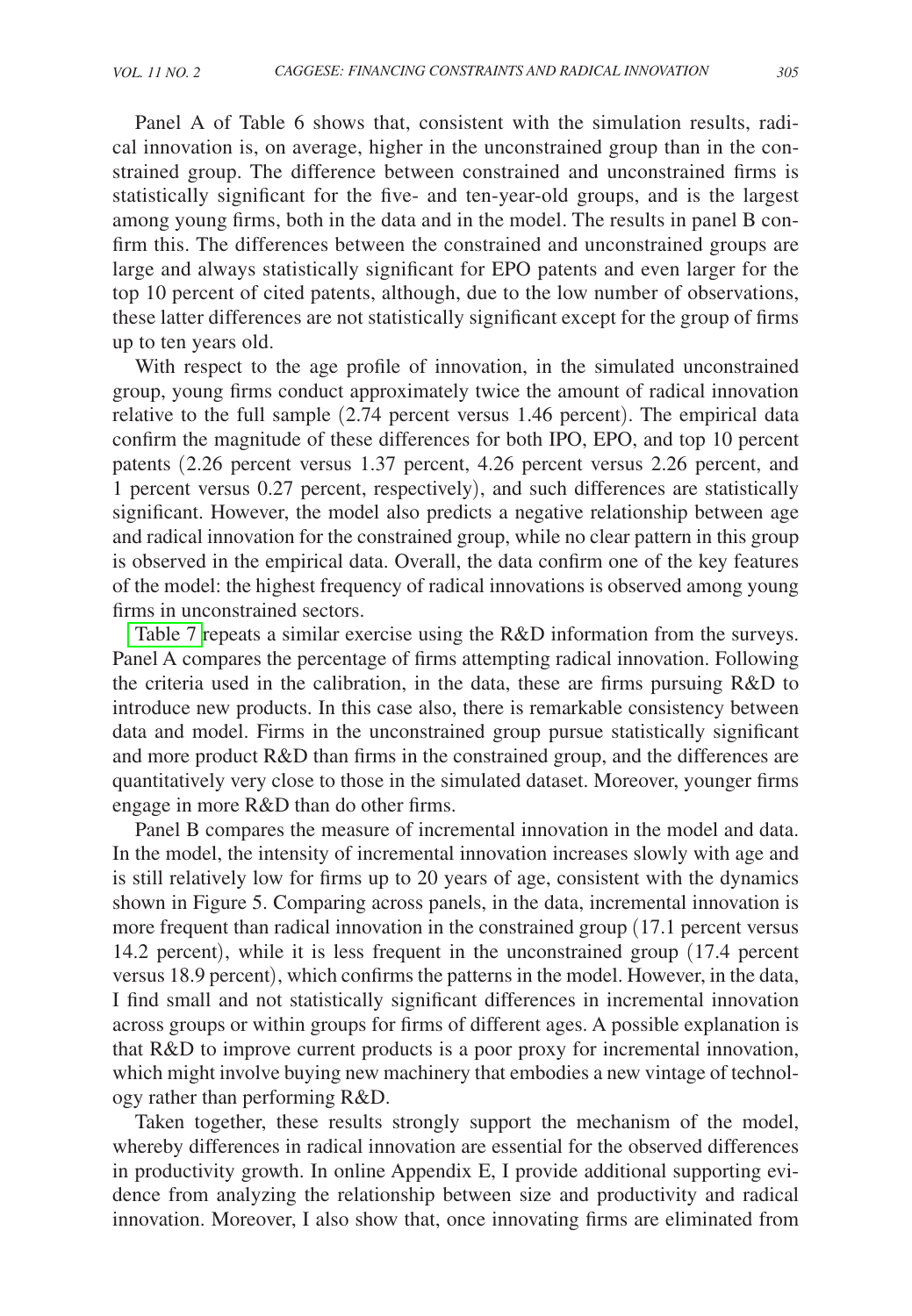<span id="page-31-0"></span>

|                                                 |      | DATA (percent) |        |      | MODEL (percent) |        |
|-------------------------------------------------|------|----------------|--------|------|-----------------|--------|
|                                                 | C.G. | U.G.           | Diff.  | C.G. | U.G.            | Diff.  |
| Panel A. Attempts to perform radical innovation |      |                |        |      |                 |        |
| All firms                                       | 14.2 | 18.9           | $-4.7$ | 12.8 | 17.4            | $-4.5$ |
| Firms $\leq 5$ years old                        | 12.2 | 20.3           | $-8.1$ | 26.4 | 32.7            | $-6.3$ |
| Firms $\leq 10$ years old                       | 13.0 | 17.4           | $-4.4$ | 24.0 | 29.9            | $-5.9$ |
| Firms $\leq 20$ years old                       | 12.9 | 17.3           | $-4.4$ | 20.8 | 26.1            | $-5.4$ |
| Panel B. Incremental innovation                 |      |                |        |      |                 |        |
| All firms                                       | 17.1 | 17.4           | $-0.3$ | 19.8 | 16.5            | 3.3    |
| Firms $\leq 5$ years old                        | 17.0 | 17.9           | $-0.9$ | 3.8  | 3.1             | 0.7    |
| Firms $\leq 10$ years old                       | 15.6 | 13.9           | $+1.7$ | 6.4  | 4.7             | 1.7    |
| Firms $\leq 20$ years old                       | 15.8 | 15.8           | 0.0    | 10.5 | 7.8             | 2.6    |

Table 7—Radical and Incremental Innovation: Model versus Data

*Notes:* C.G. is Constrained Group. U.G. is Unconstrained Group. The constrained and unconstrained simulated groups pool together the 50 percent least constrained and 50 percent most constrained simulated sectors, respectively. For each sector, I simulate 500 periods so that it reaches the steady-state number of firms and the steady-state equilibrium distribution of firms over productivity and financial wealth. Then I simulate 300 additional periods, I compute the aggregate statistics for every period, and at the end of the simulation, I compute the average statistics across the 300 periods.

the sample, the differences in productivity growth across the least and most financially constrained groups are no longer significant.

Prediction 3 concerns the indirect effect of financial frictions, and it could in principle be verified by comparing levels of competition across the different sectors. Many authors use a measure of concentration, such as the Herfindahl index, as an indicator of the intensity of competition. However, this approach is not feasible here because the relationship between competition and concentration is ambiguous in the benchmark model. Lower entry barriers increase competition from new entrants and reduce concentration conditional on a given level of innovation. However, in equilibrium, lower entry barriers also stimulate radical innovation, which increases the mass of very productive and large firms, thereby increasing concentration. In online Appendix E, I show that, for the benchmark parameters, these two effects neutralize one another and generate no clear relationship between barriers to entry and concentration.

Although I cannot use concentration to measure competition, Prediction 3 implies that sector-level financial frictions also reduce productivity growth for unconstrained firms, as shown in the regressions on simulated data in Table 5. This is verified in Table 8, which shows that the estimates of equations  $(2)$  and  $(3)$ change little after excluding financially constrained firms.

# **VI. Concluding Remarks**

This paper analyzes a dataset of Italian manufacturing firms by using both survey data and balance sheet information, complemented with information on patenting activity from the Italian and European patent offices. It documents a significantly negative relationship between financing frictions and the productivity growth of firms along their life cycle. It explains this finding with a model of an industry with both radical and incremental innovation, where the indirect effects of financing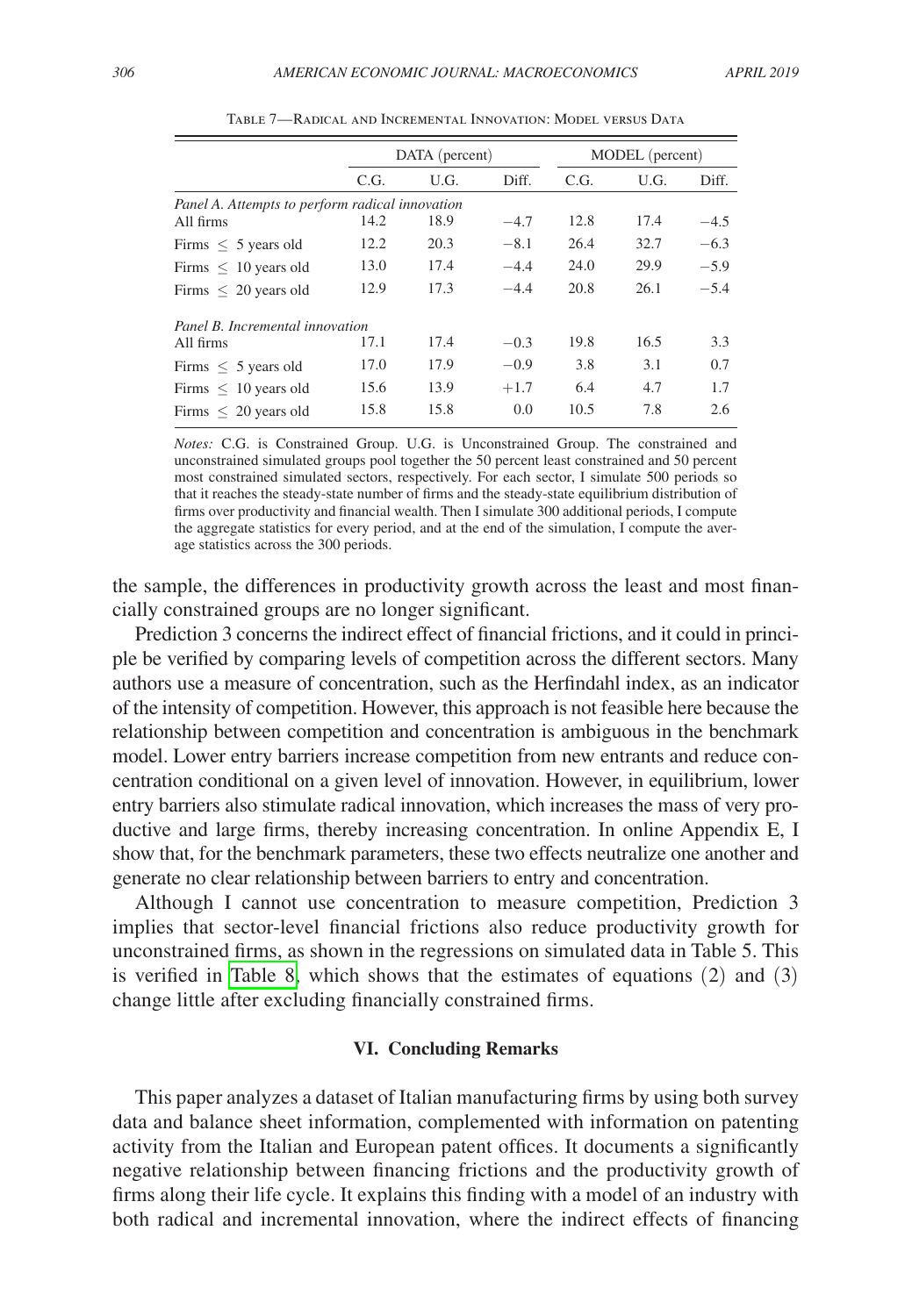<span id="page-32-0"></span>

|                                 | Full sample            | Financially constrained<br>firms excluded |                      |                        |
|---------------------------------|------------------------|-------------------------------------------|----------------------|------------------------|
| $age_{i,s}$                     | 0.0133<br>(11)         | 0.0148<br>(8.4)                           | 0.0143<br>(11.1)     | 0.0158<br>(8.4)        |
| $age_i$ , $\times$ constrained; | $-0.00546$<br>$(-3.6)$ |                                           | $-0.00657$<br>$(-4)$ |                        |
| $age_{i.s} \times midconstr_i$  |                        | $-0.00533$<br>$(-2.5)$                    |                      | $-0.00611$<br>$(-2.7)$ |
| $age_i \times highconstr_i$     |                        | $-0.00633$<br>(3)                         |                      | $-0.00735$<br>$(-3.3)$ |
| <b>Observations</b>             | 10.409                 | 10.409                                    | 9.909                | 9,909                  |
| Adjusted $R^2$                  | 0.085                  | 0.085                                     | 0.089                | 0.088                  |
| Time $\times$ group dummies     | Yes                    | Yes                                       | Yes                  | Yes                    |

| TABLE 8—RELATIONSHIP BETWEEN AGE AND PRODUCTIVITY, EMPIRICAL DATA. |
|--------------------------------------------------------------------|
| FINANCIALLY CONSTRAINED FIRMS EXCLUDED                             |

*Notes:* The table shows panel regressions with firm fixed effect. Dependent variable is estimated total factor productivity  $\hat{v}_{i,s}$ . Standard errors are clustered at the firm level. The variance-covariance matrix is estimated with a bootstrap procedure with 50,000 replications. *z*-statistic reported in parentheses.  $age_{i,s}$  is age in years for firm *i* in survey *s*. *constrained<sub>i</sub>* is equal to 1 if firm *i* belongs to the 50 percent of four-digit manufacturing sectors with the highest percentage of financially constrained firms, and 0 otherwise. *midcontr<sub>i</sub>* is equal to 1 if firm *i* belongs to the 33 percent of four-digit manufacturing sectors with the median percentage of financially constrained firms, and 0 otherwise. *highconstr<sub>i</sub>* is equal to 1 if firm *i* belongs to the 33 percent of four-digit manufacturing sectors with the highest percentage of financially constrained firms, and 0 otherwise.

frictions are much more important for innovation decisions than the direct effects. For realistic parameter values, financing frictions act as barriers to entry that reduce competition and negatively affect radical innovation, productivity growth at the firm level, and aggregate productivity. The empirical and theoretical findings of this paper mutually reinforce one another. The model provides an explanation for the empirical evidence and, simultaneously, generates a series of additional testable predictions that confirm its implications.

The predictions of the model regarding the relationship between competition and radical innovation apply not only to financial frictions but also to any other factor that could raise barriers to entry for an industry. Therefore, the results have potentially wider implications and applicability than the specific financial channel that is the focus of this paper.

The main policy implications of these findings are that policies directed at mitigating financial frictions are most effective when targeted at very young firms and when they focus on factors that might reinforce these firms' ability to survive and thus encourage new entrants. Moreover, they imply that such policies, as well as any other policies directed at reducing entry barriers, are more important in sectors where radical innovation activity by young firms is a key factor affecting productivity growth.

#### **REFERENCES**

**Acemoglu, Daron, Ufuk Akcigit, and Murat Alp Celik.** 2014. "Young, Restless, and Creative: Openness to Disruption, and Creative Innovations Distortions." National Bureau of Economic Research (NBER) Working Paper 19894.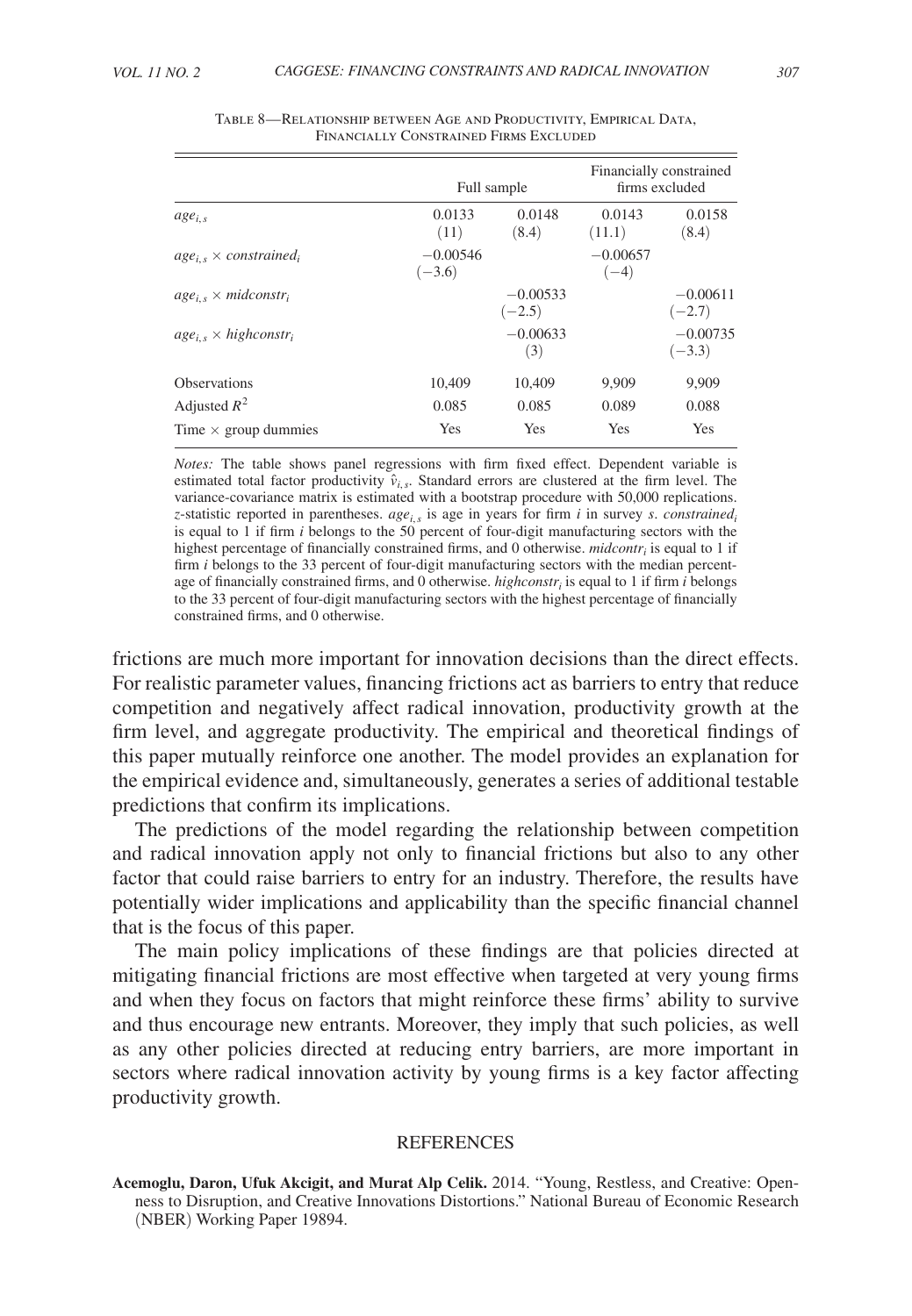- **Aghion, Philippe, Christopher Harris, Peter Howitt, and John Vickers.** 2001. "Competition, Imitation, and Growth with Step-by-Step Innovation." *Review of Economic Studies* 68 (3): 467–92.
- **Akcigit, Ufuk, and William R. Kerr.** 2018. "Growth through Heterogeneous Innovations." *Journal of Political Economy* 126 (4): 1374–1443.
- **Bates, Thomas W., Kathleen M. Kahle, and René M. Stulz.** 2009. "Why Do U.S. Firms Hold So Much More Cash Than They Used to?" *Journal of Finance* 64 (5): 1985–2021.
- **Begenau, Juliane, and Berardino Palazzo.** 2017. "Firm Selection and Corporate Cash Holdings." National Bureau of Economic Research (NBER) Working Paper 23249.
- **Benfratello, Luigi, Fabio Schiantarelli, and Alessandro Sembenelli.** 2008. "Banks and Innovation: Microeconometric Evidence on Italian Firms." *Journal of Financial Economics* 90 (2): 197–217.
- **Bento, Pedro, and Diego Restuccia.** 2017. "Misallocation, Establishment Size, and Productivity." *American Economic Journal: Macroeconomics* 9 (3): 267–303.
- **Bernard, Andrew B., Jonathan Eaton, J. Bradford Jensen, and Samuel Kortum.** 2003. "Plants and Productivity in International Trade." *American Economic Review* 93 (4): 1268–90.
- **Blundell, Richard, Rachel Griffith, and John Van Reenen.** 1995. "Dynamic Count Data Models of Technological Innovation." *Economic Journal* 105 (429): 333–44.
- **Bonfiglioli, Alessandra, Rosario Crinò, and Gino Gancia.** Forthcoming. "Trade, Finance, and Endogenous Firm Heterogeneity." *Journal of the European Economic Association*.
- **Broda, Christian, and David E. Weinstein.** 2006. "Globalization and the Gains from Variety." *Quarterly Journal of Economics* 121 (2): 541–85.
- **Buera, Francisco J., Joseph P. Kaboski, and Yongseok Shin.** 2011. "Finance and Development: A Tale of Two Sectors." *American Economic Review* 101 (5): 1964–2002.
- **Caggese, Andrea.** 2012. "Entrepreneurial Risk, Investment, and Innovation." *Journal of Financial Economics* 106 (2): 287–307.
- **Caggese, Andrea.** 2019. "Financing Constraints, Radical versus Incremental Innovation, and Aggregate Productivity: Dataset." *American Economic Journal: Macroeconomics*. https://doi.org/10.1257/ mac.20160298.
- **Caggese, Andrea, and Vicente Cuñat.** 2008. "Financing Constraints and Fixed-Term Employment Contracts." *Economic Journal* 118 (533): 2013–46.
- **Caggese, Andrea, and Vicente Cuñat.** 2013. "Financing Constraints, Firm Dynamics, Export Decisions, and Aggregate Productivity." *Review of Economic Dynamics* 16 (1): 177–93.
- **Castro, Rui, Gian Luca Clementi, and Yoonsoo Lee.** 2015. "Cross-Sectorial Variation in the Volatility of Plant-Level Idiosyncratic Shocks." *Journal of Industrial Economics* 63 (1): 1–29.
- **Clementi, Gian Luca, and Hugo A. Hopenhayn.** 2006. "A Theory of Financing Constraints and Firm Dynamics." *Quarterly Journal of Economics* 121 (1): 229–65.
- **Cole, Harold L., Jeremy Greenwood, and Juan M. Sanchez.** 2016. "Why Doesn't Technology Flow from Rich to Poor Countries?" *Econometrica* 84 (4): 1477–1521.
	- **Constantini, James A., and Marc J. Melitz.** 2008. "The Dynamics of Firm-Level Adjustment to Trade Liberalization." In *Organization of Firms in a Global Economy*, edited by Elhanan Helpman, Dalia Marin, and Thierry Verdier, 107–41. Cambridge, MA: Harvard University Press.
	- **Da-Rocha, José María, Marina Mendes Tavares, and Diego Restuccia.** 2017. "Policy Distortions and Aggregate Productivity with Endogenous Establishment-Level Productivity." National Bureau of Economic Research (NBER) Working Paper 23339.
- **De Loecker, Jan, and Frederic Warzynski.** 2012. "Markups and Firm-Level Export Status." *American Economic Review* 102 (6): 2437–71.
- **Doraszelski, Ulrich, and Jordi Jaumandreu.** 2013. "R&D and Productivity: Estimating Endogenous Productivity." *Review of Economic Studies* 80 (4): 1338–83.
	- **Falato, Antonio, and Jae Sim.** 2014. "Why Do Innovative Firms Hold So Much Cash? Evidence from Changes in State R&D Tax Credits." Federal Reserve Board Finance and Economics Discussion Paper 2014-72.
	- **Ferrando, Annalisa, and Alessandro Ruggieri.** 2015. "Financial Constraints and Productivity: Evidence from Euro Area Companies." European Central Bank Working Paper 1823.
	- **Fons-Rosen, Christian, Sebnem Kalemli-Ozcan, Bent E. Sorensen, Carolina Villegas-Sanchez, and Vadym Volosovych.** 2017. "Foreign Investment and Domestic Productivity: Identifying Knowledge Spillovers and Competition Effects." National Bureau of Economic Research (NBER) Working Paper 23643.
- **Foster, Lucia, John C. Haltiwanger, and Chad Syverson.** 2016. "The Slow Growth of New Plants: Learning about Demand?" *Economica* 83 (329): 91–129.
- **Gabler, Alain, and Markus Poschke.** 2013. "Experimentation by Firms, Distortions, and Aggregate Productivity." *Review of Economic Dynamics* 16 (1): 26–38.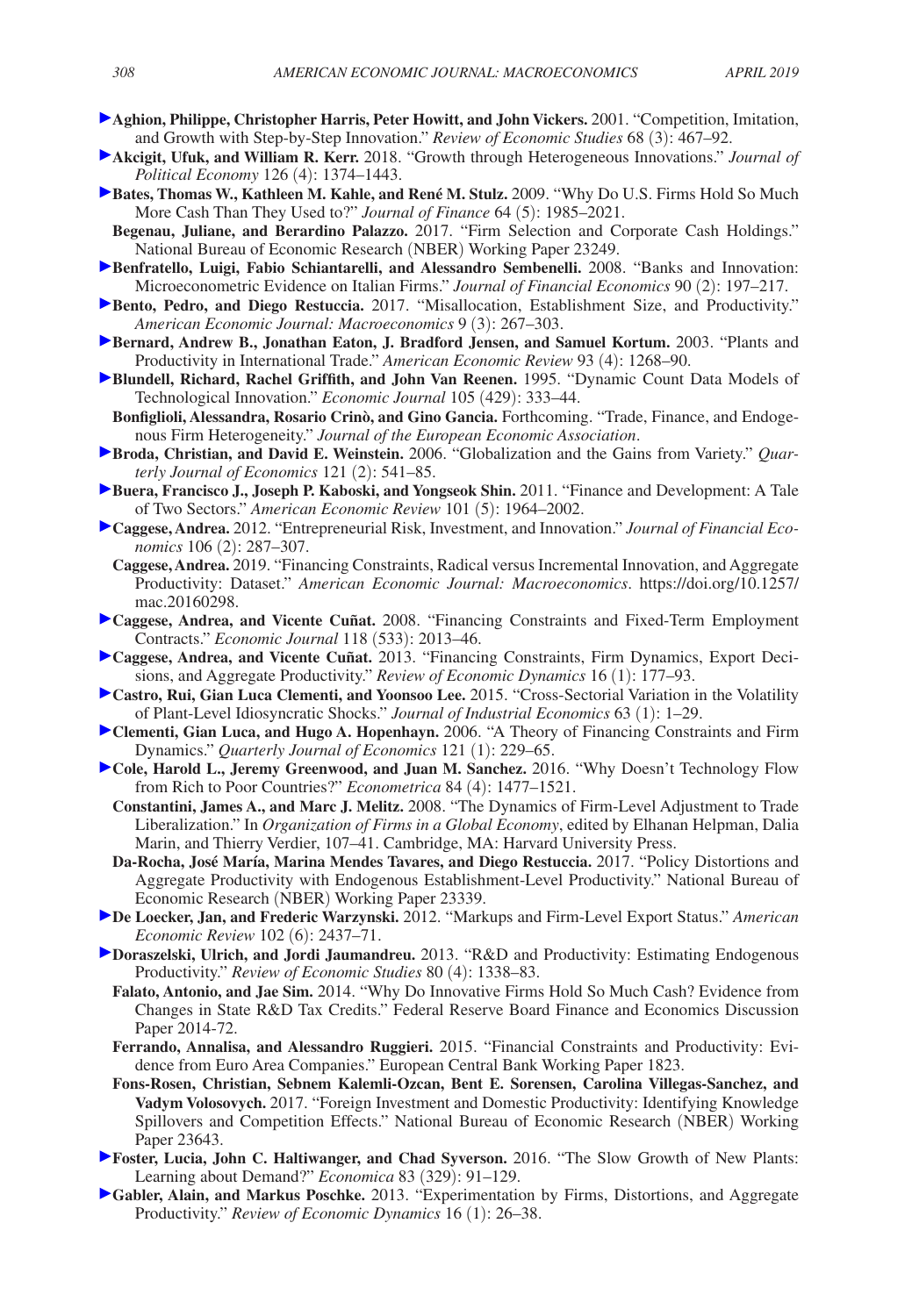- **Guiso, Luigi, Paola Sapienza, and Luigi Zingales.** 2004. "Does Local Financial Development Matter?" *Quarterly Journal of Economics* 119 (3): 929–69.
	- **Haltiwanger, John, Ron S. Jarmin, Robert Kulick, and Javier Miranda.** 2017. "High Growth Young Firms: Contribution to Job, Output, and Productivity Growth." In *Measuring Entrepreneurial Businesses: Current Knowledge and Challenges*, edited by John Haltiwanger, Erik Hurst, Javier Miranda, and Antoinette Schoar, 11–62. Chicago: University of Chicago Press.
- **Hsieh, Chang-Tai, and Peter J. Klenow.** 2009. "Misallocation and Manufacturing TFP in China and India." *Quarterly Journal of Economics* 124 (4): 1403–48.
- **Hsieh, Chang-Tai, and Peter J. Klenow.** 2014. "The Life Cycle of Plants in India and Mexico." *Quarterly Journal of Economics* 129 (3): 1035–84.
- **Klette, Tor Jakob, and Samuel Kortum.** 2004. "Innovating Firms and Aggregate Innovation." *Journal of Political Economy* 112 (5): 986–1018.
- **Levine, Oliver, and Missaka Warusawitharana.** 2017. "Finance and Productivity Growth: Firm-Level Evi[dence." https://editorialexpress.com/cgi-bin/conference/download.cgi?db\\_name=IIOC2017&paper\\_](https://editorialexpress.com/cgi-bin/conference/download.cgi?db_name=IIOC2017&paper_id=391) id=391.
- **Levine, Ross.** 2005. "Finance and Growth: Theory and Evidence." In *Handbook of Economic Growth*, edited by Philippe Aghion and Steven N. Durlauf, 865–934. Amsterdam: North-Holland.
- **Levinsohn, James, and Amil Petrin.** 2003. "Estimating Production Functions Using Inputs to Control for Unobservables." *Review of Economic Studies* 70 (2): 317–41.
- **Midrigan, Virgiliu, and Daniel Yi Xu.** 2014. "Finance and Misallocation: Evidence from Plant-Level Data." *American Economic Review* 104 (2): 422–58.
- **Nickell, Stephen J.** 1996. "Competition and Corporate Performance." *Journal of Political Economy* 104 (4): 724–46.
- **Pascali, Luigi.** 2016. "Banks and Development: Jewish Communities in the Italian Renaissance and Current Economic Performance." *Review of Economics and Statistics* 98 (1): 140–58.
- **Petrin, Amil, and James Levinsohn.** 2012. "Measuring Aggregate Productivity Growth Using Plant-Level Data." *RAND Journal of Economics* 43 (4): 705–25.
- **Rajan, Raghuram G., and Luigi Zingales.** 1998. "Financial Dependence and Growth." *American Economic Review* 88 (3): 559–86.
- **Utterback, James M.** 1996. *Mastering the Dynamics of Innovation*. Cambridge, MA: Harvard Business Press.
- **Wooldridge, Jeffrey M.** 2009. "On Estimating Firm-Level Production Functions Using Proxy Variables to Control for Unobservables." *Economics Letters* 104 (3): 112–14.